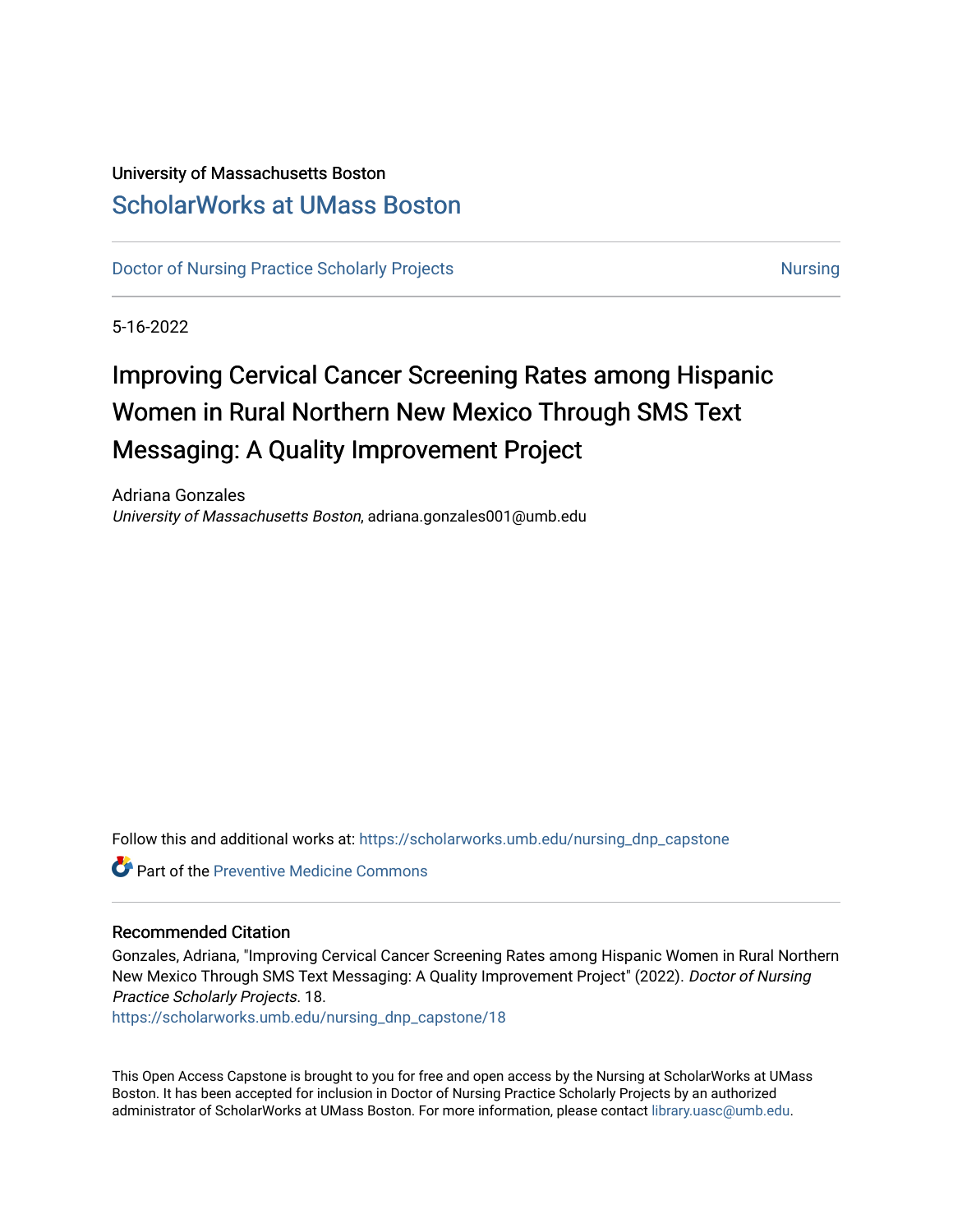## **Improving Cervical Cancer Screening Rates among Hispanic Women in Rural Northern**

**New Mexico**

**Through SMS Text Messaging:** 

**A Quality Improvement Project**

Adriana M. Gonzales

DNP Scholarly Project

Department of Nursing, University of Massachusetts, Boston

Committee Chair: Lingling Zhang, ScD, MS, MPA

May 16, 2022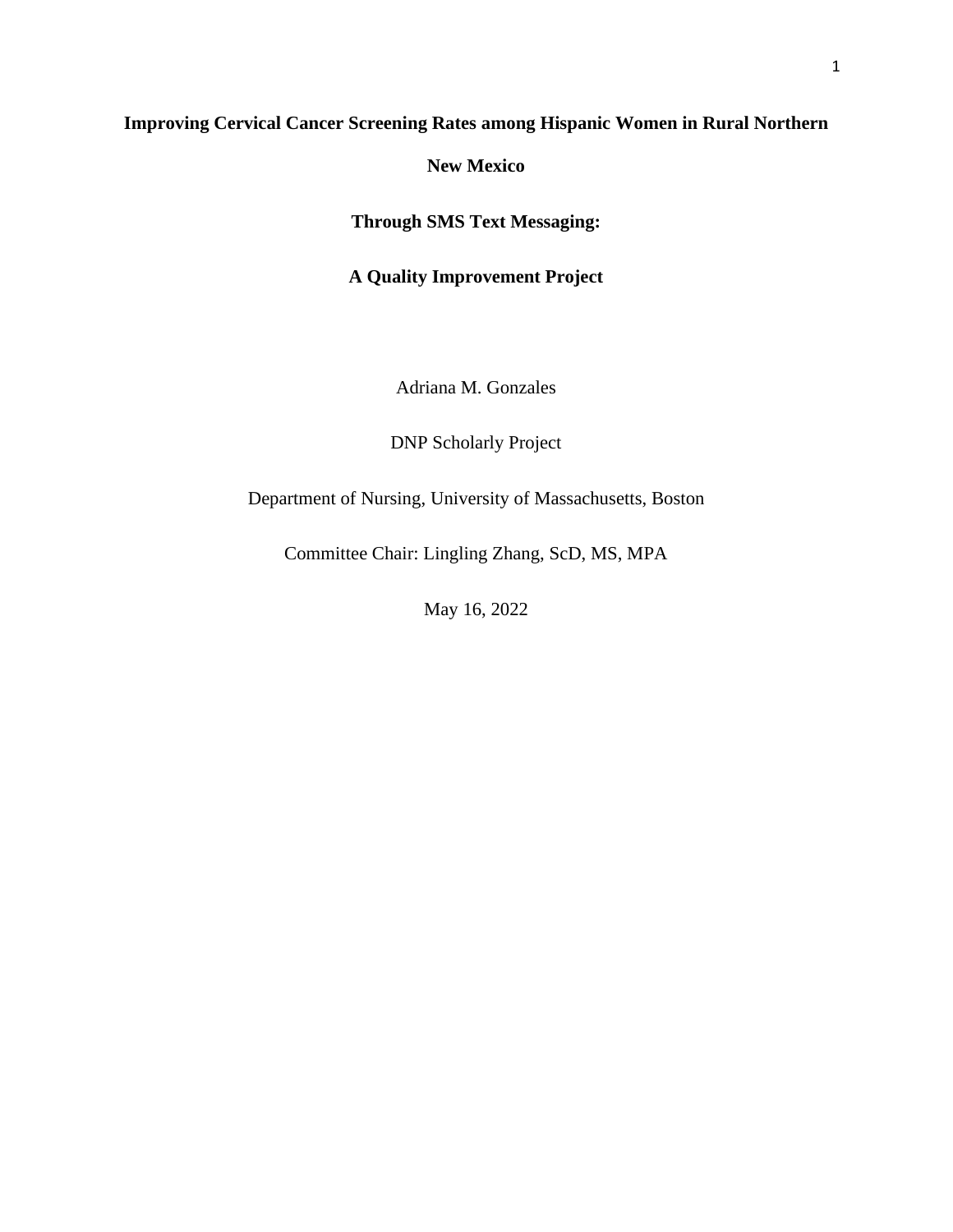#### *Abstract*

**Description of the Problem:** Cervical Cancer Screening rates among Hispanic women are low compared with non-Hispanic white women (Cadet et al., 2017). The organization in which this improvement project will be implemented, whose primary population is Hispanic, had a significantly lower cervical cancer screening rate of approximately 19% in 2021 among its existing patients who meet the criteria for cervical cancer screenings.

**Aim and objectives:** The aim of this quality improvement project was to increase cervical cancer screening rates among Hispanic female patients aged 23 – 65 years old in Rural Northern New Mexico using short messaging system (SMS)/text message. The culturally and linguistically tailored SMS/text message was developed in accordance with the Health Belief Model.

**Methods:** The implementation of the project intervention consisted of a pre-planning phase and an intervention phase using the Model for Improvement (Langley et al., 2009). This included collaboration with stakeholders. The SMS/text messages were sent to the sample population ( $n=$ 263) using the study organization's electronic health record platform. The satisfaction, acceptance, and attitude about the use of SMS/text messaging were evaluated using a patient survey.

**Findings:** The baseline percentage adherence rate for those within the sample having completed a CCS was 25.2% before implementing the intervention. Post-implementation adherence rate was 30%, which was statistically significant ( $p=0.01$ ). 82.35% ( $n=14$ ) of survey respondents indicated that they were satisfied with the message.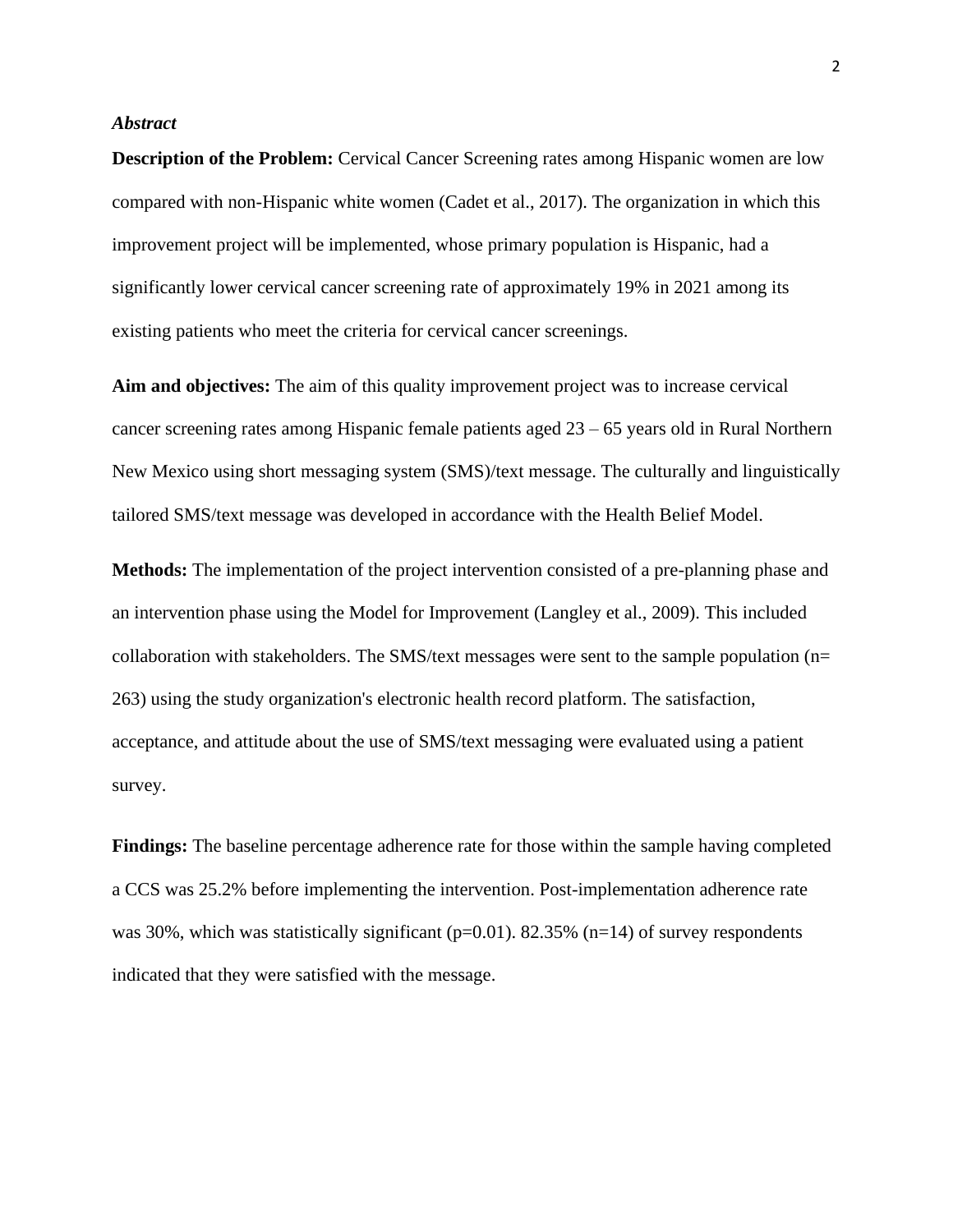#### **Introduction**

Cervical cancer is preventable and can be identified with regular recommended screenings. Current recommended screening guidelines vary, although the majority indicate cytology testing, also known as Papanicolaou (PAP) testing, every three years for women 21–30 years old and PAP/cytology testing along with human papillomavirus (HPV) co-testing every five years or high-risk primary HPV testing alone for women 30–65 years old (American College of Obstetricians and Gynecologists, 2021). These screenings allow for early detection and treatment of cervical cancer, thus decreasing morbidity and mortality. Since the 1950s, regular cervical cancer screenings (CCS) have been recommended and encouraged, resulting in an approximate 60% reduction in cervical cancer deaths in the U.S. (Rosenberg, 2019). Despite the decrease in mortality, cervical cancer remains one of the most common cancers diagnosed in women in the U.S. (Kurani et al., 2020).

#### **Problem Description**

While cervical cancer is common cancer, overall screening rates among women remain lower than the target goal of 84.3% set by Healthy People 2030 (Office of Disease Prevention and Health Promotion, n.d.). According to the National Cancer Institute (2020), the screening rate for all women in 2018 was 81.1%. However, healthcare disparities contribute to lower CCS rates among different groups of women resulting in a higher risk for death from cervical cancer (Saraiya et al., 2013). Healthcare disparities are defined as discrepancies in disease prevalence and access to services among populations due to sociodemographic factors (Agency for Healthcare Research and Quality, n.d.). Low socioeconomic status, those living in rural areas, and ethnicity are examples of healthcare disparities that limit access to services such as cervical cancer screenings.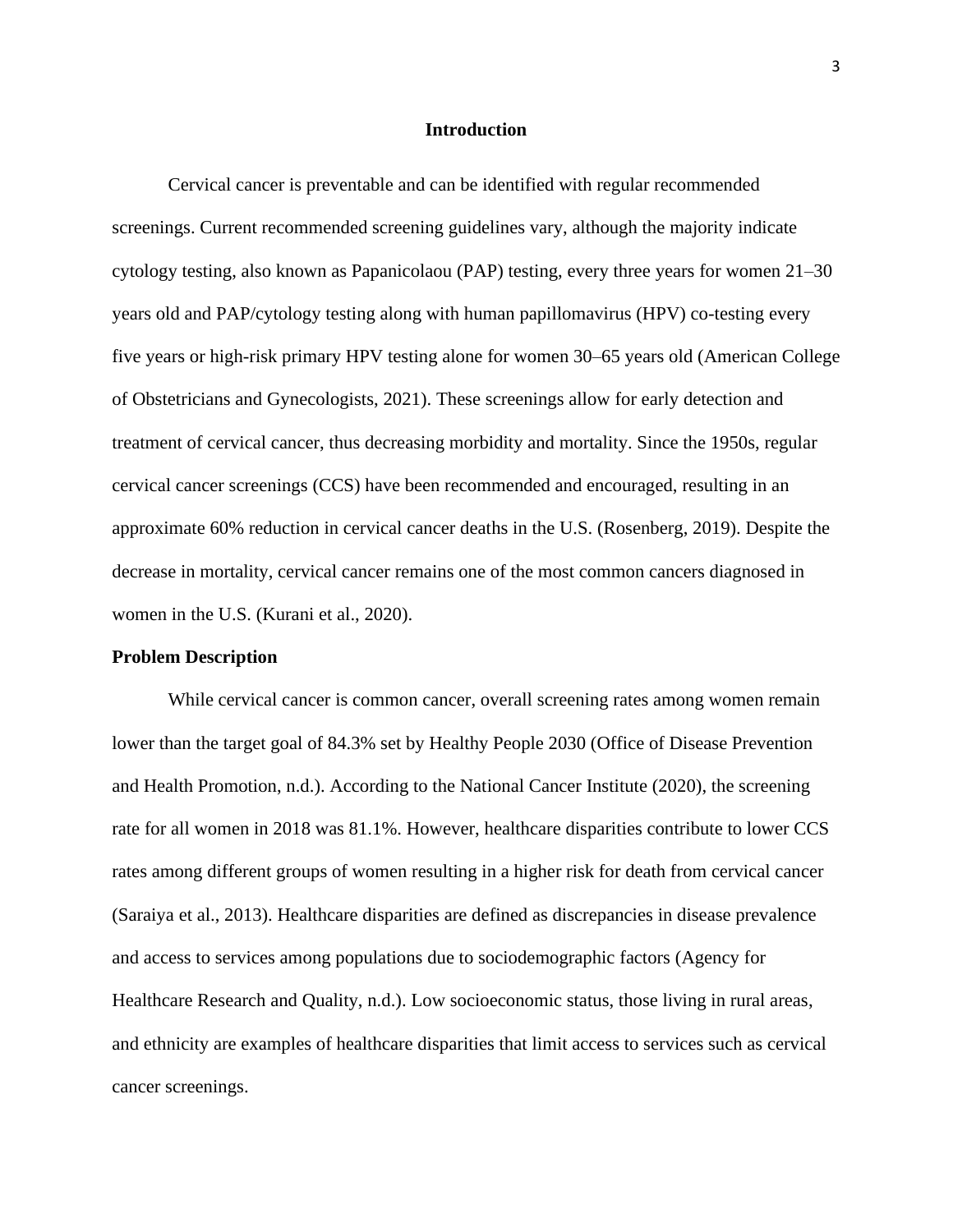Populations such as Hispanic/Latinas are disproportionately affected by cervical cancer mortality compared to non-Hispanic White women (Cadet et al., 2017). Hispanic/Latina is defined as a "person of Cuban, Mexican, Puerto Rican, South or Central American, or other Spanish culture or origin regardless of race" according to the U.S. Office of Management and Budget (OMB) (United States Census Bureau, 2020). Hispanic/Latina women are less likely to be screened for cervical cancer throughout the U.S. and have higher cervical cancer incidences than white women (Cadet et al., 2017; Chen et al., 2018). Johnson et al. (2020) found the incidence of cervical cancer to be higher at 9.3 per 100 000 persons among Hispanic/Latina women than the incidence rate of 7.2 per 100 000 persons among white women. According to the U.S. Department of Health and Human Services Office of Minority Health (2020), the likelihood of a cervical cancer diagnosis among Hispanic/Latina women is 40% more than that of white women.

#### **Local Problem**

This quality improvement (Q.I.) project was implemented at a Federally Qualified Health Center (FQHC), located in a highly rural county in Northern New Mexico. According to the United States Census Bureau (n.d.-a; n.d.-b), the area has a high percentage of those living in poverty and is comprised of a larger Hispanic population compared to the general population (Appendix A, Table 1). An FQHC is a federally designated health center that provides healthcare for medically underserved populations and areas which, according to the Health Resource Service Administration [HRSA], (n.d.-b), is defined as "having too few primary care providers, high infant mortality, high poverty or a high elderly population". The FQHC reported screening rate in 2019 for cervical cancer was 51.44 % which is well below the national average and significantly lower than Healthy People 2030 goal (HRSA, n.d.-a). This underscores the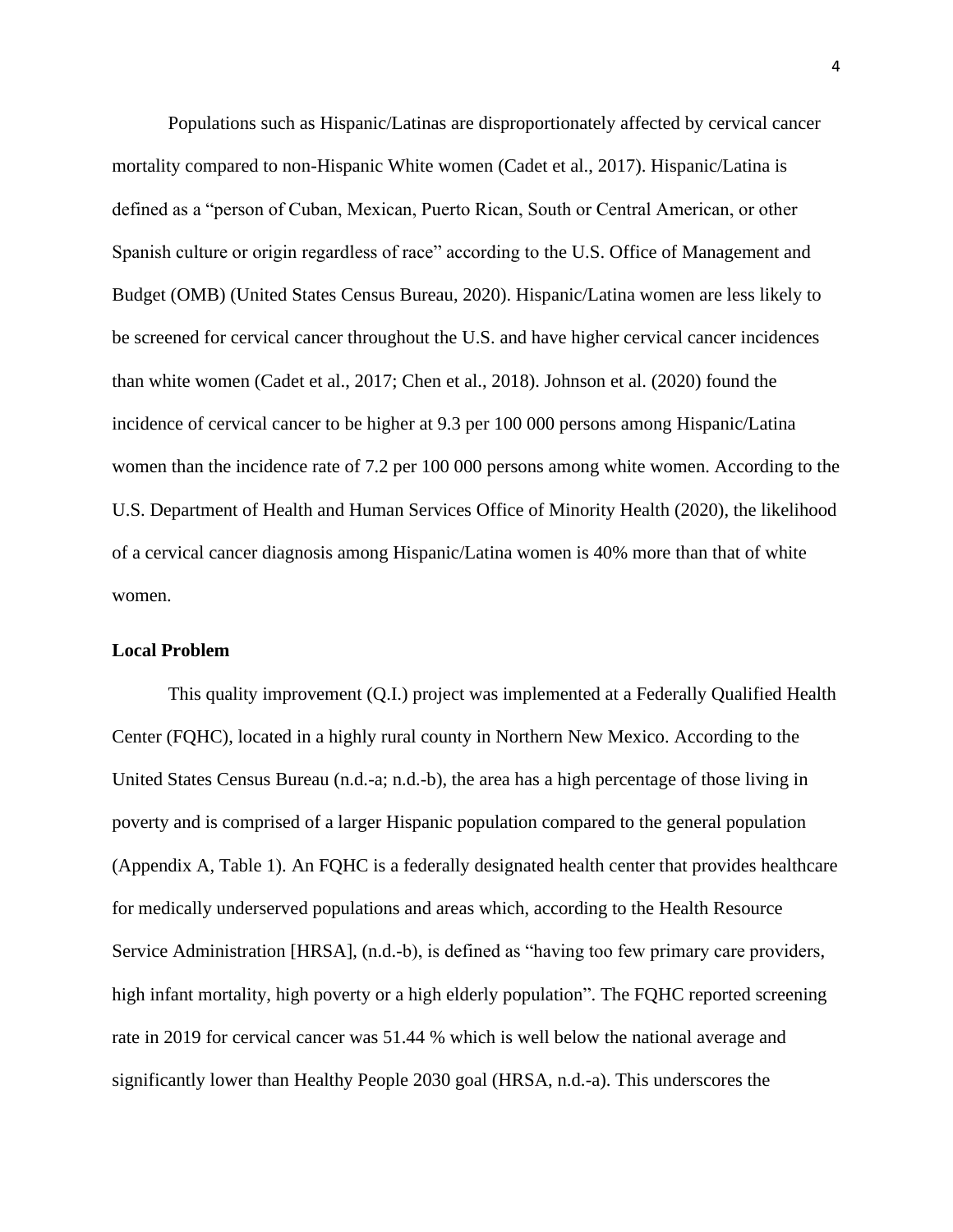importance of efforts to increase CCS rates in this setting. Furthermore, women served by the organization where this quality improvement project took place are at a disadvantage due to a lack of access to care because of living in a rural setting where most patients are Hispanic. Of note and worrisome, this organization had a critically low CCS rate of (approximately 19%) in 2021 among total existing patients who meet the criteria for CCS. This rate is much lower than published data from other FQHCs (51.44% in 2019) (HRSA, n.d.), making the problem much more compelling for the site to intervene and mitigate.

Several studies have explored and evaluated causes for low CCS rates and subsequent higher cervical cancer incidence rates among Hispanic women and those living in rural areas (Shelton et al., 2016; Akinlotan et al., 2017; Yu et al., 2019). A study performed by Shelton et al. (2016) found low levels of social capital correlated with low CCS rates among Hispanic women. Pedersen et al. (2017) described social capital as the ability to function socially through learned behaviors that enable resource utilization et al. (2017) performed a study that identified cultural values, language barriers, and diminished knowledge of cervical cancer as barriers to participation in cervical cancer screenings. Finally, a study completed by Yu et al. (2019) found a correlation between rurality and cervical cancer incidence rates among Hispanic women. While these studies demonstrate the evidence available that appraised causes of lower CCS rates, few have been done that evaluated established evidence-based interventions that aim to increase these rates. There is a clear need for initiatives that address the low CCS rates among underserved women.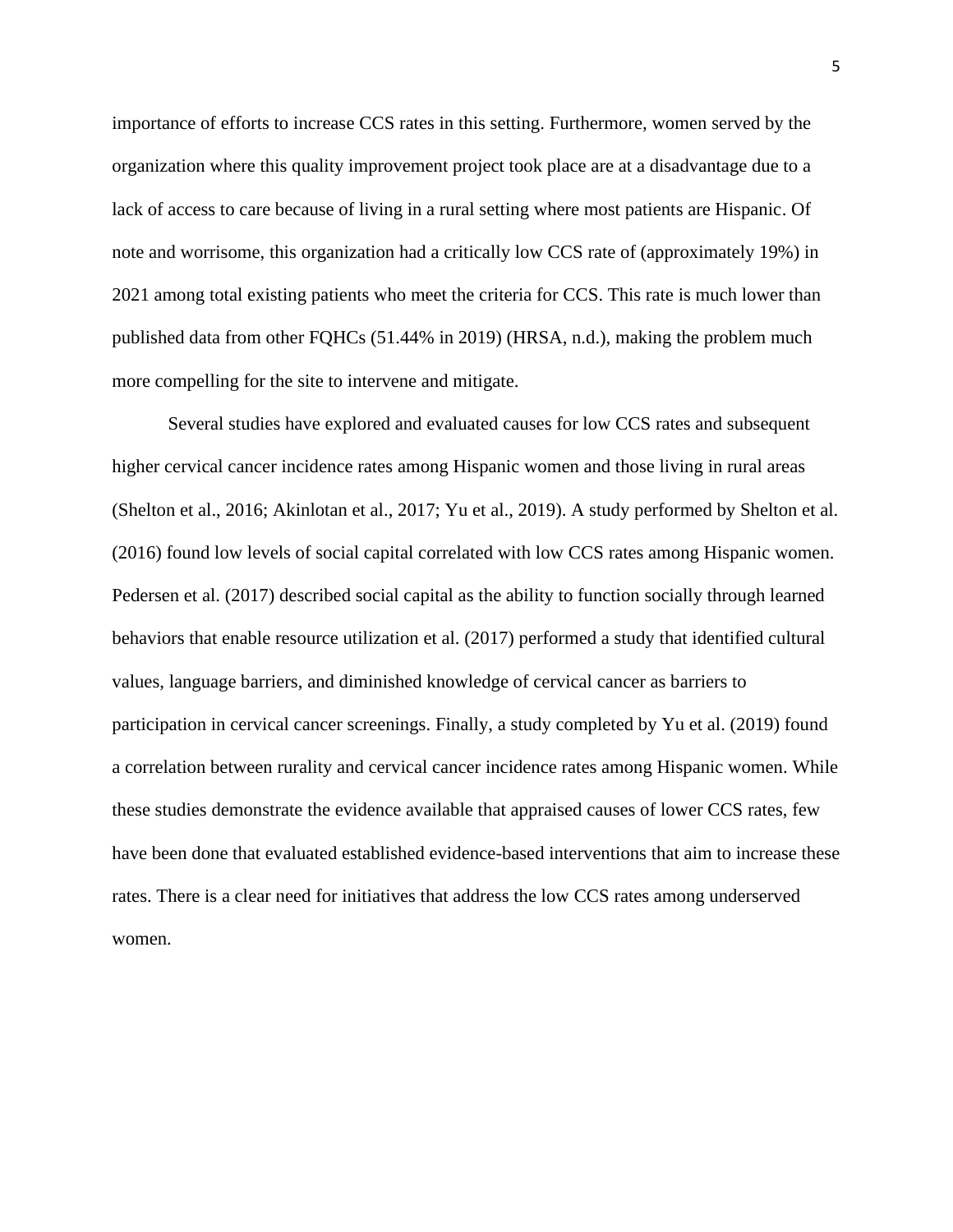#### **Available Knowledge**

A PRISMA-based review of the literature was undertaken to identify the most effective evidence-based interventions found to increase CCS adherence rates among women, which can be implemented in the clinical setting. Readers may refer to the PRISMA diagram (Appendix B, Figure 1) found in the appendix. The search strategy utilized CINAHL, UMBrella, and Pubmed databases using cervical cancer, screening, intervention, and Hispanic or Latina as keywords. However, this initial search generated only a limited number of articles citing two interventions, both of which were not feasible within the organization in which the Quality Improvement Project was implemented. The terms Hispanic and Latina were removed, and that search generated 448 articles. Articles were assessed for pertinent topic and full text, of which 361 articles were excluded. Peer-reviewed, academic journals, English language, female population, and articles less than ten years old were inclusion criteria applied to the remaining 88 articles. An additional 75 articles were excluded. Ultimately 13 articles were appraised for the literature review based on their prospect for implementation within the organization and their applicability and feasibility of increasing CCS rates. Participant selection, scope, purpose, and applicability were domains of appraisal applied to the 13 articles.

Several interventions which had a positive impact on increasing CCS rates were identified in the literature. However, there are limited studies that identified specific interventions aimed at increasing screening rates among Latina/Hispanic women. While some of the studies reviewed did not fit the population targeted in this quality improvement project, two interventions were identified in the literature focused on Hispanic women. Providing education using Promatoras, which is the Spanish term for community health workers (Byrd et al., 2013; McDonough et al., 2016; Thompson et al., 2017), and providing culturally tailored health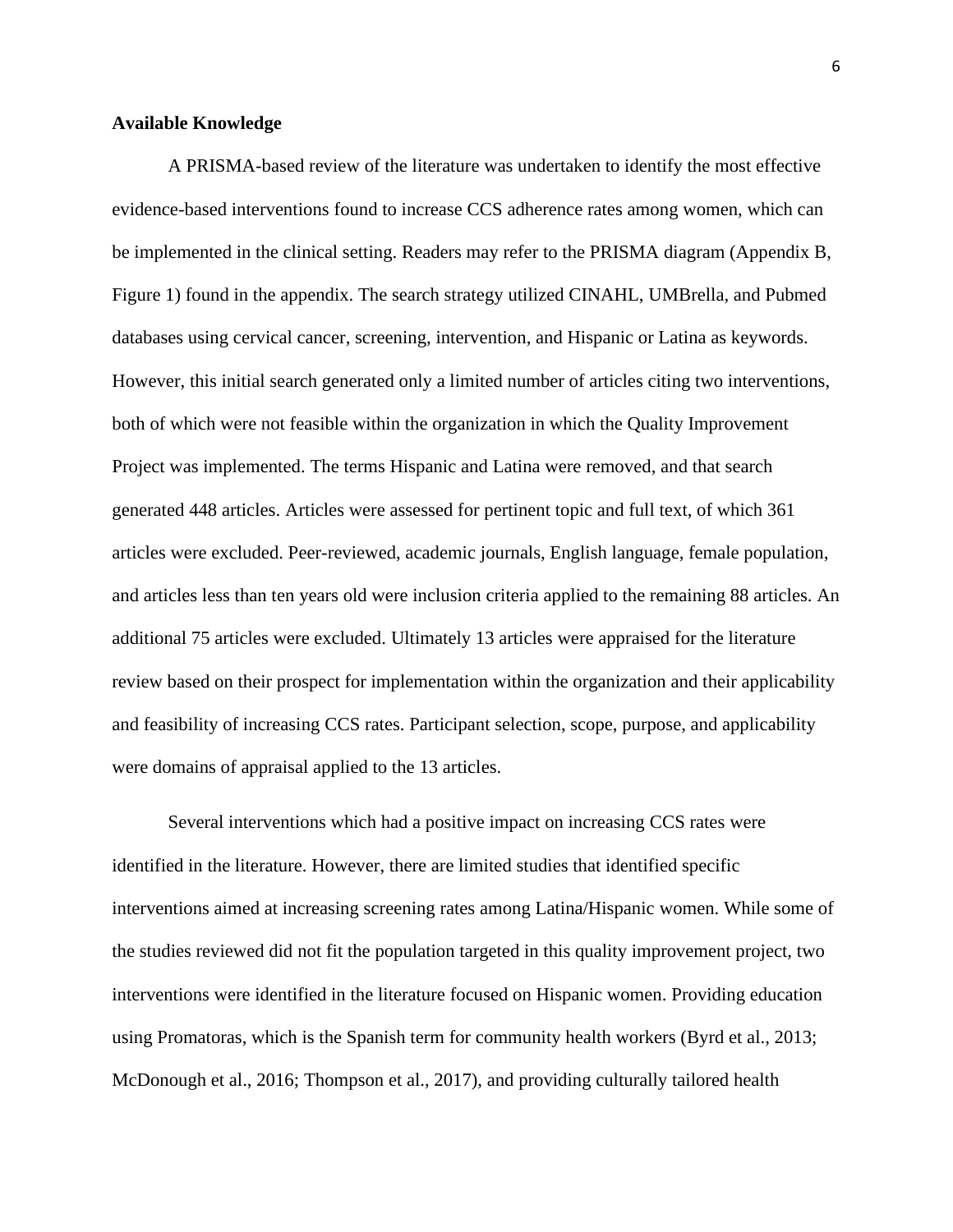education using a kiosk (Valdez et al., 2018) targeted at Hispanic women were found to increase CCS rates. However, these interventions were not selected based on their applicability and feasibility of applying to the site chosen for the quality improvement project. While the study organization employs Promatoras, the positions were vacant throughout the quality improvement project duration. Furthermore, the organization did not have kiosks available to patients.

Additional interventions were identified in the literature that increased CCS rates, although they were not specifically aimed at Hispanic women. This includes the use of short messaging service (SMS), also known as text messaging (Adler et al., 2019; Firmino-Machado et al., 2019; Firmino-Machado et al., 2018; Ganta et al., 2017; Lee et al., 2014; Rashid et al., 2013), self-sampling (Aarnio et al., 2020; Carrasquillo et al., 2018), and invitation to test in the form of a letter (Tavasoli et al., 2016). CCS adherence rate was the outcome measured in all studies. Table 2 (Appendix C) summarizes the studies' significant findings and overall quality and the description of the samples sorted by the interventions.

In a study performed by Adler et al. (2019), higher CCS rates among study participants were found in the intervention group who received text message reminders compared to the control group (43% vs. 36%). Of note and importance to this project, this study included an oversample of minority subjects (52%). Two additional randomized control trials reported statistically significant findings on CCS for those who received text messaging reminders compared to usual care (39.0% vs. 25.7%; p<0.001), (Firmino-Machado et al., 2019; Firmino-Machado et al., 2018). Ganta et al. (2017) reported an increased completion rate of cervical cancer screenings from 2.5% before the use of text/SMS reminders to 11.8% (p<0.0001) after the use of this intervention. Similarly, Lee et al. (2014) observed an increase in participants' intent to get screened for cervical cancer within one year from 63% before receiving reminders and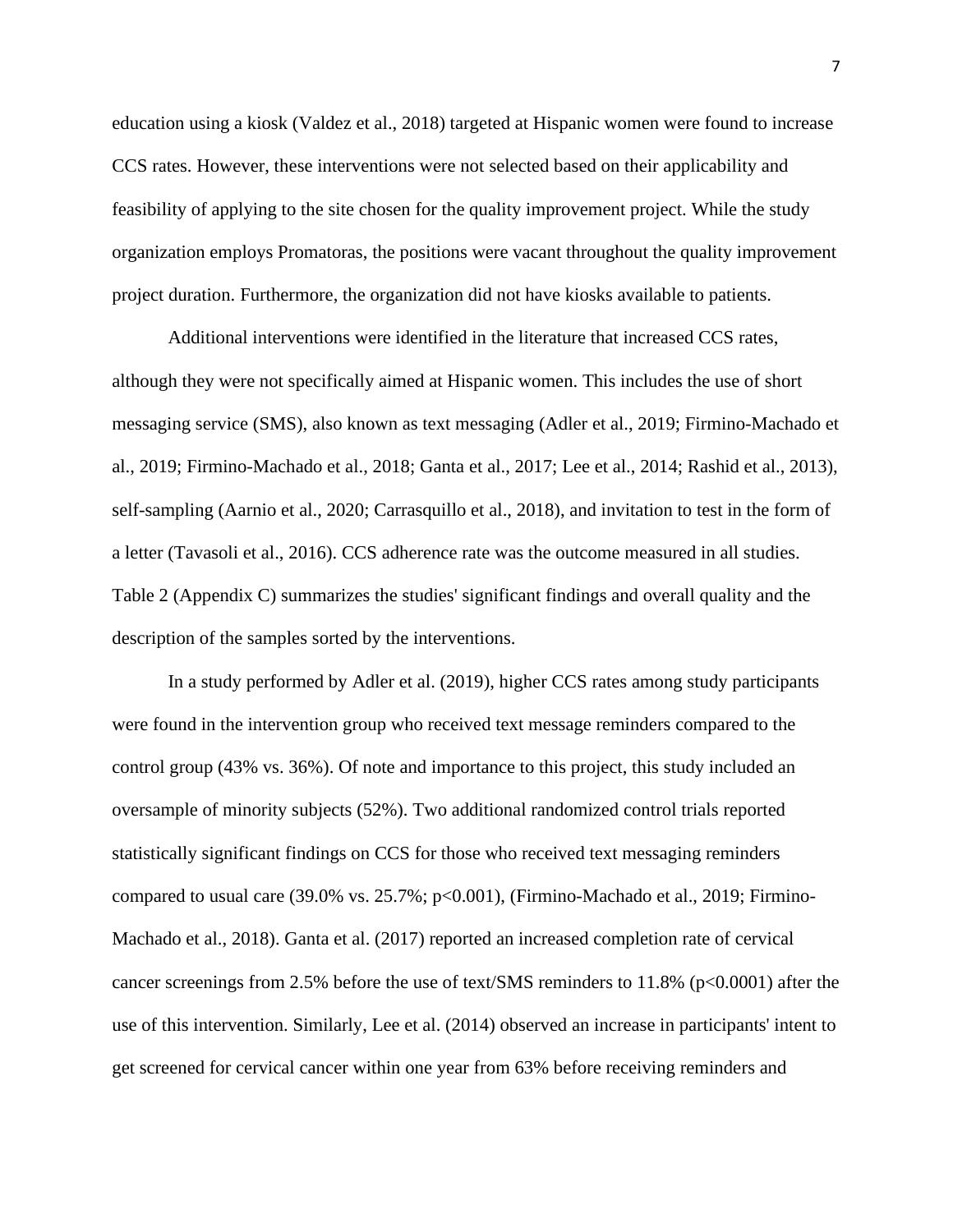education by text/SMS messaging to 87% after receiving the text/SMS messages. Finally, Rashid et al. (2013) found that women who received a reminder by text message were more likely to complete a CCS than those who received a standard letter or those who received a registered letter (32.9%, 23.6%, 23.04%, respectively; p<0.05).

The remainder interventions identified in the studies were self-sampling (Aarnio et al., 2020; Carrasquillo et al., 2018), and an invitation to test in the form of a letter (Tavasoli et al., 2016). Self-sampling is a patient obtained specimen that employs primary HPV screening and not cytology. During the initiation of this quality improvement project, the reporting guidelines for an FQHC, including the organization in which this Q.I. project was implemented, had specific measures required for funding and included CCS by cytology which required a provider to obtain a cervical sample. As a result, this intervention was not a feasible intervention prospect in the organization. Moreover, an invitation to test in the form of a letter was the standard operating procedure or usual care for the organization. Therefore that intervention was identified as not relevant.

Of the interventions evaluated, reminders and education via text or SMS messaging emerged as the most viable intervention for the organization. Studies that evaluated this intervention demonstrated reliable evidence. Six studies (Adler et al., 2019; Firmino-Machado et al., 2019; Firmino-Machado et al., 2018; Ganta et al., 2017; Lee et al., 2014; Rashid et al., 2013) examined the effects of reminders and education via text messages on CCS adherence rates and showed the positive impact. These studies assessed SMS text messaging as an intervention and demonstrated I to II level of evidence in accordance with the John Hopkins Appraisal of Evidence Tool. Three of the six studies were randomized control trials which attested to the strength of the evidence.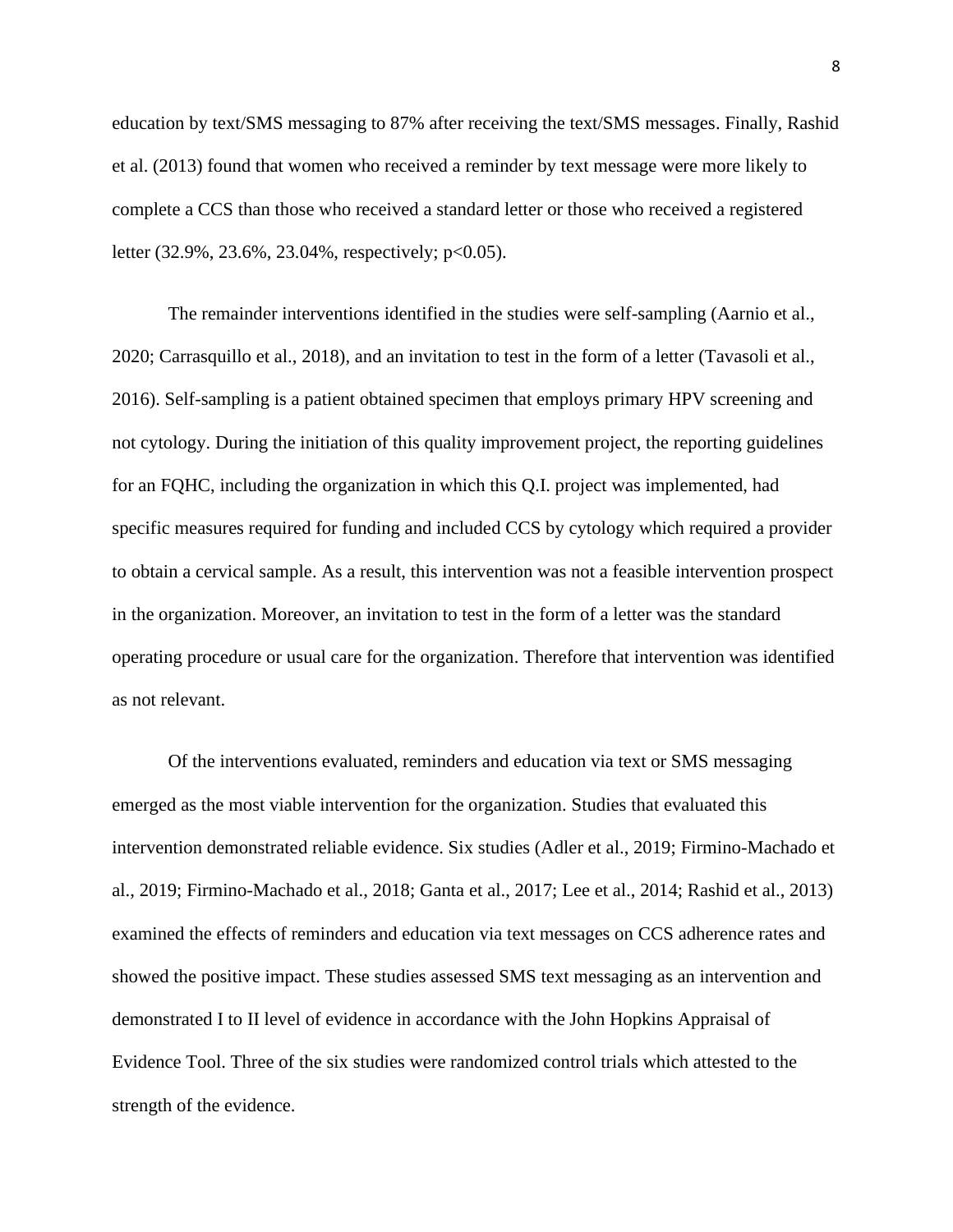The positive impact of text or SMS messaging education and reminders on CCS rates made it an appropriate evidence-based intervention to implement in the host organization. In addition, the SMS text messaging appeared to be more cost and time effective in relation to the usual standard care of mailing out letters within the organization, which had implications for feasibility and sustainability. According to Hall et al. (2015), text messaging is ideal in the health care setting due to its ability to reach a larger audience, frequent use, low cost, and ability to be tailored. Furthermore, given the implications of the COVID 19 pandemic on healthcare throughout the duration of the quality improvement project, such as limited capacity, stay-athome orders, and social distancing, the use of text messaging appeared timely. Therefore, the purpose of the proposed project was to implement the use of short messaging system (SMS)/text messaging for education and reminders to improve CCS adherence rates among underserved Hispanic women at a small rural FQHC in Northern New Mexico and ultimately to improve CCS rates and patient care outcomes while addressing health inequities and inequalities.

#### **Rationale**

A common theory or framework that informed the intervention was not easily identifiable in the literature examined in this review. However, an applicable theory determined to be a favorable model to guide health messaging to increase CCS was the Health Belief Model (HBM). The theory was developed to address health behaviors in relation to the lack of utilization of preventive health interventions such as screenings (Glanz, Burke, & Rimer, 2018). This framework, which aims to describe healthcare decisions, is composed of six concepts based on perception or belief and subsequent action. These concepts are perceived susceptibility, perceived severity, perceived benefits, perceived barriers, cue to action, and self-efficacy. This model was used to develop an intervention to address patients' perceptions and behaviors related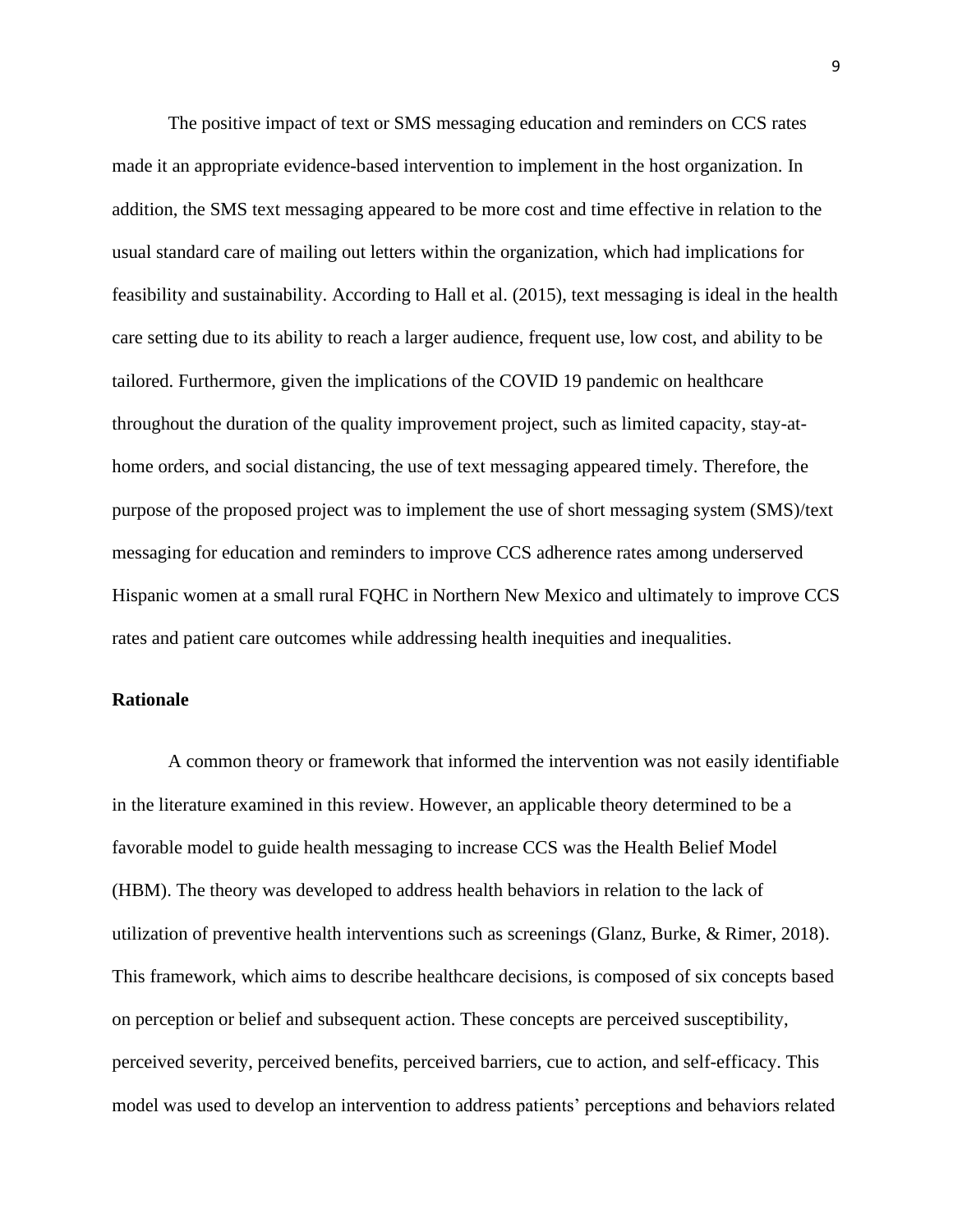to CCS, which can, in turn, impact adherence rates for cervical cancer screenings, a preventive service.

*Perceived susceptibility, perceived severity, perceived benefits, and perceived barriers* served as the foundation for the message development. The message informed patients that they were at risk *(perceived susceptibility)* for developing cervical cancer (*perceived severity)*, which could be caught early (*perceived benefits)* through a quick CCS test at reduced or no cost (*perceived barriers*). The SMS/text message itself exemplified the c*ue to action* component of the HBM, which LaMotre (2019) described as the utilization of a prompt to encourage the decision-making process and initiate a recommended health action. The self-efficacy component of the HBM was addressed and evaluated through a subsequent survey that took place after the intervention period.

The Model for Improvement was utilized to guide the change process (Langley et al., 2009). Components of the model assisted in appraising the contextual elements of the intervention affecting change. The system in which the change occurred, variation that affected expected outcomes, and individual influence were considered when identifying and implementing the chosen evidence-based intervention for existing patients at the organization where the Quality Improvement project was implemented.

This theoretical framework consisted of three essential questions and a procedural guide that directed change and improvement. The improvement process was evaluated by asking, "what are we trying to accomplish?", "How will we know change is an improvement?", and "what changes can we make that will result in improvement?" (Langley et al., 2009, p. 24). The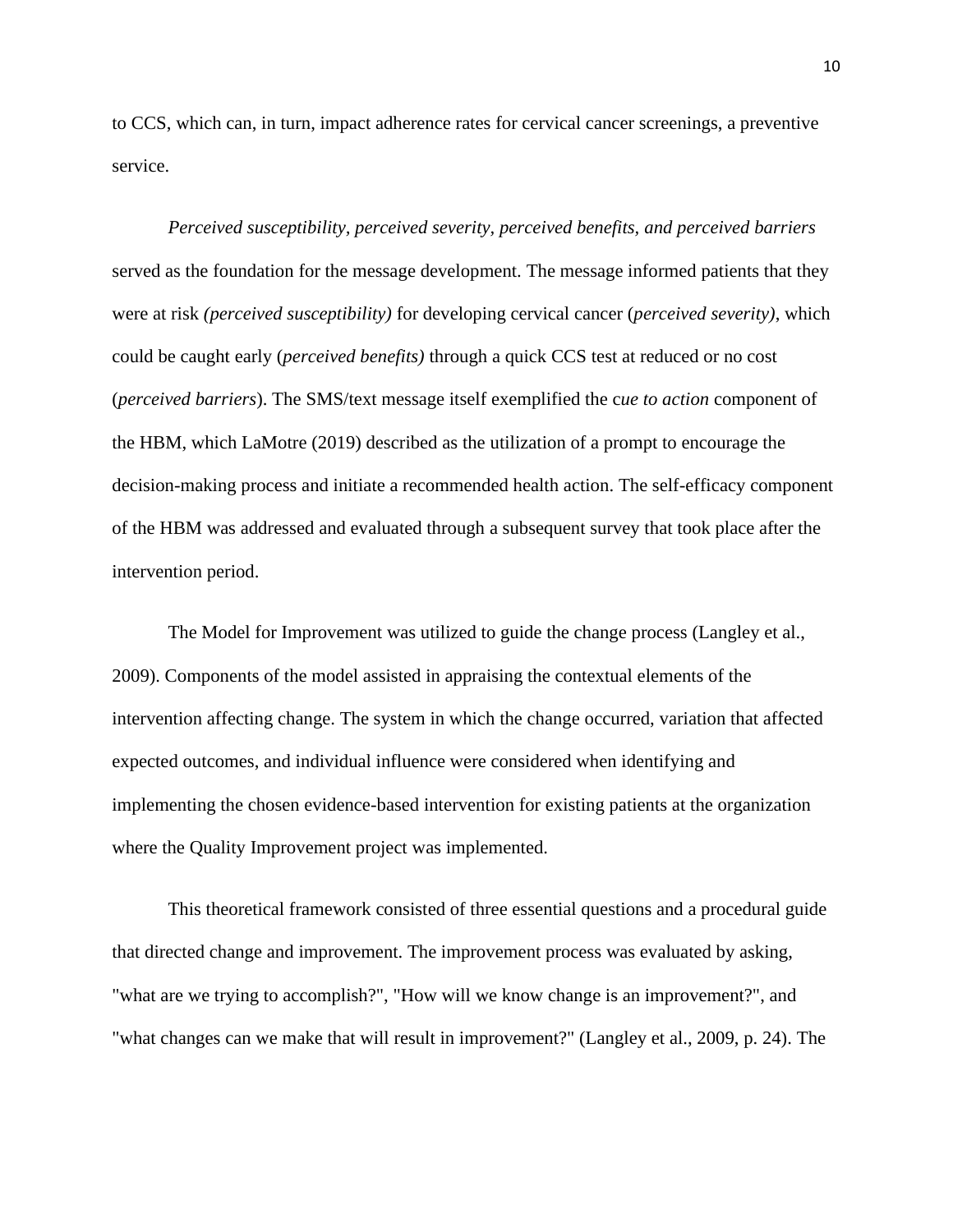Plan, Study, Do, Act (PDSA) cycle served as a methodological strategy that guided this change project's development, implementation, and evaluation.

#### **Specific Aims**

The aim of this quality improvement project was to improve the current percentage of CCS adherence rate among the sample of Hispanic female patients  $23 - 64$  years of age among the study organization. The percentage rate among the sample population was 25.2%. This goal was achieved by developing and implementing an evidence-based intervention identified in the literature. The intervention identified and selected for this Q.I. project was the use of (SMS)/text messaging technology which provided education and served as a reminder or prompt on cervical cancer screenings. Furthermore, addressing health inequities and inequalities was also central to this project, ensuring the message was culturally and linguistically appropriate. To meet this goal, the following specific aims were included with targeted Hispanic women participants:

- Develop and test culturally appropriate and linguistically tailored SMS/text messages in accordance with the Health Belief Model framework
- Assess the satisfaction, acceptance, and attitude about SMS/text messages via patient perception/attitude survey
- Examine the effectiveness of the intervention by evaluating the CCS rate before and after the intervention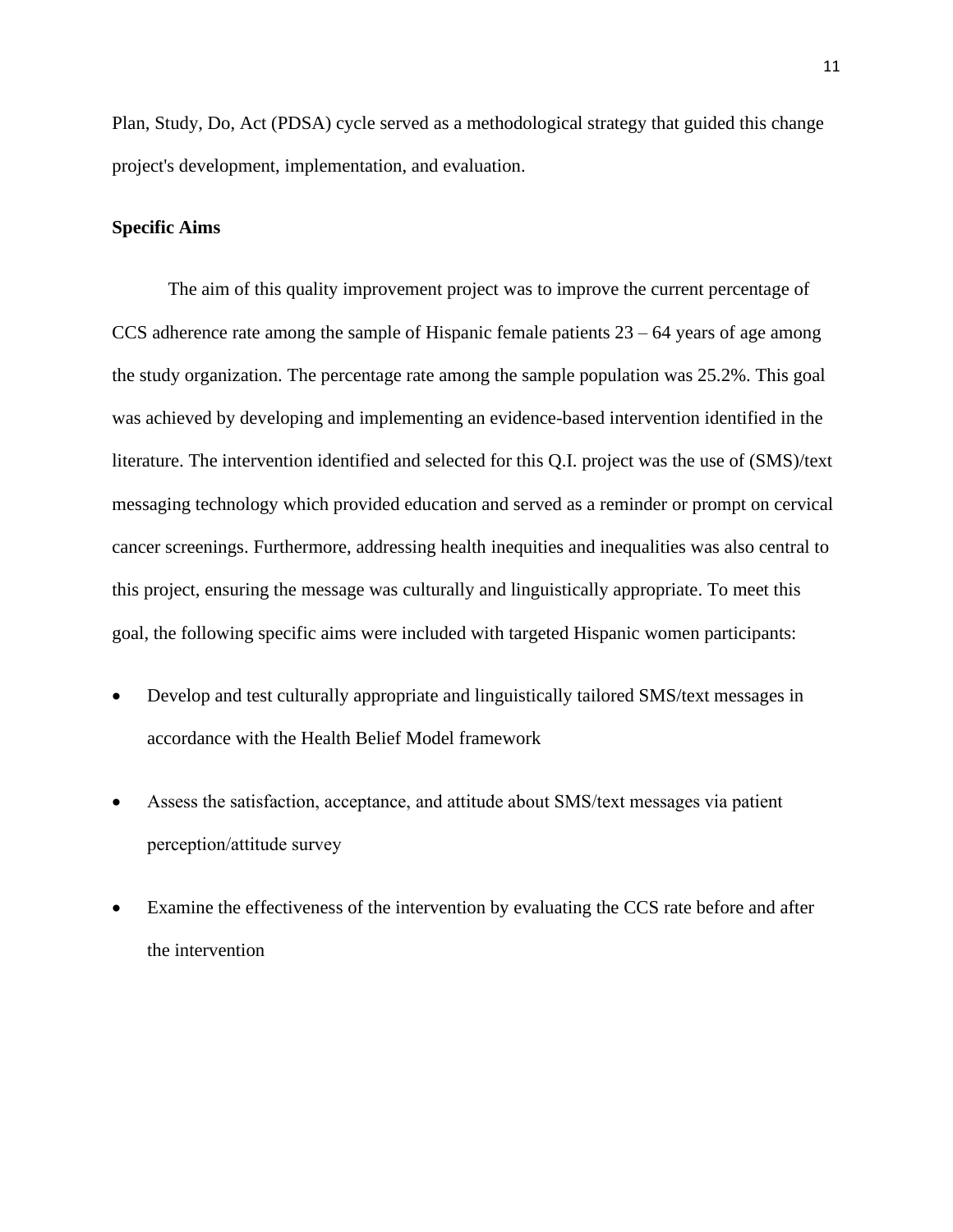#### **Methods**

#### **Context**

The organization in which this QI project was implemented consists of four primary care clinics and three school-based health centers (SBHCs). It is an FQHC designated by HRSA, a branch of the federal government, to provide primary care to a medically underserved population. This designation provides federal funds that are allocated to provide that care. In addition to providing funding, HRSA identifies quality measures on which it bases funding. These quality measures emanate from evidence-based guidelines set forth by the Centers for Medicaid and Medicare Services (CMS). CCS is one of 17 quality indicators/measures that have been identified as screening or preventive services that improve health status and reduce adverse health outcomes, morbidity, and mortality for patients. Thus, increasing cervical screening rates had implications for patient outcomes and funding.

An external mapping tool (Figure 2, Appendix D) was constructed to illustrate the many resources and relationships contributing to the ability to perform cervical cancer screenings in this setting for women ages 23-64 years old. The New Mexico Department of Health, Medicaid, Medicare, and commercial insurance provide additional funding for cervical cancer screenings. The external mapping tool also demonstrated other necessary resources surrounding cervical cancer screenings, such as patients, providers, medical assistants, and Promatoras.

Throughout this project, the organizations' standard practice for providing patients with reminders regarding cervical cancer screenings employed the use of a letter sent to patients via the post office. Additionally, opportunistic reminders occurred at scheduled visits where patients were instructed to follow up for a CCS exam. Once a patient presented to the clinic for the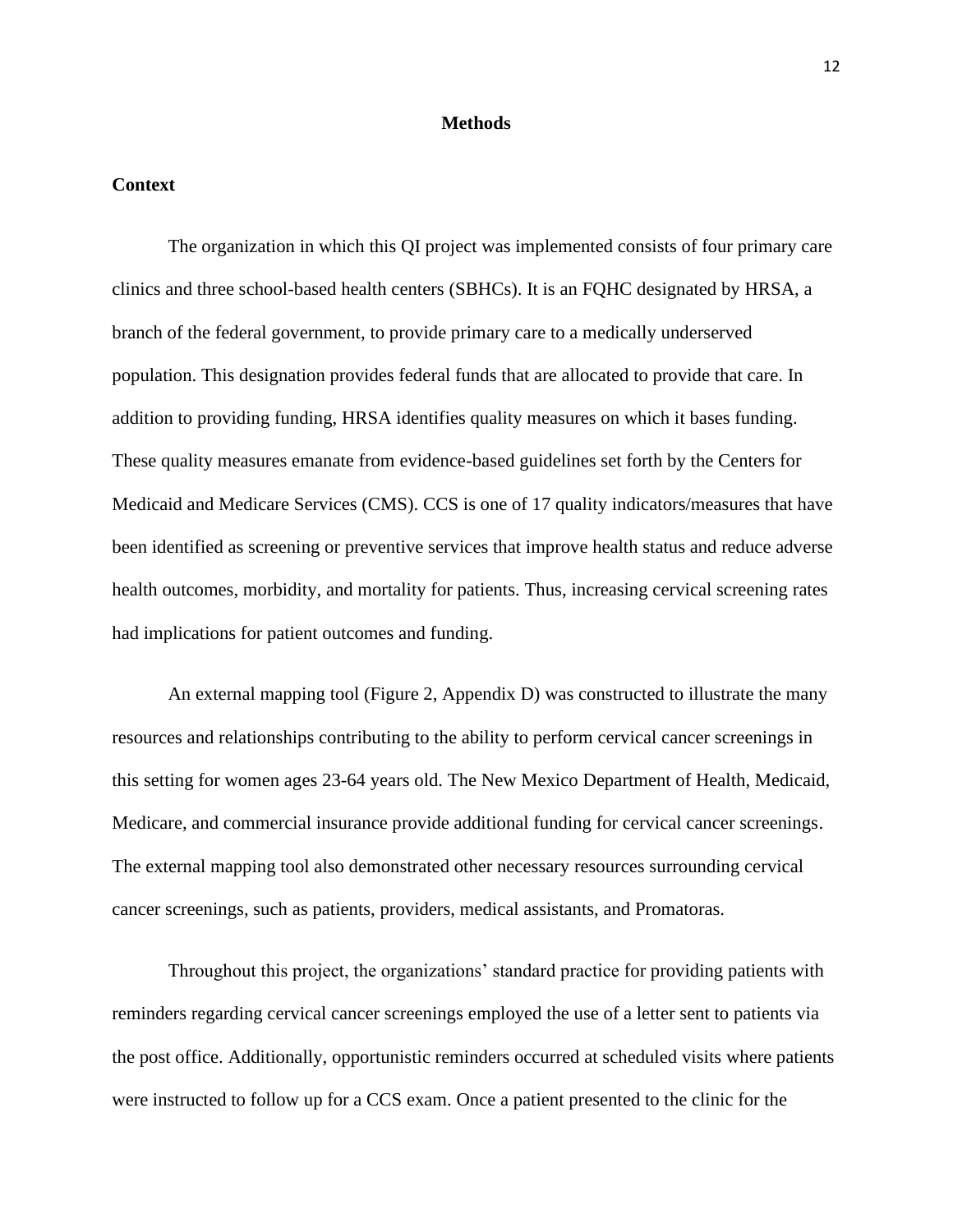cervical cancer screening, the medical assistant prepared the equipment and patient. The provider then completed the screening in accordance with guidelines set forth by professional organizations and then documented it in the electronic health record (EHR). The specimen was sent out to the lab, and results were received and documented. The Chief Operations Officer (COO) collected and reported data abstracted from the EHR in accordance with Centers for Medicare and Medicaid Services and organizational guidelines.

Low CCS rates among its population was an identified problem at the organization where the project was implemented. Factors contributing to low rates within this organization were numerous and were identified in a cause-and-effect diagram (figure 3, appendix E). The causes were grouped by people, environment, materials, methods, and equipment. The "people" involved are the patient, the provider, and staff, all of whom may have had some degree of knowledge and time deficit which potentially interfered with completing cervical cancer screenings resulting in low rates. Lack of access as demonstrated by limited funding (those that are uninsured, underinsured, or cannot afford co-pays), transportation issues, personal circumstances such as timing (women may be menstruating at the appointment time, unable to take time off work, or no child-care) or discomfort (physical and emotional) due to the intimate nature of the exam may have also prevented the completion of cervical cancer screenings.

While many of the causes leading to low CCS rates had human origin, operational problems in the environment, material, methods, and equipment were also identified as sources influencing this problem. Environmental considerations such as appointment timing, staffing concerns, and possible clinic emergencies may also have contributed to low screening rates. Furthermore, the appropriate materials were not available or not stocked, such as lab supplies, cotton swabs, etc. Moreover, the EHR platform may have presented a problem as errors can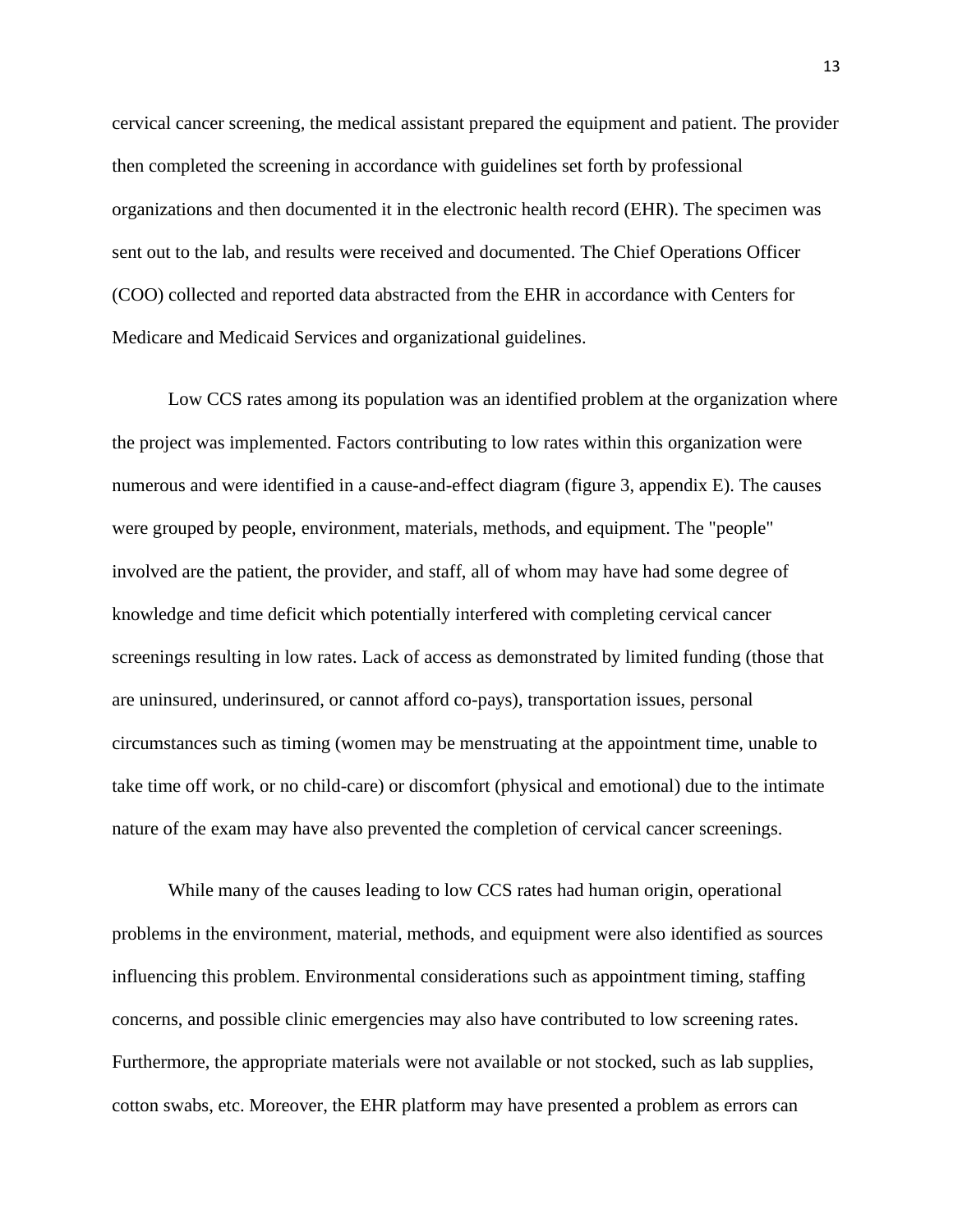occur in selecting the appropriate test, incorrect documentation of results, or may have been disabled. Finally, the screening method may have been completed incorrectly, and a correct sample may not have been obtained. These person, systems, and environmental constraints may have led to low CCS rates within this organization.

While several factors contributing to low CCS rates were identified, those addressed by the intervention identified in this quality improvement project focused on patient-specific perceptions and barriers in accordance with the Health Belief Model (HBM). This message content served to address perceived susceptibility and severity of cervical cancer and identify the benefits of completing a CCS. The text message represented the cue to action, which served as a prompt for the patient to schedule a cervical cancer screening. However, actual and potential factors that encourage and inhibit the likelihood of successful implementation of this project exists. These elements are identified and displayed in the force field analysis (Figure 4, Appendix F).

The most compelling driver for change was the need to decrease morbidity and mortality associated with cervical cancer by identifying it early through recommended screenings. Additional drivers included increasing CCS rates and measures to meet the Health Resources and Services Administration (HRSA) benchmark and procure funding as an FQHC. Furthermore, implementing this intervention was feasible within the organization as the technology was available within the EHR. Moreover, the intervention was more cost-effective when compared with the usual care of sending out letters or printing education. The change was supported by addressing health disparities through increased access to information and patient awareness among a medically underserved population, as confronting health inequity and inequality was central to this project. Likewise, the utilization of an automated system facilitated HIT progress.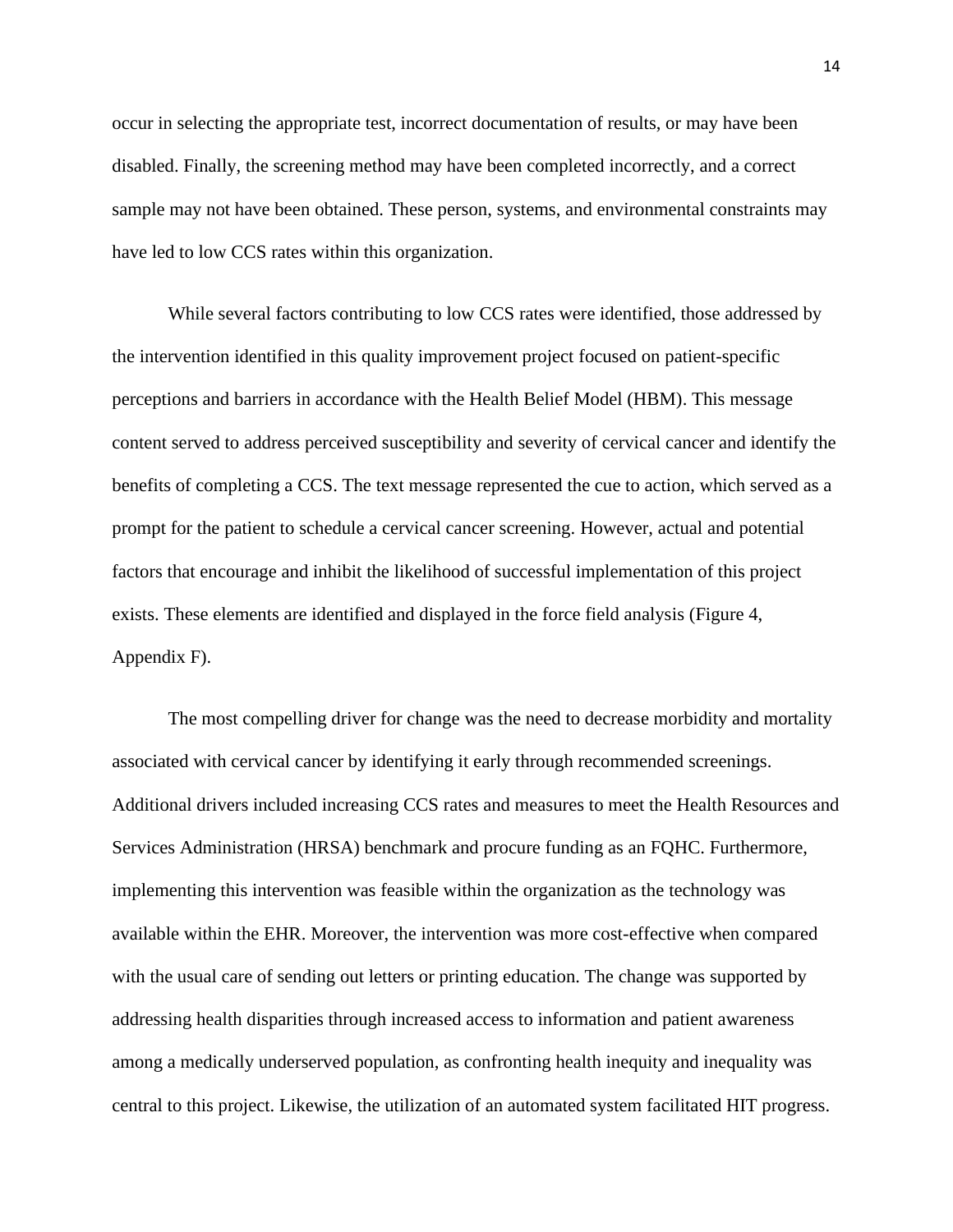It proved to be a valuable tool in addressing other healthcare needs of the entire population within the organization in the future.

Change itself was a restraining force since it required effort, time, cost, and dedication to gain new knowledge and skills. Time and cost associated with needed training hindered the use of other staff in implementing this project as these resources are limited in the organization and were required elsewhere. Resources were also limited in some patients who did not have access to the technology needed for the intervention. If the technology was available to patients, some chose not to utilize it. Further possible restraining forces involved staff who may not have understood their roles or may not have bought into the project. Finally, technology was not free from problems, and the systems involved malfunctioned at times. While adversities to change existed and actually or potentially interfered with that change, the evidence supported the feasibility of text/SMS messaging as an intervention that positively impacts CCS rates.

#### **Interventions**

#### *Pre-planning*

A logic model (Appendix G, Figure 5) provided a framework for the pre-planning phase of the Plan, Study, Do, Act (PDSA) cycle used to implement this initiative. Multiple internal and external resources were available to the team leader, resulting in a diverse team being consulted for the project. Several activities guided and prepared the team leader for implementing the intervention. Before the sampling period, these activities took place, assuming that any preplanning changes would be reflected in the chosen sample.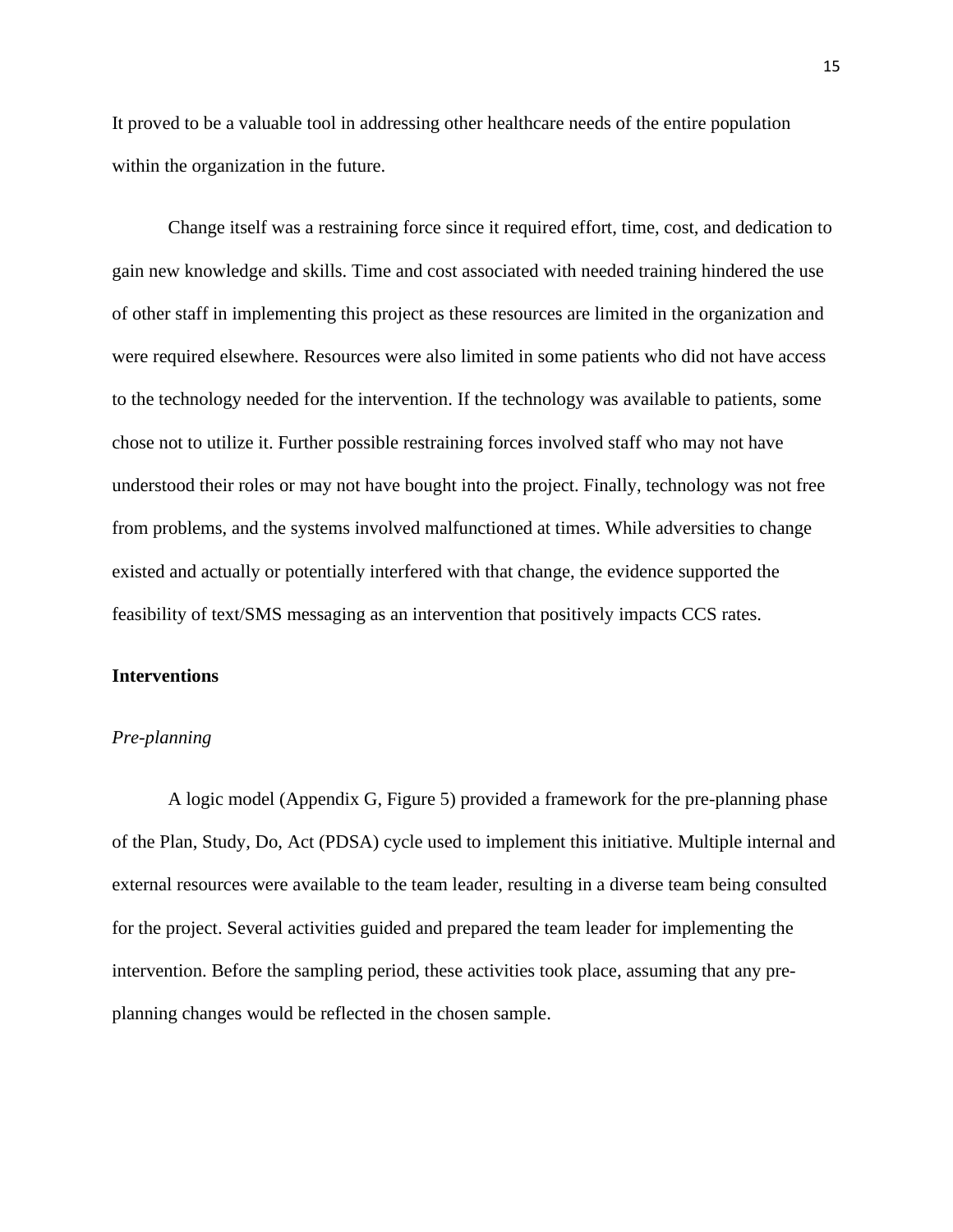The team leader attended two training sessions provided by the New Mexico Primary Care Association (NMPCA), a non-profit organization consisting of 19 Community Primary Health Care Center organizations throughout New Mexico, including the study organization. The training facilitated the utilization of the health information technology (HIT) process available through the study organizations' EHR software in creating and disseminating text messages within the available platform. The study organization's chief information technology was consulted regularly for ongoing process concerns.

A linguistically tailored and culturally appropriate SMS text message was created based on current CCS guidelines in accordance with the health belief model (HBM). The construction took place through stakeholder involvement in the development and translation of the text message in accordance with guidelines set forth by the Agency for Healthcare Research and Quality's (AHRQ) Consumer Assessment of Healthcare Providers and Systems (CAHPS) on translation in healthcare (Consumer Assessment of Healthcare Providers and Systems (CAHPS), 2017). The process involved forward and backward translation by two bilingual individuals and was reviewed by two additional bilingual individuals. A total of four bilingual individuals will be recruited to translate and validate the message from English to Spanish and Spanish to English. Once created, the message was sent to the Chief Medical Officer and Chief Executive Officer for content approval and was deemed that no necessary revisions were needed.

The EHR platform reporting system was assessed for reliability in preparation for the project. It was found that data was not captured correctly as many CCS tests ordered by providers were outdated, were not mapped/coded correctly within the EHR, or did not reflect screening guidelines and recommendations. The chief information technology officer was consulted and, together with the team leader, removed any outdated CCS testing orders from the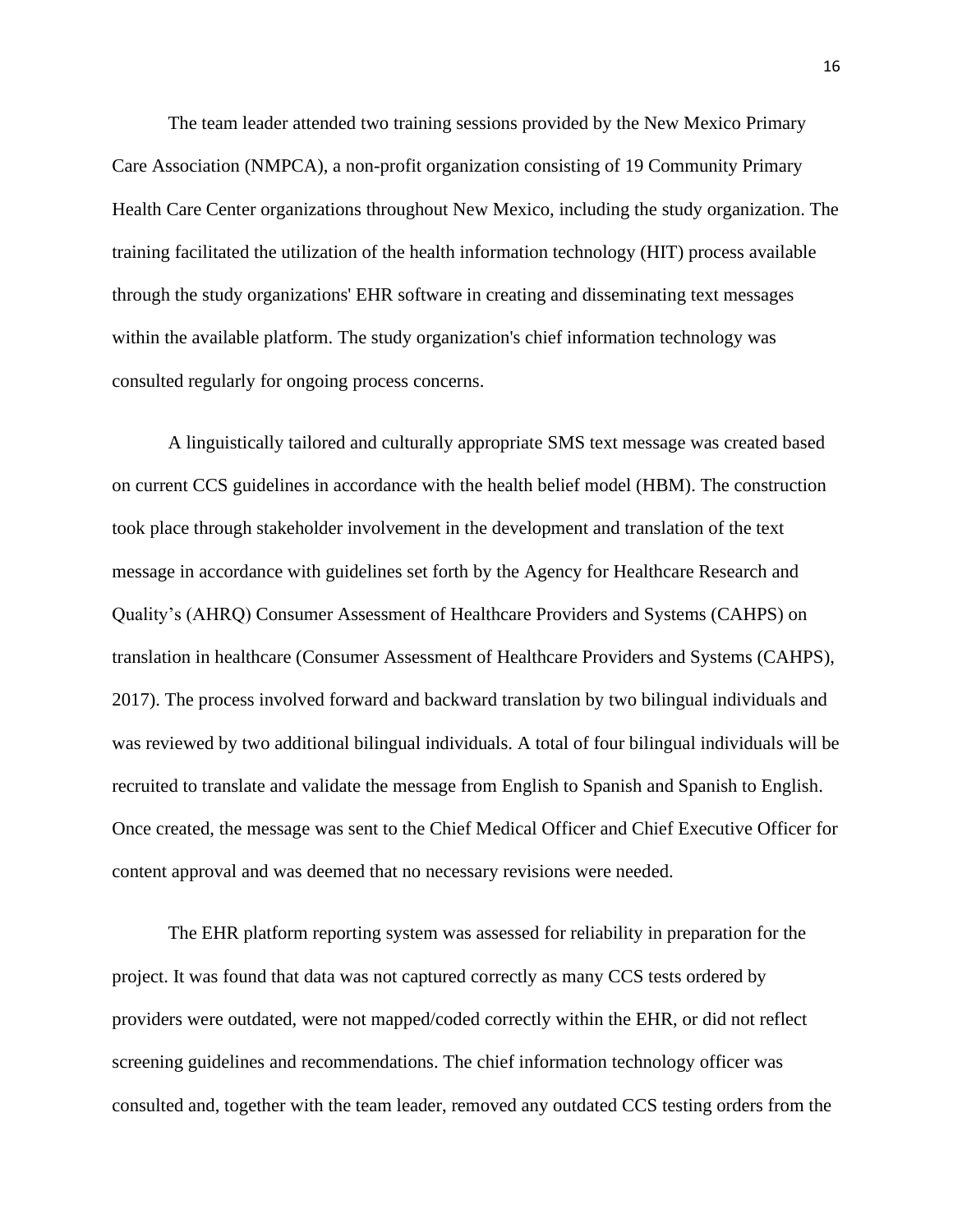EHR, ensuring that only appropriate tests were available for provider selection. Furthermore, appropriate mapping and coding for the tests were completed. Finally, since many of the ordered tests did not reflect updated screening guidelines, the team leader compiled and sent out a document that identified and referenced updated CCS guidelines as a reminder to providers.

#### *Implementation*

A flow chart (Figure 6) is presented below, which provides readers with a visual depiction of the intervention process. The flow chart also served as a tool that identified specific activities in the form of actions and decisions. The process started with running an automated



Health Centers (FQHCs) through the Primary Care Association of New Mexico. Data was not extracted through the EHR as it did not have the availability to customize the search based on demographic data. The sample population was obtained through judgment sampling, also known as purposive sampling. The study participants were recruited over a specific time frame of three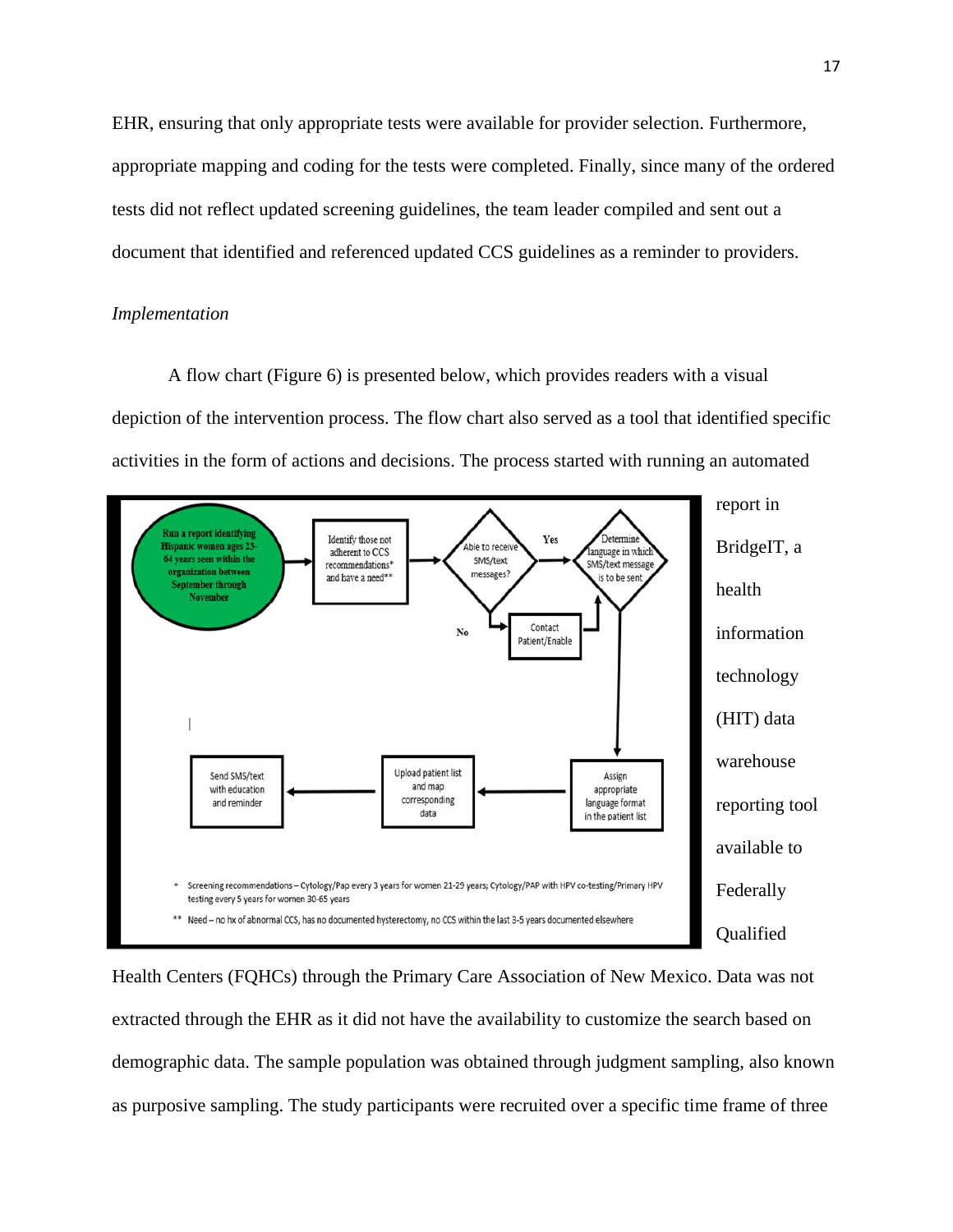months preceding the intervention period. This timeframe was selected as the intervention period was three months. The report identified Hispanic women ages  $23 - 64$  years old seen within the study organization in September, October, and November 2021. This was performed by the team leader and the organization's COO. The team leader then identified subjects who were not compliant with CCS guidelines and performed chart reviews on each patient to determine the need for the screening. The selected subjects were women ages 23- 29 years old who had not had a CCS via cytology in the previous three years and women 30 – 64 years who had not had cytology with co-testing or primary HPV testing in the previous five years. If the patient had an identified need for a CCS, the team leader determined if the patient was able to receive text messages through the EHR. If not able to receive text messages or there was no mobile phone number on file, attempts were made to contact the patient and obtain a mobile number, and the patient was enabled within the EHR to receive SMS/text messages. If the patient was amenable to the process, the team leader updated the mobile number so the patient would be able to receive the message. If the patient did not have a mobile number, could not be reached, or declined study participation, this was reflected in the attrition rate.

Once it was determined that the study subject was able to receive text/SMS messages, the linguistically tailored educational information message conveyed risk (perceived susceptibility) for developing cervical cancer (perceived severity), which could be caught early (perceived benefits) through a quick CCS test at reduced or no cost (perceived barriers) via text/SMS message. Also included in the text message was a request for the patient to call a dedicated number and extension (link provided) or any study organization clinic to schedule an appointment for the cervical cancer screening, report outside results, or add to an existing appointment. The EHR technology did confirm receipt of the text message. A dedicated number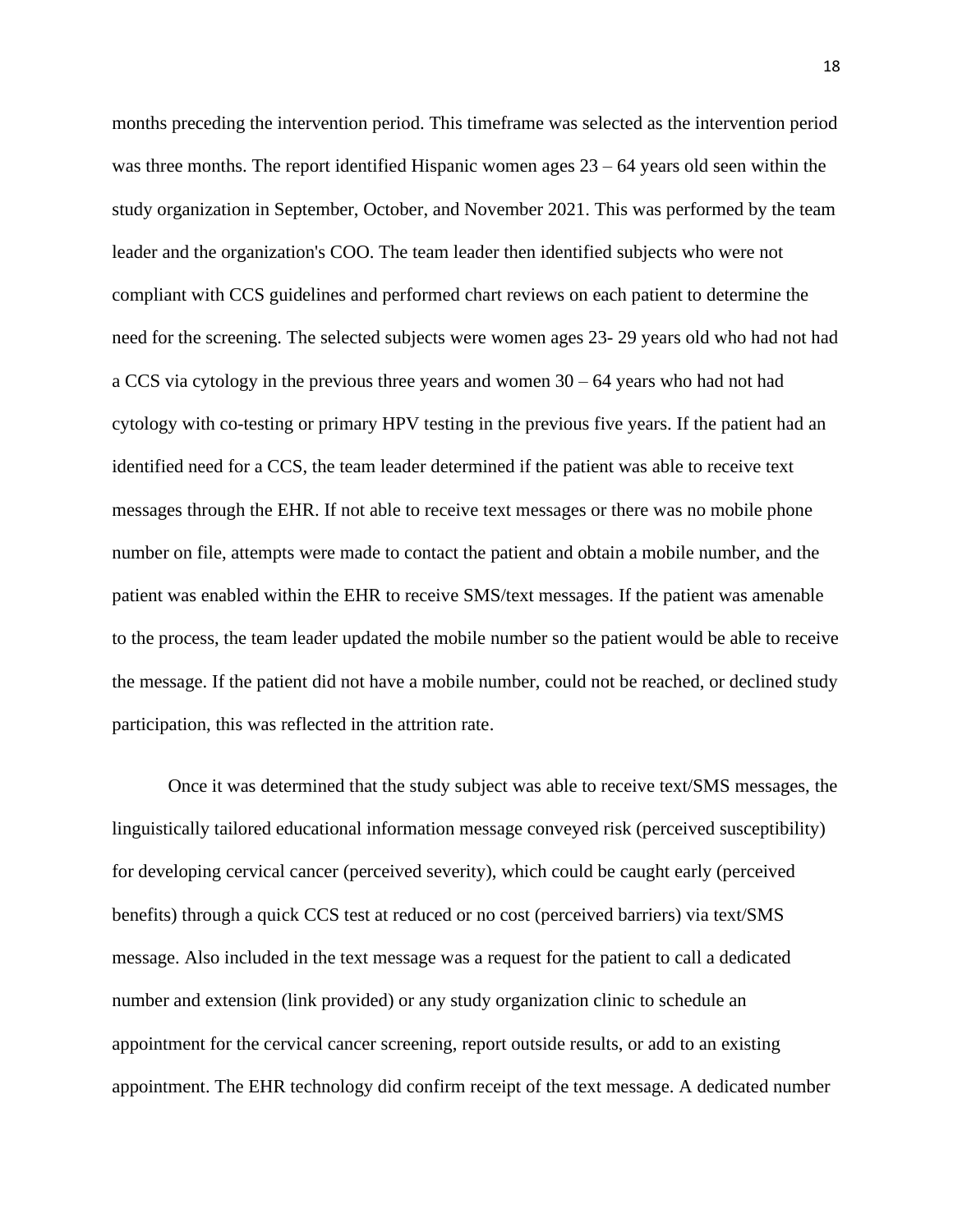was created for the study in which participants were able to connect with the team leader immediately or leave a secure voicemail for a return call. The dedicated number was embedded in the text message as a link, and the participant could tap and be connected immediately. If a CCS was done elsewhere, the team leader obtained applicable information, and the results were documented appropriately.

#### **Evaluation of the Interventions**

The Plan-Study-Do-Act (PDSA) Cycle was the chosen framework that provided a methodological approach to assessing the impact of the intervention. The framework consisted of process evaluation in the form of rapid cycles that allowed reiterative testing of the proposed intervention on a small scale. This process allowed the team leader to identify opportunities for process modification. Additionally, it established whether the aim of this quality improvement project, which was to improve the percentage of CCS rate among the sample population from 25.2%, was accomplished.

The specific sub-aims of the improvement initiative were to develop and test a culturally appropriate and linguistically tailored educational message and reminder in accordance with the Health Belief Model framework and to assess the satisfaction, acceptance, and attitude about the use of SMS text messages and its contents via patient perception/attitude survey. The survey was done to examine the effectiveness of the intervention in addition to the outcome of the CCS rate. The evaluation plan measured progress towards these aims.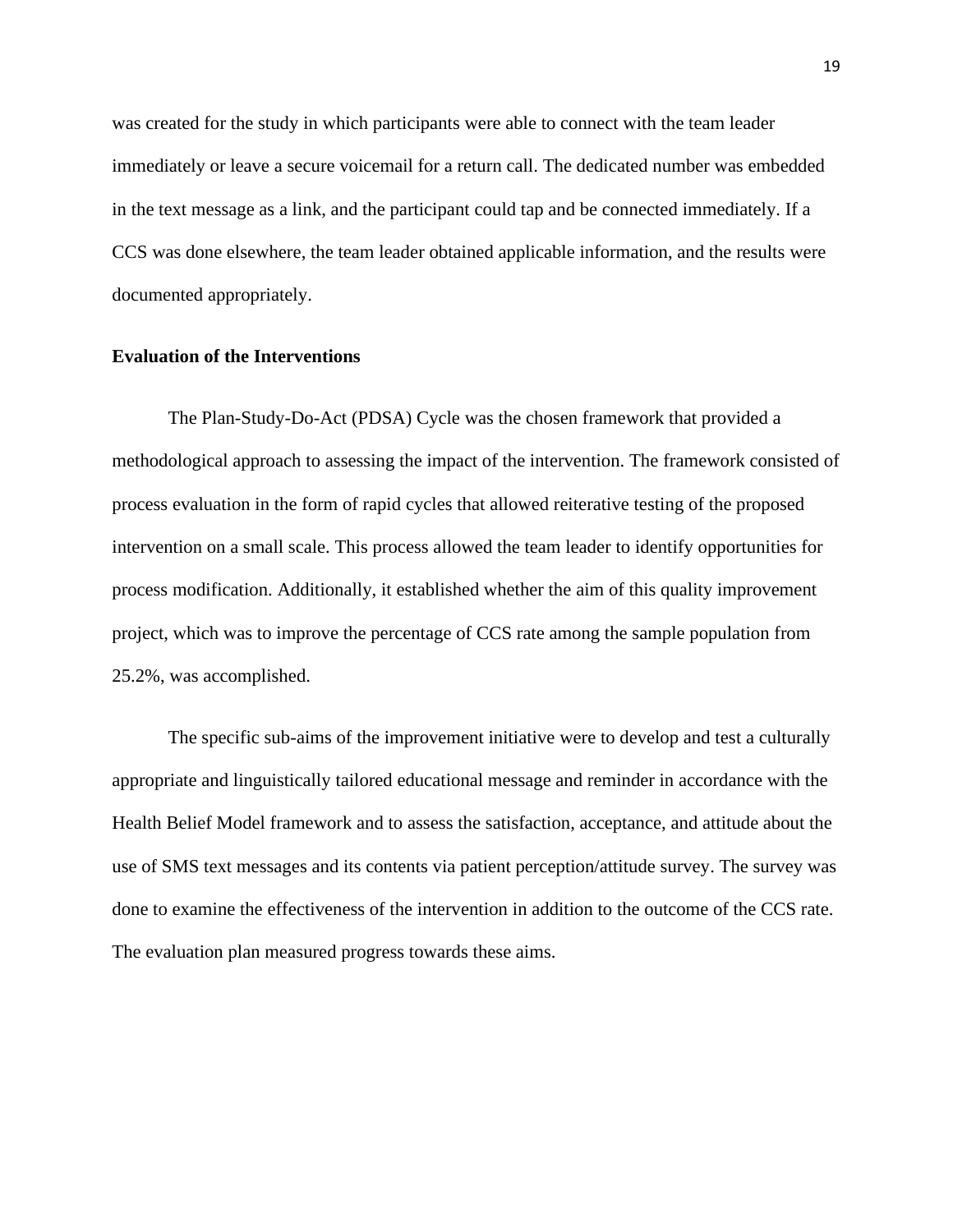## **Measures and Analysis**

Measures chosen for studying the processes and outcomes of implementing short messaging system (SMS)/text messaging education and reminders to increase CCS rates were identified in the measures table (Table 3), which provided readers with a framework for expected outcomes and the operational definitions associated with those outcomes in how the process and effects of

the intervention were evaluated or measured. These

## **Table 3: Measures Table**

specific measures were chosen based on the feasibility

| <b>Expected</b><br>Outcome(s)*                                                                                                                                              | How will you<br>operationalize/measure<br>the outcome?                                                                                                                                                                                 | Where will you<br>get the<br>information                                                                                                                               | Will you have<br>a Comparison<br>Group? | <b>Analysis</b>                                                   | of the                                                                           |
|-----------------------------------------------------------------------------------------------------------------------------------------------------------------------------|----------------------------------------------------------------------------------------------------------------------------------------------------------------------------------------------------------------------------------------|------------------------------------------------------------------------------------------------------------------------------------------------------------------------|-----------------------------------------|-------------------------------------------------------------------|----------------------------------------------------------------------------------|
| Develop and<br>validate a culturally<br>appropriate and<br>locally tailored<br>message and<br>reminder in<br>accordance with the<br><b>Health Belief Model</b><br>framework | Coordinate with<br>members of the<br>population being studied<br>and staff to develop a<br>message on cervical<br>cancer screening<br>according to the Health<br>Belief Model. Binary<br>variable:<br>accomplished/not<br>accomplished | evidence-based<br>practice<br>guidelines,<br>Hispanic<br>Women ages<br>23-64, staff                                                                                    | No                                      | Qualitative,<br>descriptive                                       | operations,<br>availability of<br>data collected,<br>and the                     |
| Assess the<br>satisfaction,<br>acceptance, and<br>attitude about the<br>use of SMS text<br>messages content<br>via a patient<br>perception/attitude<br>survey               | Patients will complete a<br>survey that evaluates the<br>intervention's<br>effectiveness and<br>demographic<br>information.                                                                                                            | Patient survey<br>completed using<br>Qualtrics. It<br>consists of 3 CCS<br>specific<br>questions, seven<br>demographic<br>questions, and<br>one open-ended<br>question | No                                      | Aggregate<br>mean<br>scores from<br>the<br>satisfaction<br>survey | processes to<br>operationalize<br>the outcome.<br>Data was                       |
| Examine the<br>effectiveness of the<br>intervention                                                                                                                         | change and percent<br>improvement will be<br>used to evaluate the<br>change score before and<br>after the intervention for<br>those having received a<br>cervical cancer screening<br>compared with those<br>who have not              | Electronic<br><b>Health Record</b><br>(EHR)                                                                                                                            | <b>No</b>                               | The<br>proportion<br>of<br>completed<br>screens                   | collected from<br>the BridgeIT<br>data warehouse,<br>the study<br>organizations' |

EHR platform, and participant surveys.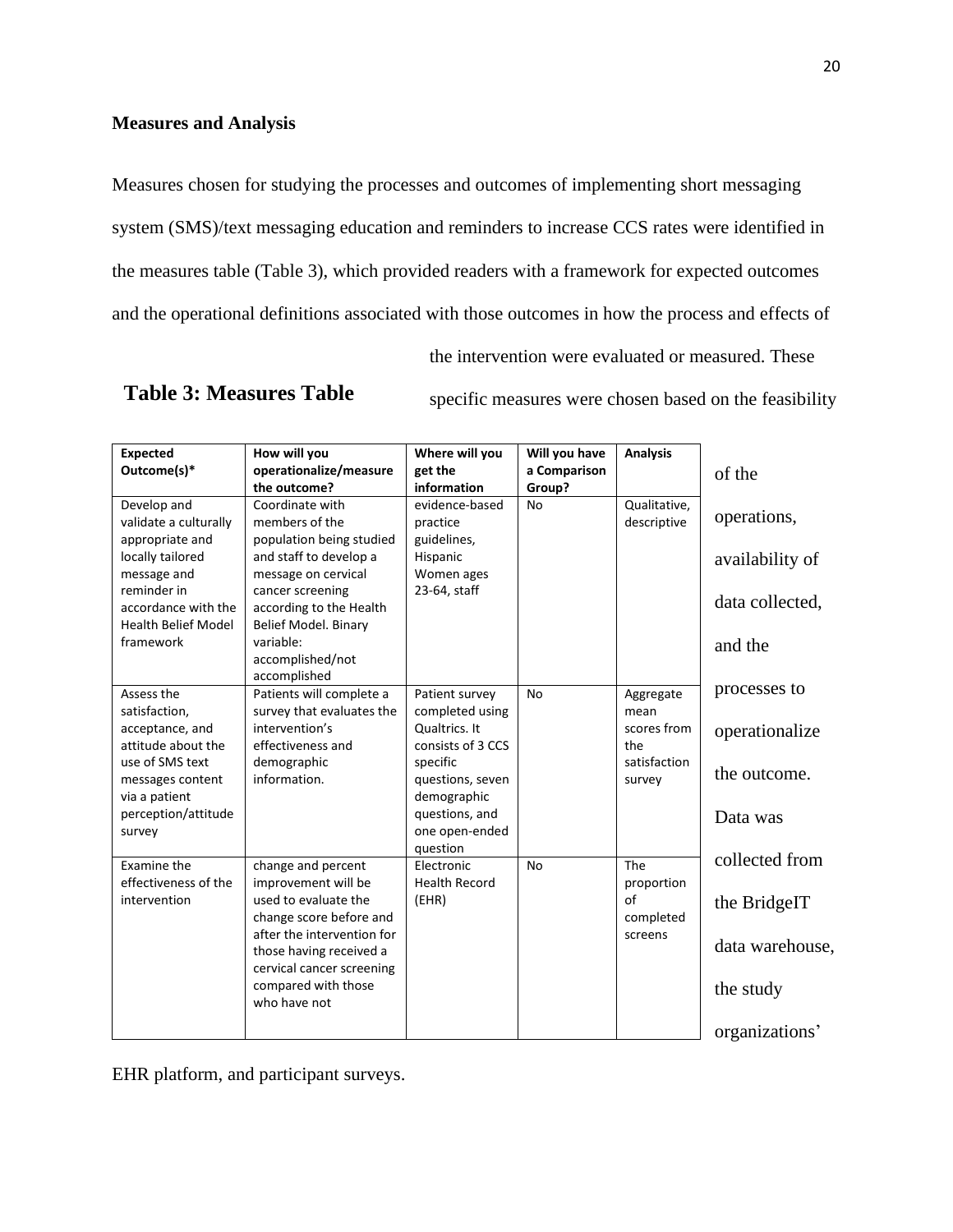Sub sub-aims were analyzed throughout the study period using binary (accomplished/not accomplished) variables, percentages, time series charts, and survey results. The development of an SMS text message was evaluated by a binary variable, which determined whether this was accomplished or not accomplished. Percentage and time series charts were used to identify the target population within the age group as having a CCS completed. Finally, patient perception/attitude was measured regarding the effectiveness of the intervention in accordance with the Health Belief Model by completing a satisfaction survey.

Percent improvement was used to evaluate the change score before and after the intervention for those having received a CCS compared with those who had not. These were used to evaluate the overall aim of the study, which was to increase CCS rates from the preintervention percentage rate. A post-intervention evaluation identified the number of study participants who completed a CCS (numerator) compared with the total number of patients identified with a need for CCS seen within the three-month intervention timeframe (denominator) was to be evaluated.

#### **Ethical Considerations**

Ethical concerns regarding protected health information were considered when determining the feasibility of this quality improvement project. The SMS text messaging system was integrated into the EHR and, therefore, compliant with the Health Insurance Portability and Accountability Act (HIPAA) and used for other functions within the organization. As a result, patients could receive SMS text messages safely and securely through this platform. There was no formal process for reviewing projects at the study organization where this QI project occurred. The ethical review complied with the standards set by UMass Boston.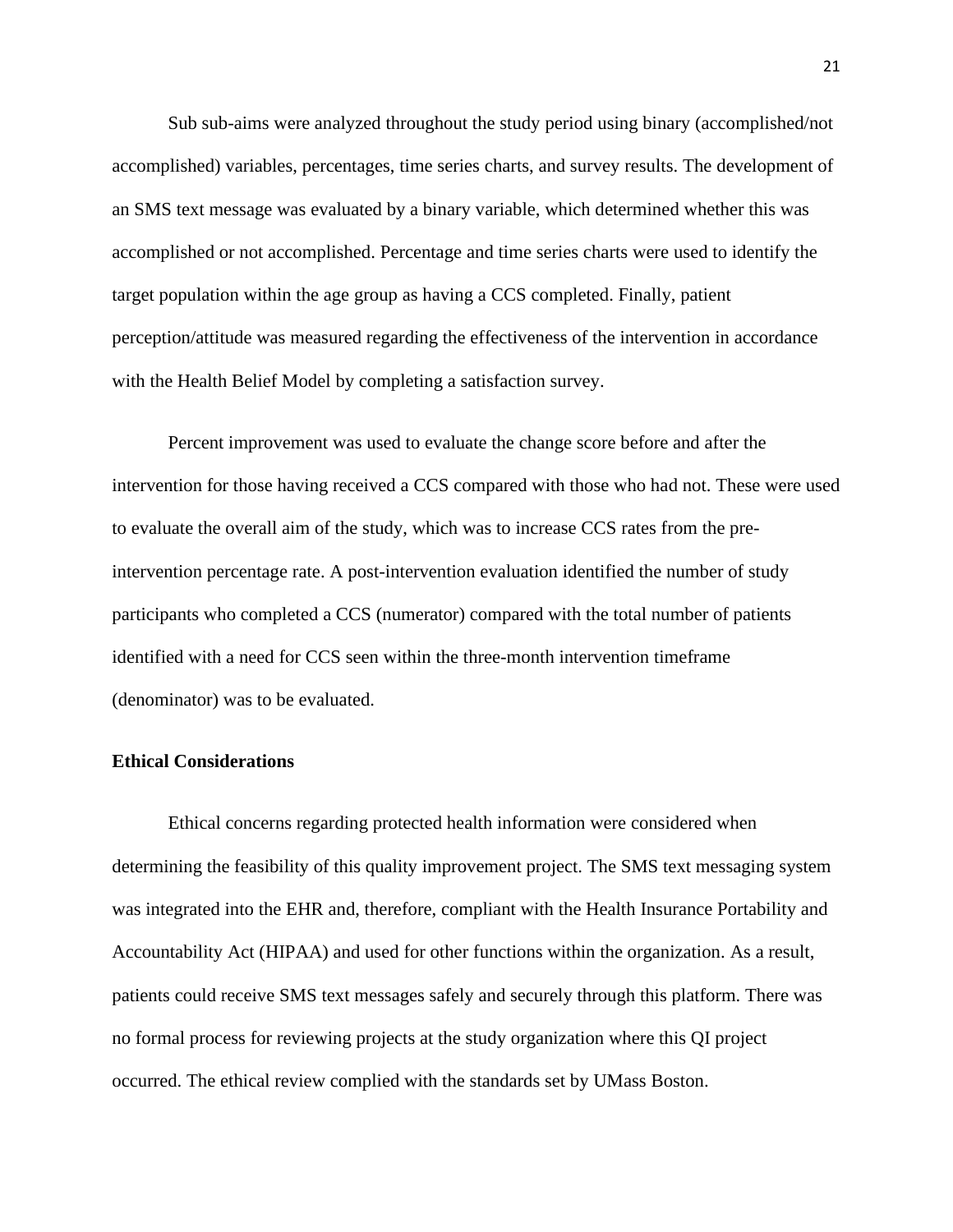The specific aim of this initiative was to improve the delivery of care in accordance with the established evidence-based practice that did not override clinical decision-making or current standards of practice. The criteria for quality improvement of this project were confirmed through the use of a clinical quality improvement checklist guideline (Figure 6, Appendix H). The study was a quality improvement project; it did not meet the definition of human subject research because it was not designed to generate generalizable knowledge findings, but rather it provided immediate and continuous improvement feedback in the local setting in which the project was carried out. The University of Massachusetts Boston institutional review board (IRB) had determined that quality improvement projects did not need to be reviewed by the IRB. While the study organization required no formal documentation, it was discussed with and approved by its COO, Chief Medical Officer (CMO), and Chief Executive Officer (CEO).

#### **Results**

#### **Recruitment**

A judgment-based sampling approach was used in selecting the sample population for this study. While this non-probability sampling has limitations such as bias, Perla et al. (2013) ascertain this type of purposive sampling is more compatible with quality improvement. A specified time was chosen as the criteria for sample selection. Since the improvement study period was three months, the team leader decided this time frame would provide similar conditions to the intervention period. Therefore, the sample was selected from those seen during the preceding three months within the study organization. Of all the female patients (n=606) aged 23 to 64 seen at the study organization from September 1, 2021, to November 30, 2021.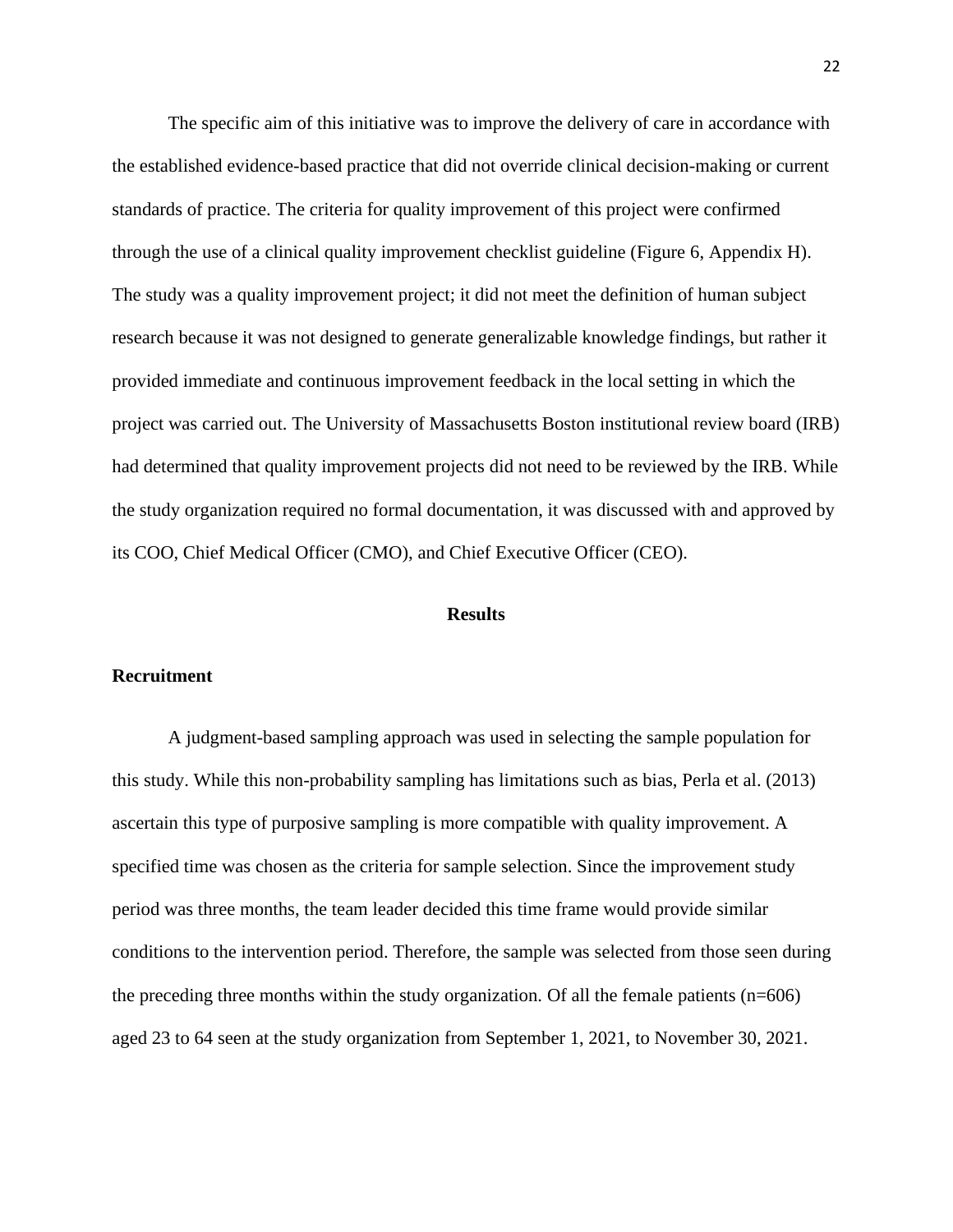Since Hispanic women within this age group were the target population for this study, these patients (n=442) were extracted from this population construct and assessed for eligibility. Those with a hysterectomy (n=50) were excluded. The remaining 393 patients served as the denominator to determine the baseline adherence rate of the accessible population. Baseline numerators  $(n=99)$  are those within the accessible population that were adherent to CCS guidelines before initiating the intervention, which provided a baseline adherence rate of 25.2%. The remaining patients  $(n=293)$  that were non-adherent to CCS recommendations served as the recruited sample. However, there were patients without a mobile phone to receive text messages (n=22) and patients who declined to receive text messages (n=8). After attrition and refusal considerations, the actual sample for the study was n=263. According to the EHR platform, the exact percentage of patients reached by SMS/text message was 90%, demonstrated in Table 4.



#### **Table 4: Patient Reach**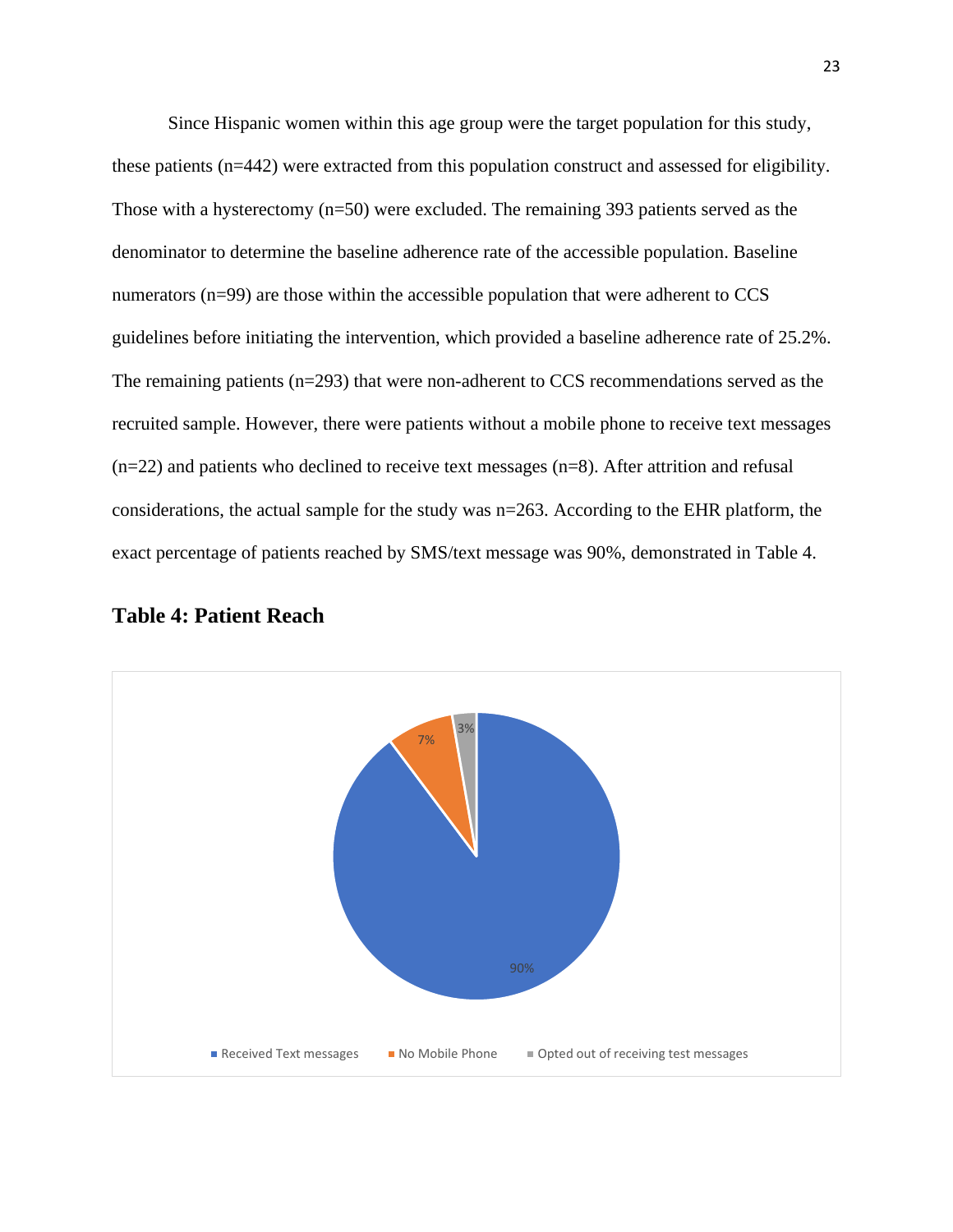#### **Sample Characteristics**

While the final sample (n=263) consisted of Hispanic females aged 23-64 years, additional demographic information was identified (Table 5). The mean age of the sample was 45.3 years, and the age group that represented the majority of the sample population was 40-49 years. While the entire sample consisted of self-identifying Hispanic women, the majority identified English as their primary language (92.1%), while 7.8% identified Spanish as their primary language.

## **Table 5: Demographics**

| <b>Demographic</b> | <b>Characteristic</b> | Count (N) | Percentage (%) |
|--------------------|-----------------------|-----------|----------------|
| Gender             | Female                | 281       | 100%           |
| <b>Ethnicity</b>   | Hispanic              | 281       | 100%           |
|                    | $21-29$               | 28        | 9.9%           |
|                    | $30 - 39$             | 66        | 23.4%          |
| Age                | 40-49                 | 78        | 27.7%          |
|                    | 50-59                 | 69        | 24.5%          |
|                    | 60-65                 | 40        | 14.2%          |
|                    | English               | 259       | 92.1%          |
| Language           | Spanish               | 22        | 7.8%           |

#### **Evolution of the Intervention**

The initial outcome of this quality improvement project was to develop and test a culturally and locally tailored educational message and reminder that would be sent out as a text message to sample patients in the study. This was accomplished, and the outcome results can be referred to in Appendix I, Figure7. The text/SMS message was created based on the Health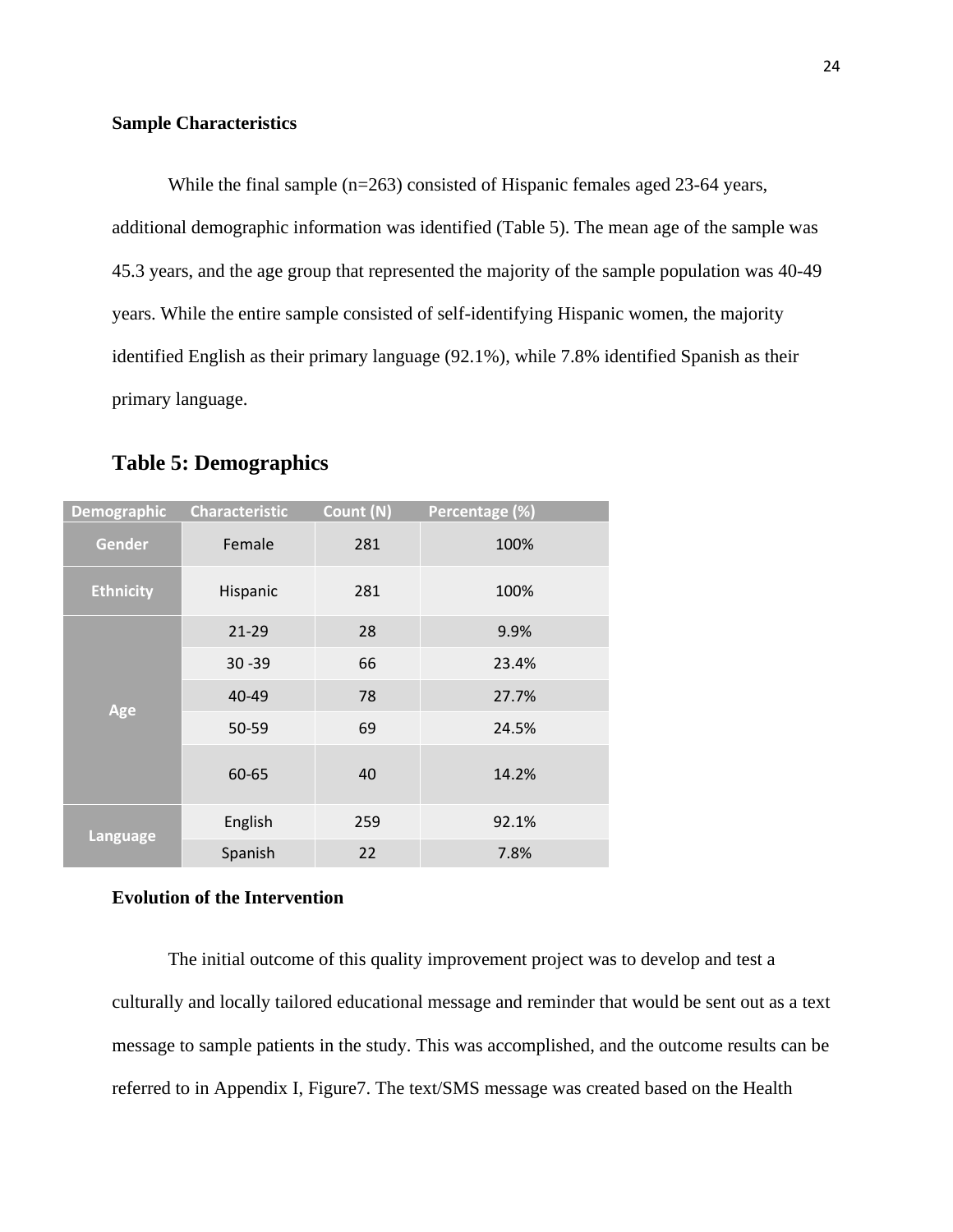Belief Model and derived from evidence-based literature. The premise of the *perceived susceptibility and perceived severity* components of the message while addressing the cultural appropriateness was based on two constructs; there was found to be a higher death rate from and prevalence of cervical cancer among women residing in rural areas (Yu et al., 2019) and a higher incidence of cervical cancer among Hispanic women when compared to white women (Chen et al., 2018; Johnson et al., 2020; U.S. Department of Health and Human Services Office of Minority Health, 2020). The *perceived benefits* component of the message was based on current CCS guidelines (American College of Obstetricians and Gynecologists, 2021). Finally, a locally tailored aspect of the message addressed *perceived barriers* by describing low to no-cost screenings, which the study organization provides as a Federally Qualified Health Center (FQHC).

Once the message composition was completed, translation took place in accordance with guidelines set forth by the Agency for Healthcare Research and Quality's (AHRQ) Consumer Assessment of Healthcare Providers and Systems (CAHPS) on translation in healthcare (Consumer Assessment of Healthcare Providers and Systems (CAHPS), 2017). Four bilingual individuals were recruited, two staff members and two patients, who translated and validated the message using forward and backward translation from English to Spanish and Spanish to English.

Three Plan-Study-Do-Act (PDSA) cycles were used to evaluate the intervention process and identify needed modifications. Table 6 demonstrated the PDSA cycles and correlated these cycles with change over time. The initial plan for the intervention was to employ two-way texting through the EHR in which the patients would receive the planned message and be able to respond directly via SMS/text message.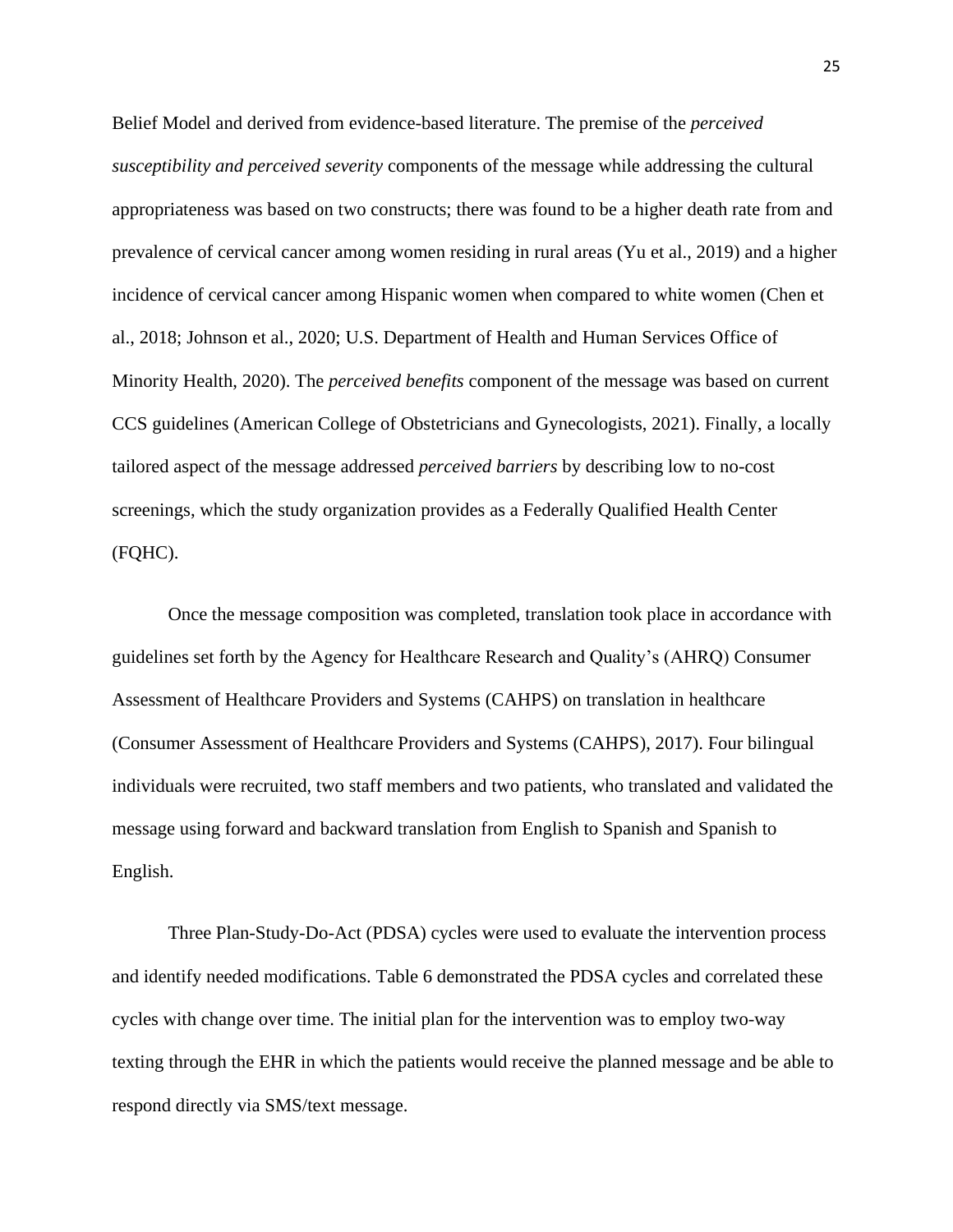

However, during the first PDSA cycle, it was identified that the technological platform used for this quality improvement project did not have a two-way testing capability. Therefore,

clinic. As part of this adaptation, a dedicated extension with voicemail was assigned for this project and included in the text message as a link on which the recipient could tap on and be directly connected to the extension. The updated text message also included instructions to leave a secure voicemail on this line for a callback or to call any clinic that was part of the study organization to schedule their cervical cancer screening, report outside results, or add to an existing appointment. Unfortunately, as a result, the response rate could not be evaluated.

#### **Contextual Elements**

Many influential circumstances interacted with the intervention. One cannot implement any healthcare initiative today without identifying the COVID epidemic as impacting the intervention. Of the recruited sample, many patients were seen within the study organization only for COVID-related care such as testing and immunizations and received their preventive care outside of the study organization. Patients may have also been hesitant to complete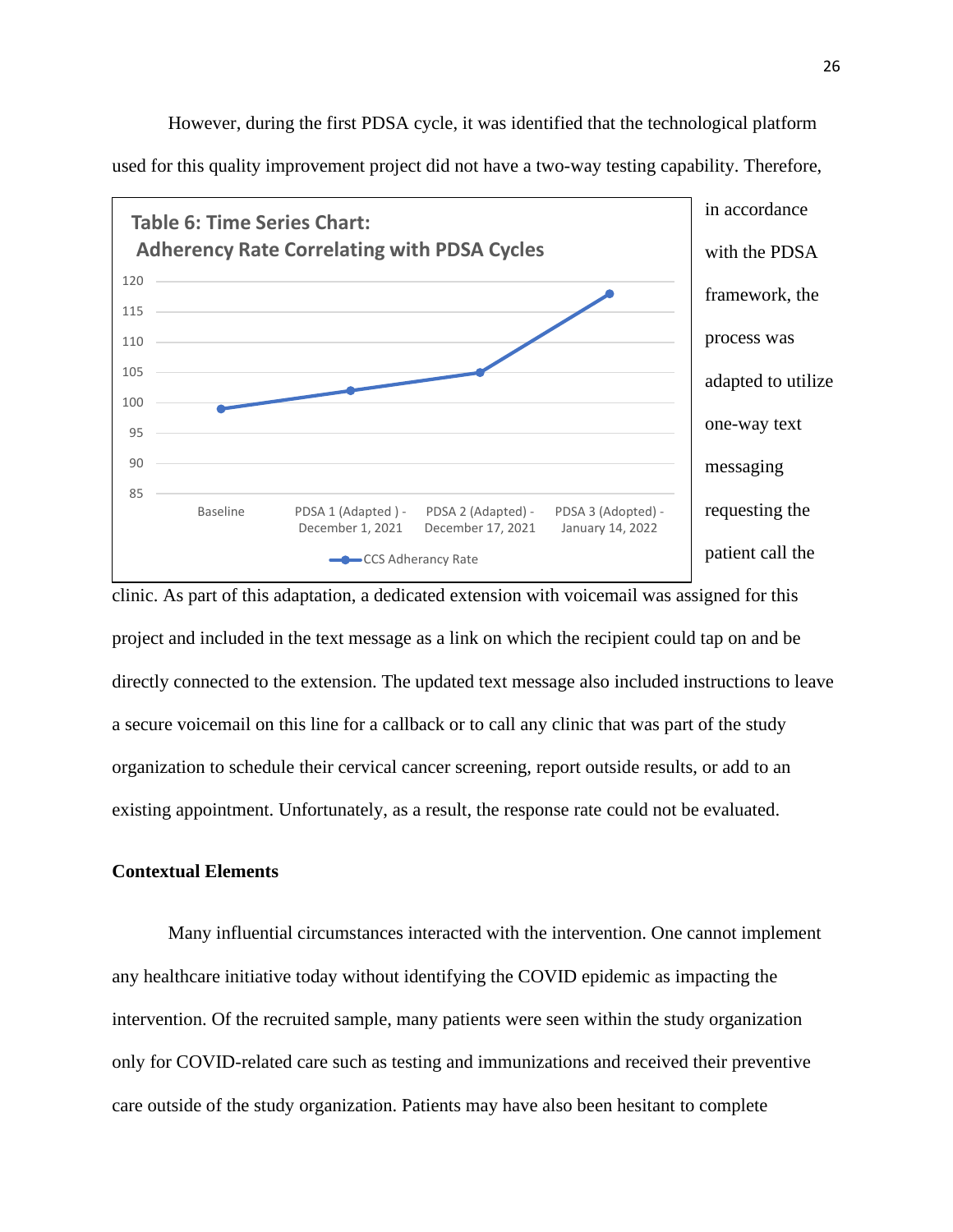recommended preventive care screenings. A study performed by Laing and Johnston (2021) found that CCS rates decreased by 7.5% and attributed this to the COVID pandemic.

#### **Results of the Analysis**

Change and percent improvement was used to evaluate the change score before and after the intervention for those having received a CCS compared with those who have not. The baseline percentage adherence rate for those within the sample having completed a CCS was 25.2% prior to implementing the intervention. Post-implementation adherence rate was 30%, which was statistically significant  $(p=0.01)$ . Table 6 demonstrated the percent change of pre-and post-implementation CCS rates.



## **Table 6: Percent Change**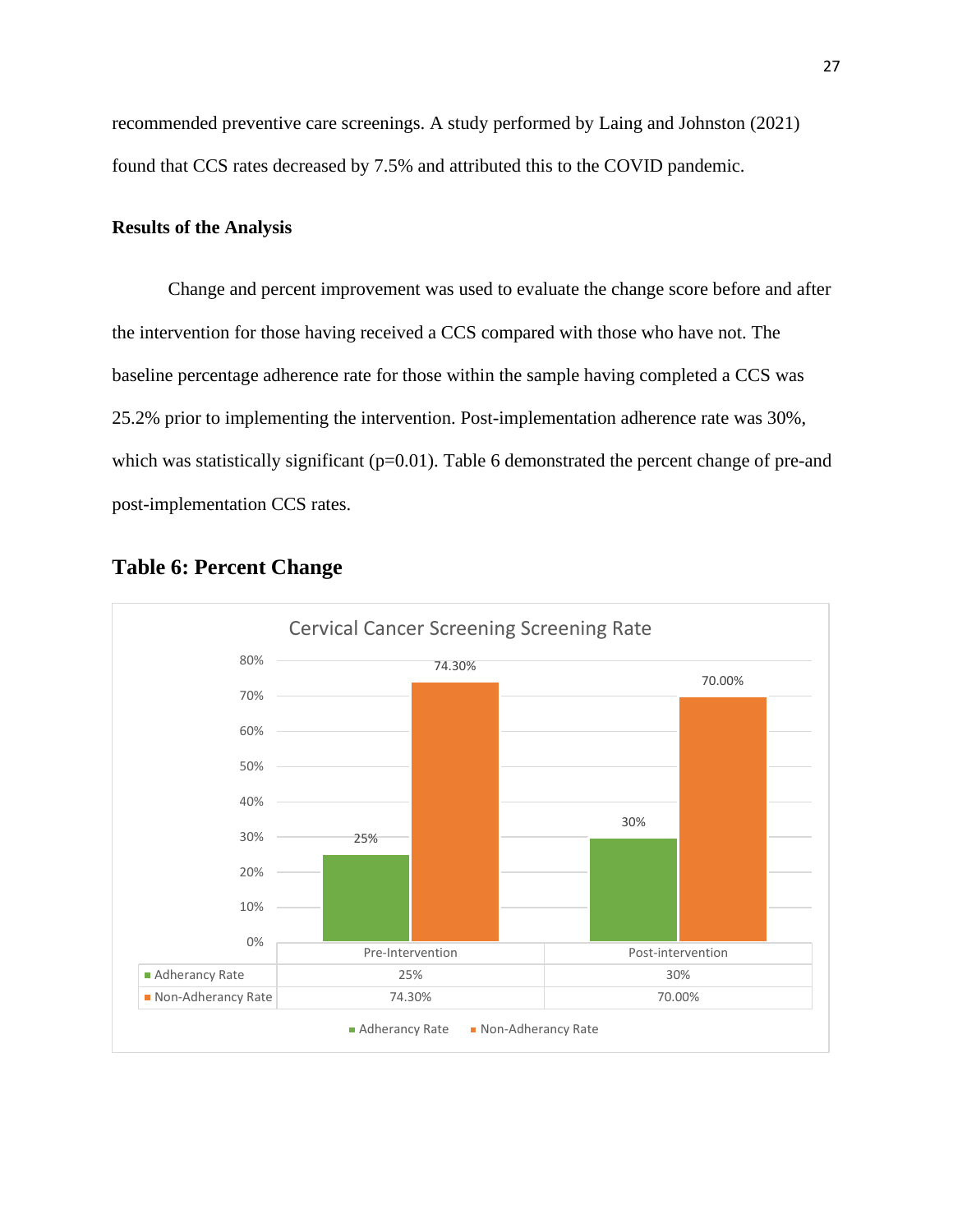A web-based patient survey was completed using Qualtrics web-based system and sent to the sample population using SMS/text messaging (n=263) to determine the effectiveness of the intervention by assessing patient satisfaction, acceptance, and attitude. The survey consisted of three topic-specific questions, seven demographic questions, and one open-ended question. The respondents (n=17) answered the topic-related questions; however, not all answered the demographic questions. No respondents answered the open-ended question. The aggregate mean score from one question using a 5-point rating scale was analyzed to assess the satisfaction with the use of SMS text message content. Table 7 provides readers with a visual depiction of the survey results on satisfaction.



**Table 7: Satisfaction Results**

Acceptance and attitude were evaluated by asking the sample population if they had made an appointment for a CCS and, if not, were asked why using multiple choice answers. Of those who responded to the questions  $(n=17)$ , 17.65% reported they had made an appointment for a CCS, whereas 82.35% (n=14) reported that they had not made an appointment for a CCS. Not all respondents  $(n=14)$  reported they had not scheduled a CCS. The number of those  $(n=8)$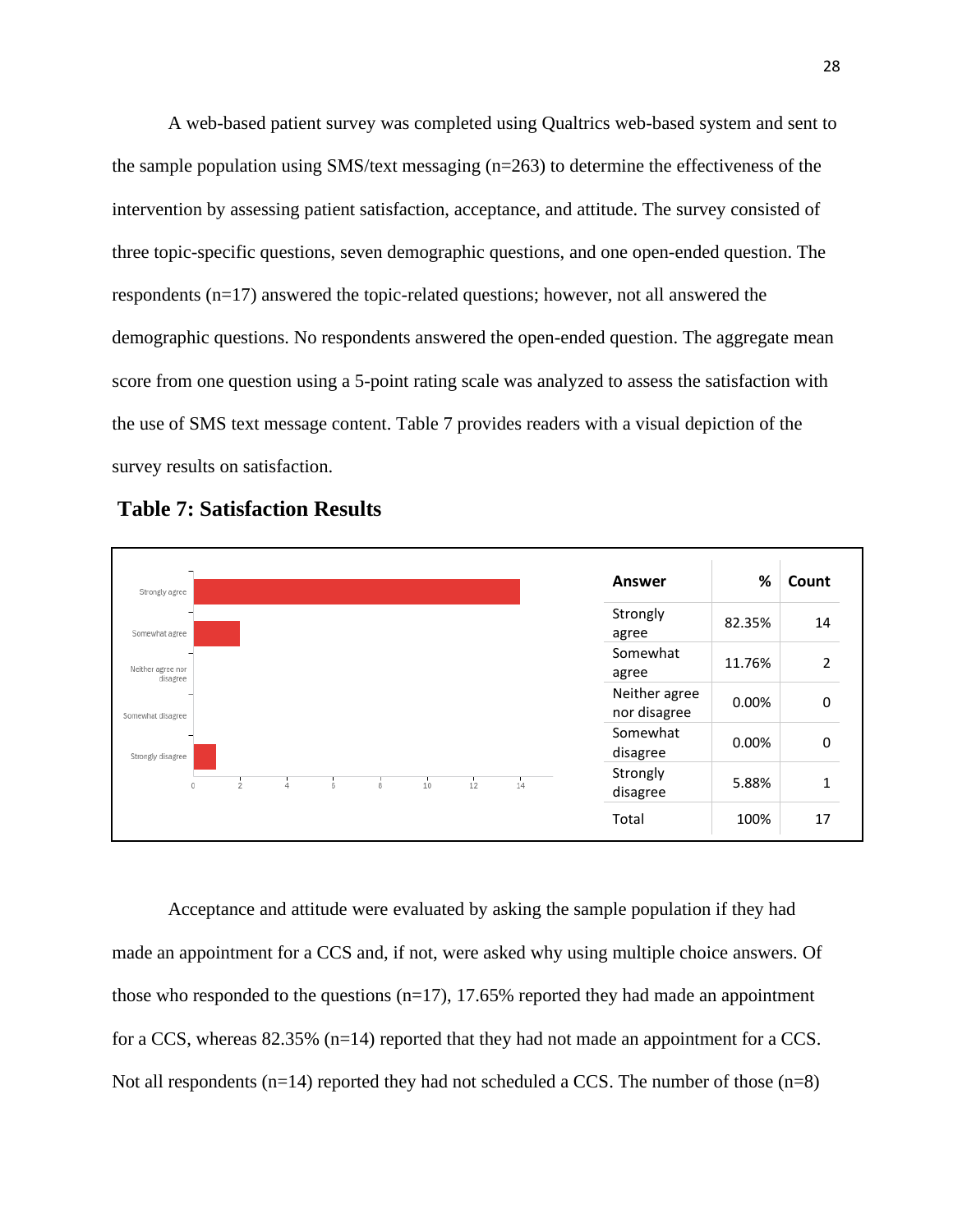who gave reasons for not having scheduled a screening were time, did not feel it was needed, and other, which can be found in Table 8. Demographic data were examined to determine if this correlated with topic-specific responses.

|        |        |       | Lack of   | Transportation | I feel I | Physical or | Fear  | Other  |
|--------|--------|-------|-----------|----------------|----------|-------------|-------|--------|
| Answer | Time   | Cost  | insurance |                | do not   | Emotional   |       |        |
|        |        |       |           |                | need it  | Discomfort  |       |        |
| %      | 25.00% | 0.00% | $0.00\%$  | 0.00%          | 25.00%   | 0.00%       | 0.00% | 50.00% |
| Count  |        |       |           |                |          |             |       |        |

#### **Discussion**

#### **Summary**

The overall aim of this study was to increase CCS rates among Hispanic women aged 23- 64 years using SMS/text messaging reminders and education. Pre- and post-implementation percent change demonstrated an improved adherence rate among cervical screening within the sample. This was achieved through the development and dissemination of an SMS/text message which served as a cue to action and informed patients that they were at risk *(perceived susceptibility)* for developing cervical cancer (*perceived severity)*, which could be caught early (*perceived benefits)* through a quick CCS test at reduced or no cost (*perceived barriers*) and survey which evaluated the patients' self-efficacy in accordance with the Health Belief Model.

#### **Interpretation**

This quality improvement project demonstrated the positive impact SMS/text messaging had on improving CCS rates, as evidenced by the increase in rates among the sample population (p=0.01). Various other studies identified similar findings in which SMS/text messaging proved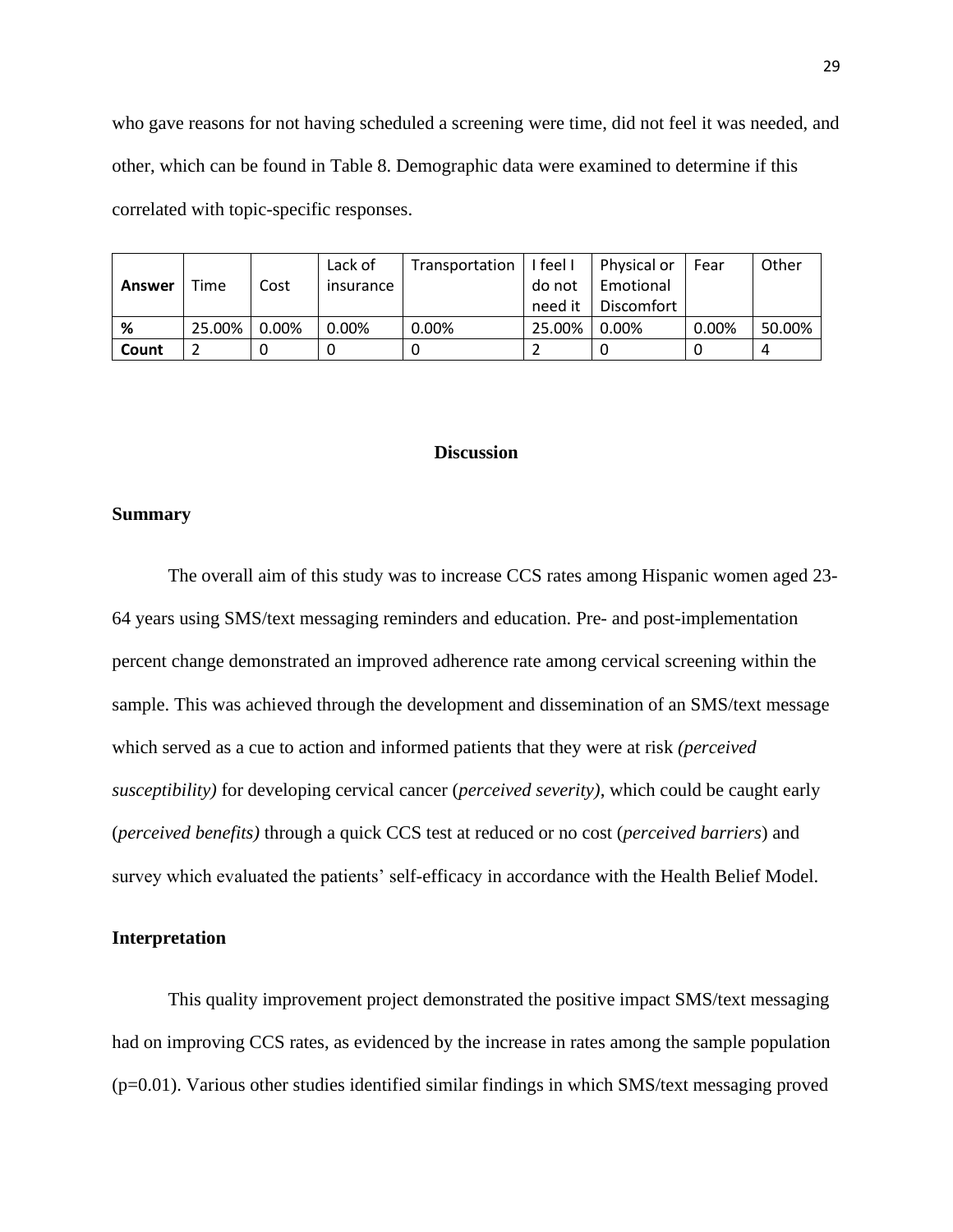to be a viable intervention for improving health outcomes. For example, Crombie et al. (2018) found that the use of text messaging was beneficial from a cost perspective in reaching a large study sample. The use of SMS/text messaging as an education reminder in this study aligned with the recommendations for use presented by The Center for Research in Implementation Science and Prevention at the University of Colorado (2018). The impact of SMS/technology is especially important for the study organization and the population it serves as it addresses health inequity. Furthermore, Health Information Technology (HIT) is essential to quality improvement among FQHCs, according to HRSA (n.d.-c).

#### **Limitations**

There were several limitations evident in this study. There was a 10% attrition rate among the sample population, demonstrating limited internal validity (Polit & Beck, 2018). While this rate is high, it is on the lower end of the threshold for the threat to internal validity. Additionally, since this was a quality improvement project, it is challenging to ascertain a direct correlation between the intervention and the outcome as confounding variables may have affected CCS completion within the study period. However, given the homogeneity of the study sample, a considerable amount of confounding control was obtained, which accounted for adjustments in the demonstrated limitations. Conversely, the level of homogeneity may have limited the generalizability of the study findings. Furthermore, a judgment-based or purposive sampling approach lends to the limitations by allowing for bias which can skew the results (Polit & Beck, 2018). Finally, the short study duration may not have allotted an adequate timeframe for study subjects to complete CCS, which has low response rates in both CCS and survey participation.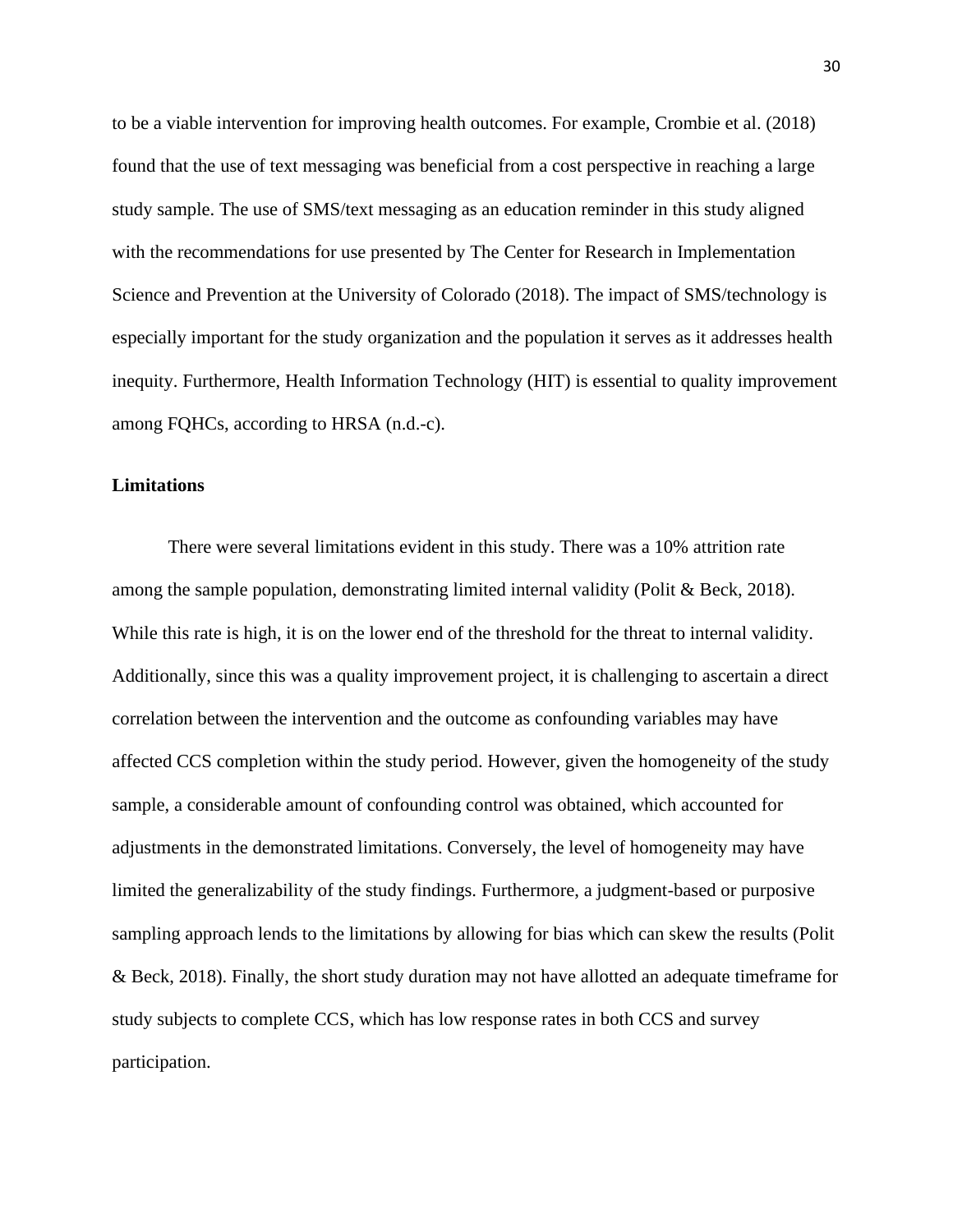#### **Conclusions**

This study has demonstrated the usefulness of SMS/text messaging as an educational reminder to increase CCS rates among Hispanic women at the study organization in Northern New Mexico. Additionally, the sample population studied demonstrated the importance of addressing health inequities among underserved patients in healthcare. Since the intervention was cost-effective and built into the electronic medical record platform (EMR), it exhibited sustainable intervention that can be utilized for other preventive care indications such as colon cancer screenings and breast cancer screenings. While SMS/text messaging technology and its applications in health care are limitless, further research is needed.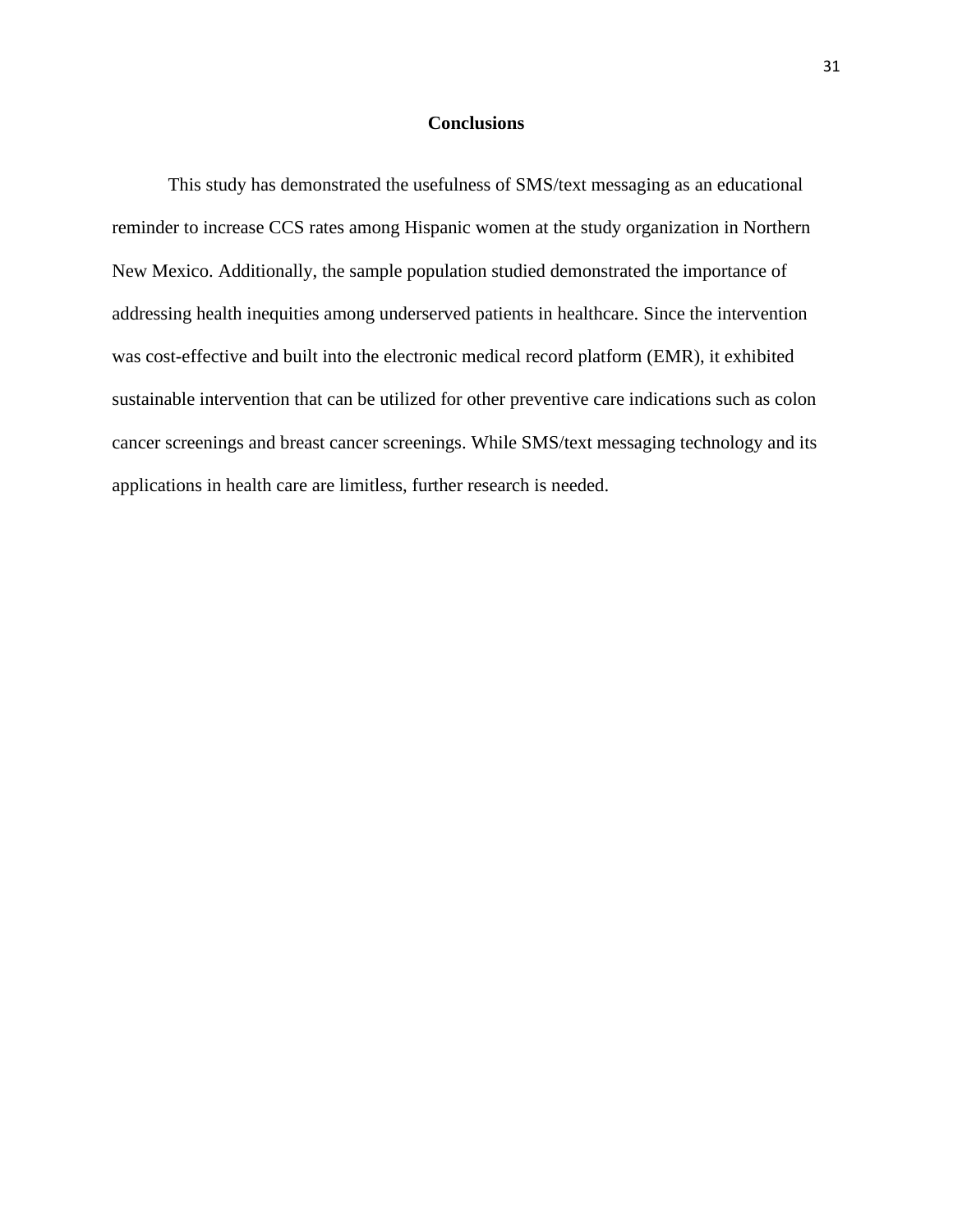## **Appendix: A**

**Table 1: County vs. U.S. Demographics** (United States Census Bureau. (n.d.-a; n.d.-b).



|                                      | Rio Arriba | United<br>States |
|--------------------------------------|------------|------------------|
| Hispanic                             | 71.1%      | 18.5%            |
| $AI/AN*$                             | 19.4%      | 1.3%             |
| NH-White**                           | 12.8%      | 60.1%            |
| Poverty%                             | 22.1%      | 10.5%            |
| Language***                          | 59.7%      | 21.6%            |
| Population<br>per square<br>mile**** | 6.9        | 87.4             |

## County Data vs. United States

\*AI/AN - American Indian/Alaskan Native \*\*NH-White - Non-Hispanic White \*\*\*Language primarily spoken inside the home other than English \*\*\*\*Population per square mile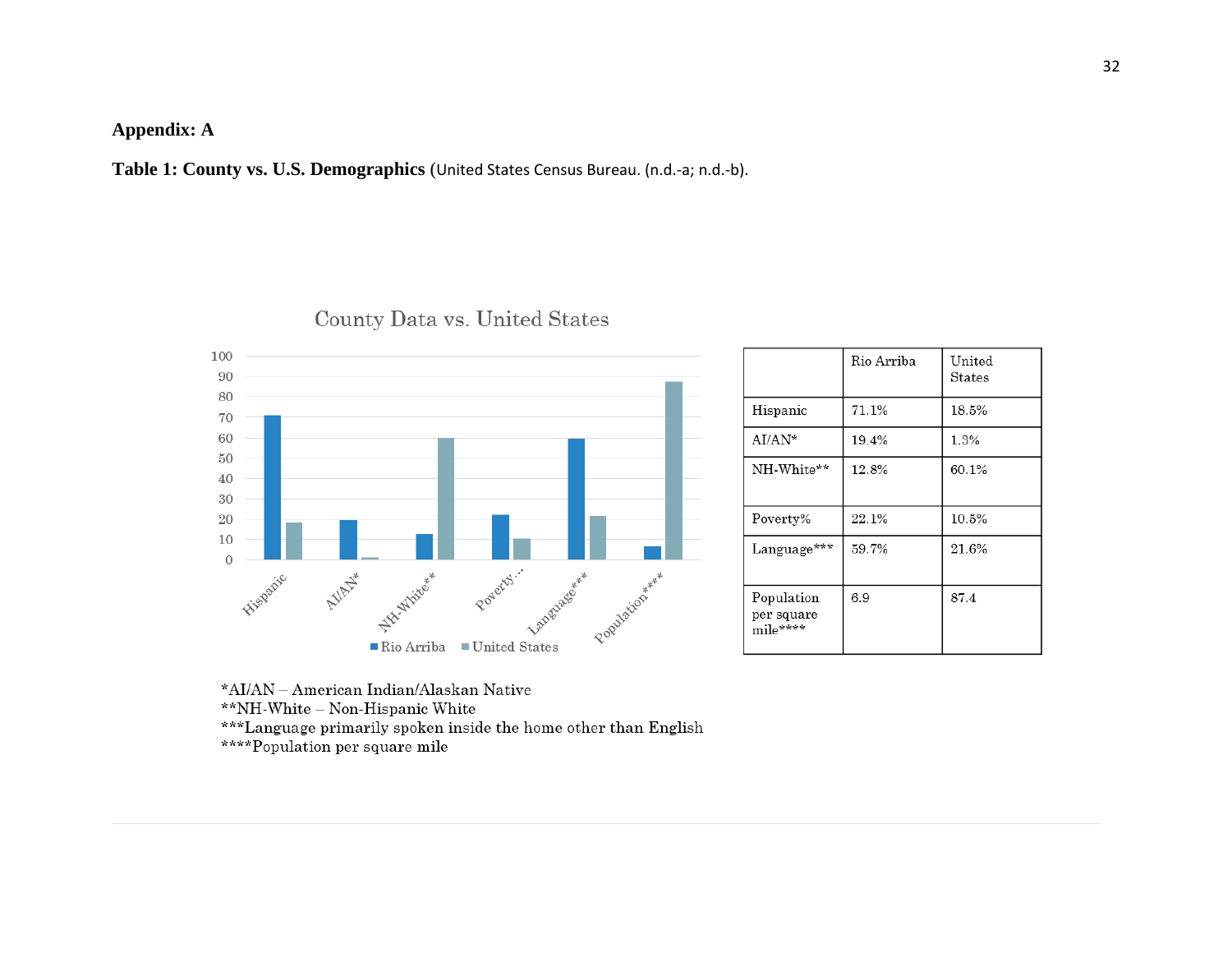#### **Appendix: B**

#### **Figure 1: External Mapping Tool/PRISMA Diagram**

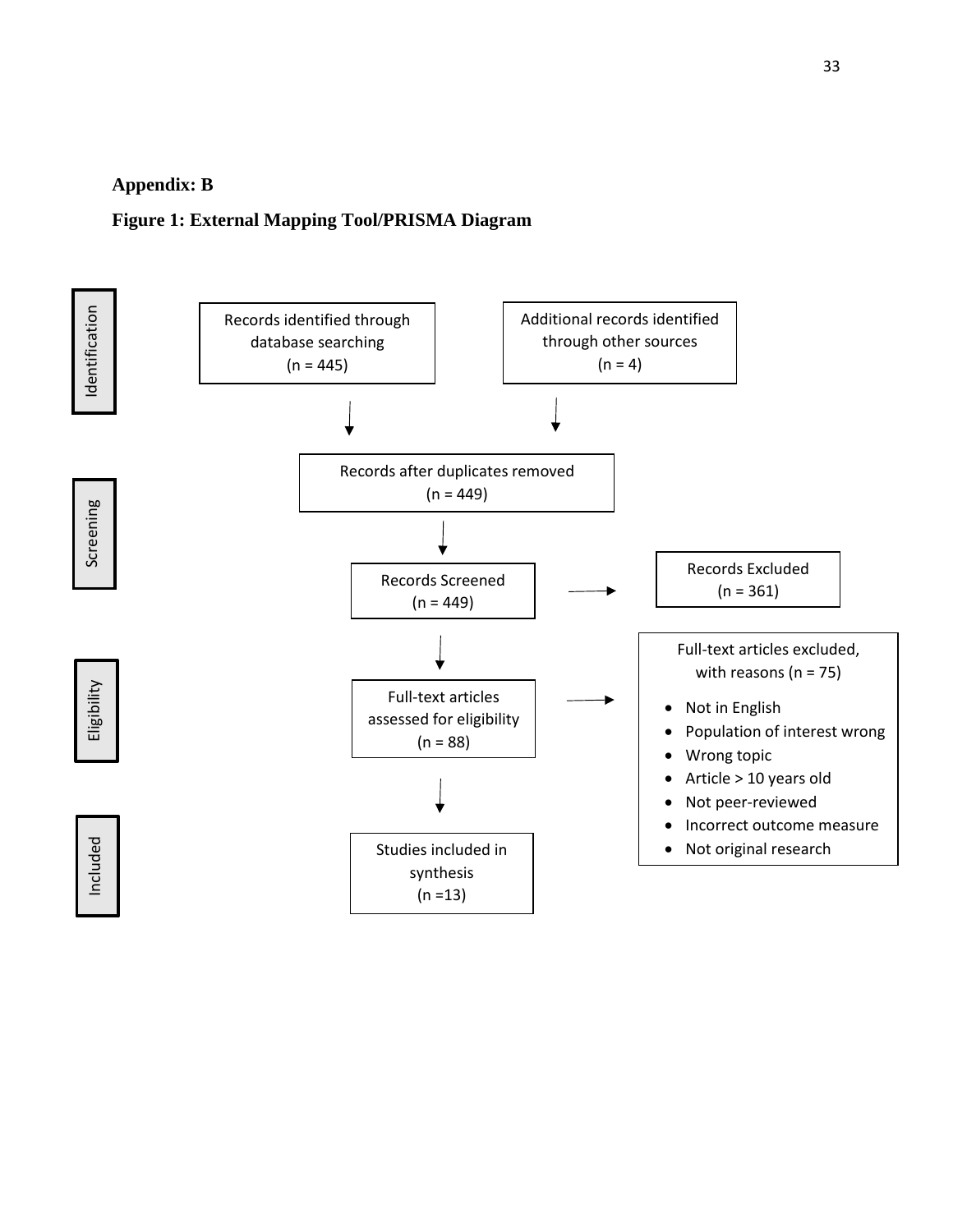## **Appendix: C**

**Table 2: Evidence Summary Table** – Among women ages 23 -64 years of age, what are the most effective interventions that can increase cervical cancer screening adherence rates?

| <b>Number of Studies</b>                                                                                                                                                               | <b>Summary of Significant Findings</b>                                                                                                                                              | <b>Overall</b><br><b>Quality</b>                                                | <b>Description of Sample; Sample size</b>                                                                                       |
|----------------------------------------------------------------------------------------------------------------------------------------------------------------------------------------|-------------------------------------------------------------------------------------------------------------------------------------------------------------------------------------|---------------------------------------------------------------------------------|---------------------------------------------------------------------------------------------------------------------------------|
| A. Adler et al., (2019).<br>B. Firmino-Machado et al., (2019).<br>C. Firmino-Machado et al. (2018).<br>D. Ganta et al., (2017).<br>E. Lee et al., (2014).<br>F. Rashid et al., (2013). | All studies found text messaging positively<br>impacted cervical cancer screening rates.                                                                                            | A. I, C<br><b>B.</b> I, A<br>C. I, A<br>D. II, A<br>$E.$ III, $B$<br>$F.$ II, C | A. $N=95, 52\%$ minority<br>$B. N=1220$<br>$C. N=1220$<br>D. $N=30$<br>E. N=485, Korean American<br>F. $N=1106$ , Asian Pacific |
| Valdez et al., (2018).<br>G.                                                                                                                                                           | Culturally tailored health education increased<br>cervical cancer screening rates                                                                                                   | G. I, A                                                                         | G. $N=943$                                                                                                                      |
| H. Aarnio et al., (2020).<br>Carrasquillo et al., (2018).                                                                                                                              | Higher cervical cancer screening rate among<br>patients who participated in self-sampling vs.<br>Pap screening                                                                      | H. I. A<br>I. I, $A$                                                            | H. $N = 36,390$<br>I. $N=601$ ; 59% Hispanic                                                                                    |
| J. Byrd et al., (2013).<br>K. McDonough et al., (2016).<br>L. Thompson et al., $(2017)$ .                                                                                              | Education using Promatoras, which is the<br>Spanish term for community health workers,<br>had a statistical significance in increasing<br>cervical cancer screening adherence rates | $J.$ II, A<br>K. II, A<br>L. I, A                                               | J. $N=613$ , Mexican<br>K. N=5,211; various Latina origin<br>L. $N=443$                                                         |
| Tavasoli et al., (2016).<br>M.                                                                                                                                                         | Invitation to test in the form of a letter<br>improved cervical cancer screening rates                                                                                              | $M.$ II, A                                                                      | M. N=229,455                                                                                                                    |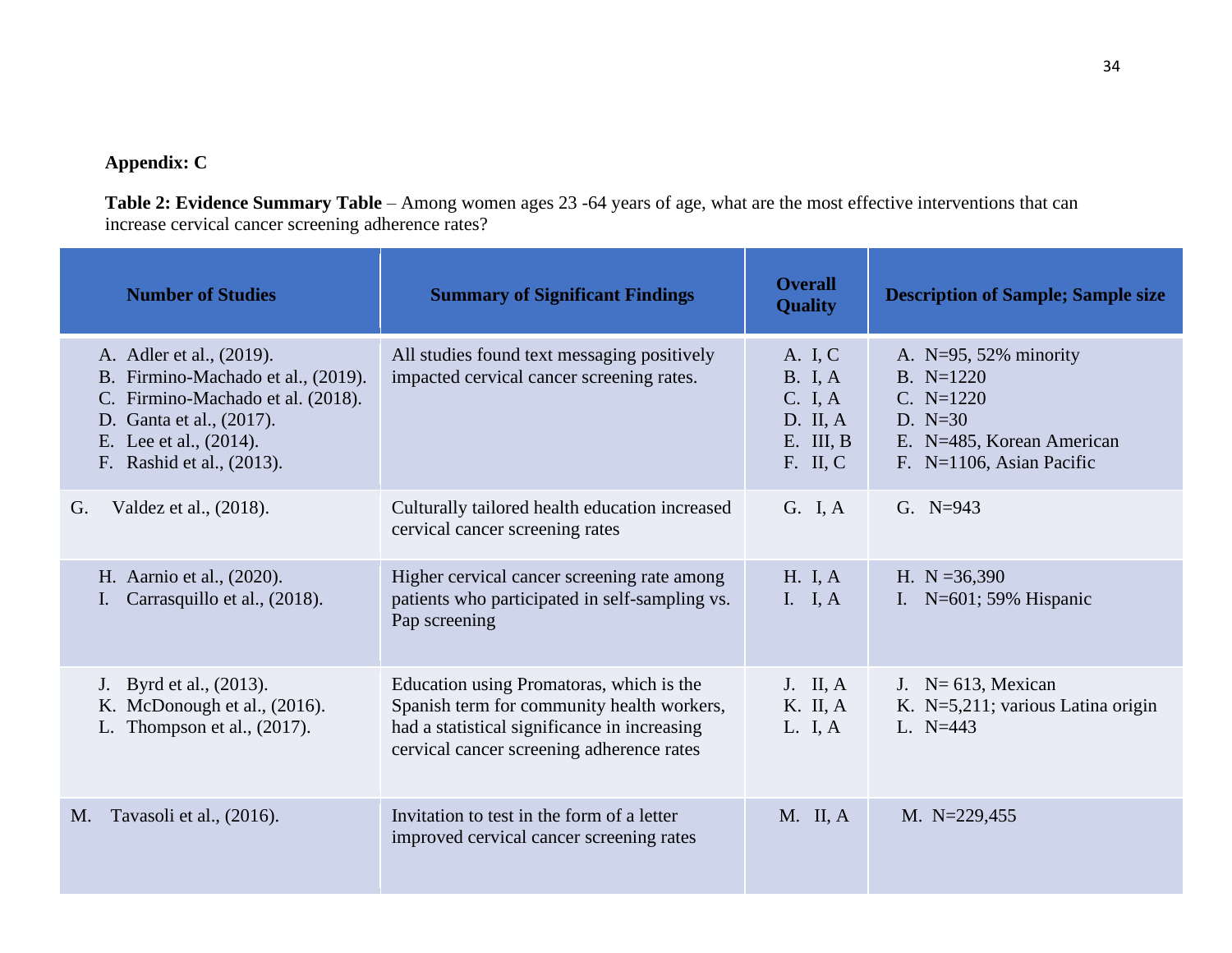### **Appendix D**

#### **Figure 2: External Mapping Tool**

The external context of the clinical microsystem in which the Quality Improvement project will take place

1. Clinical microsystem name: Federally Qualified Health Center – Primary Care Clinic



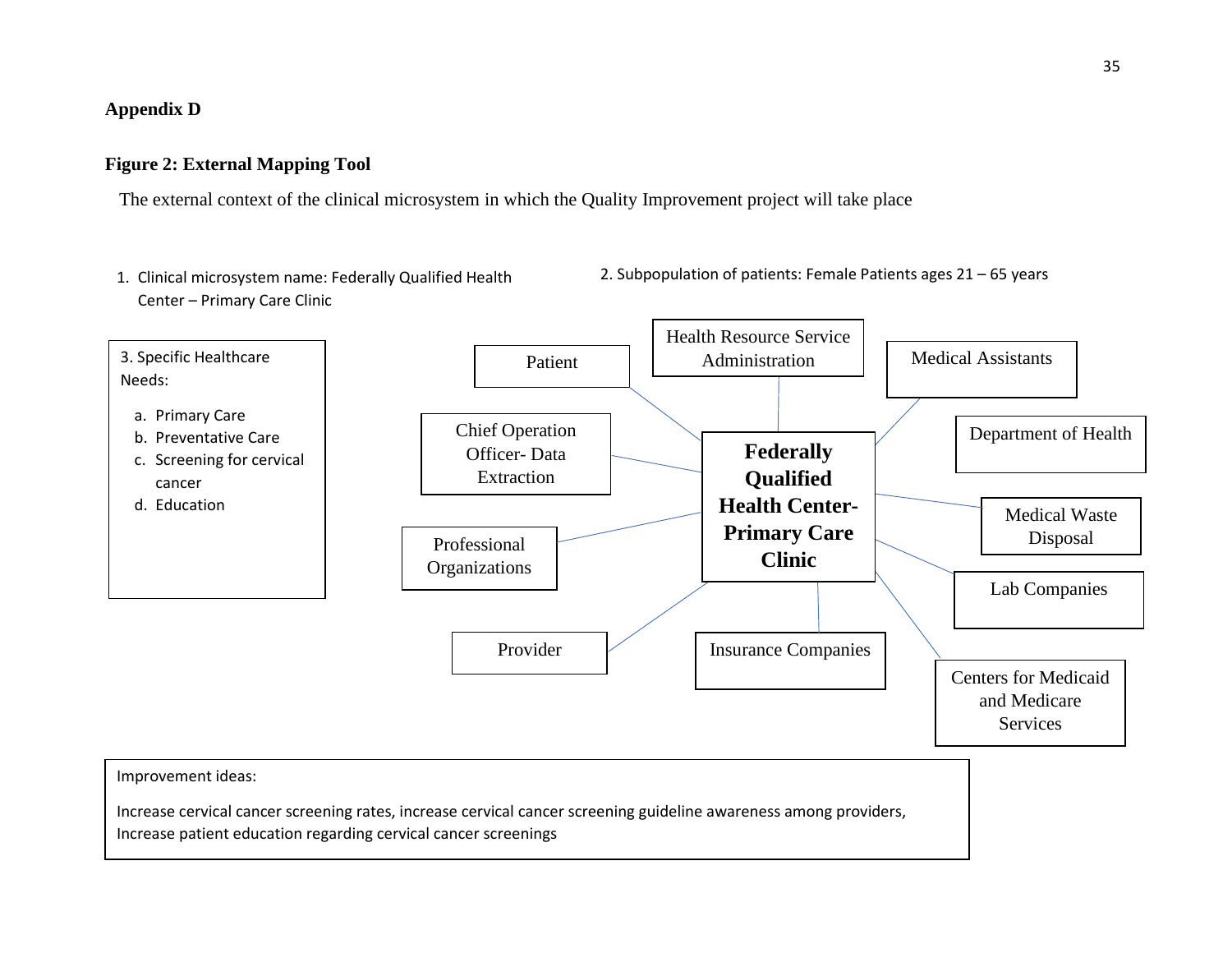### **Appendix: E**

**Figure 3: Cause and Effect Diagra m**

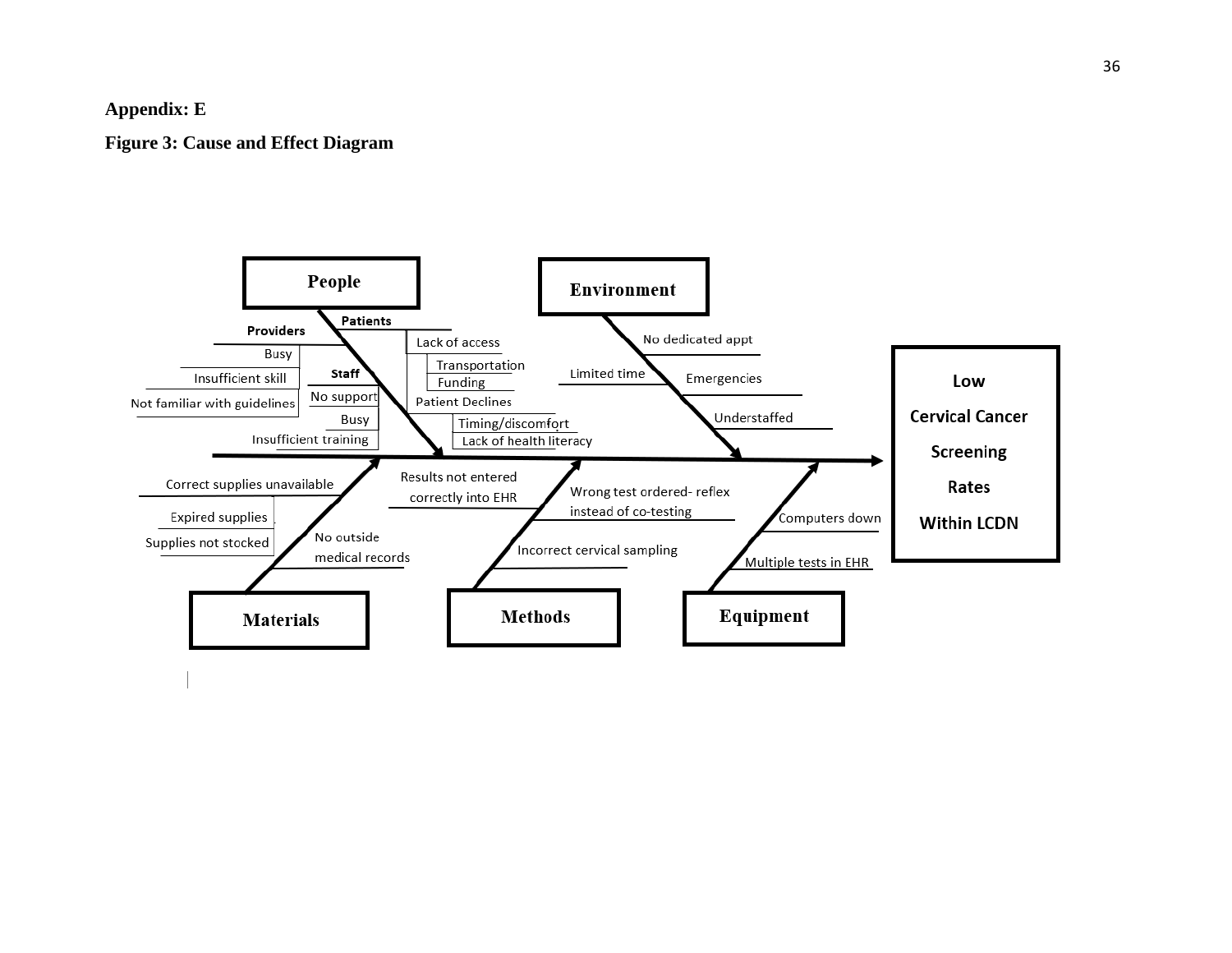### **Appendix: F**

#### **Figure 4: Force Field Analysis**

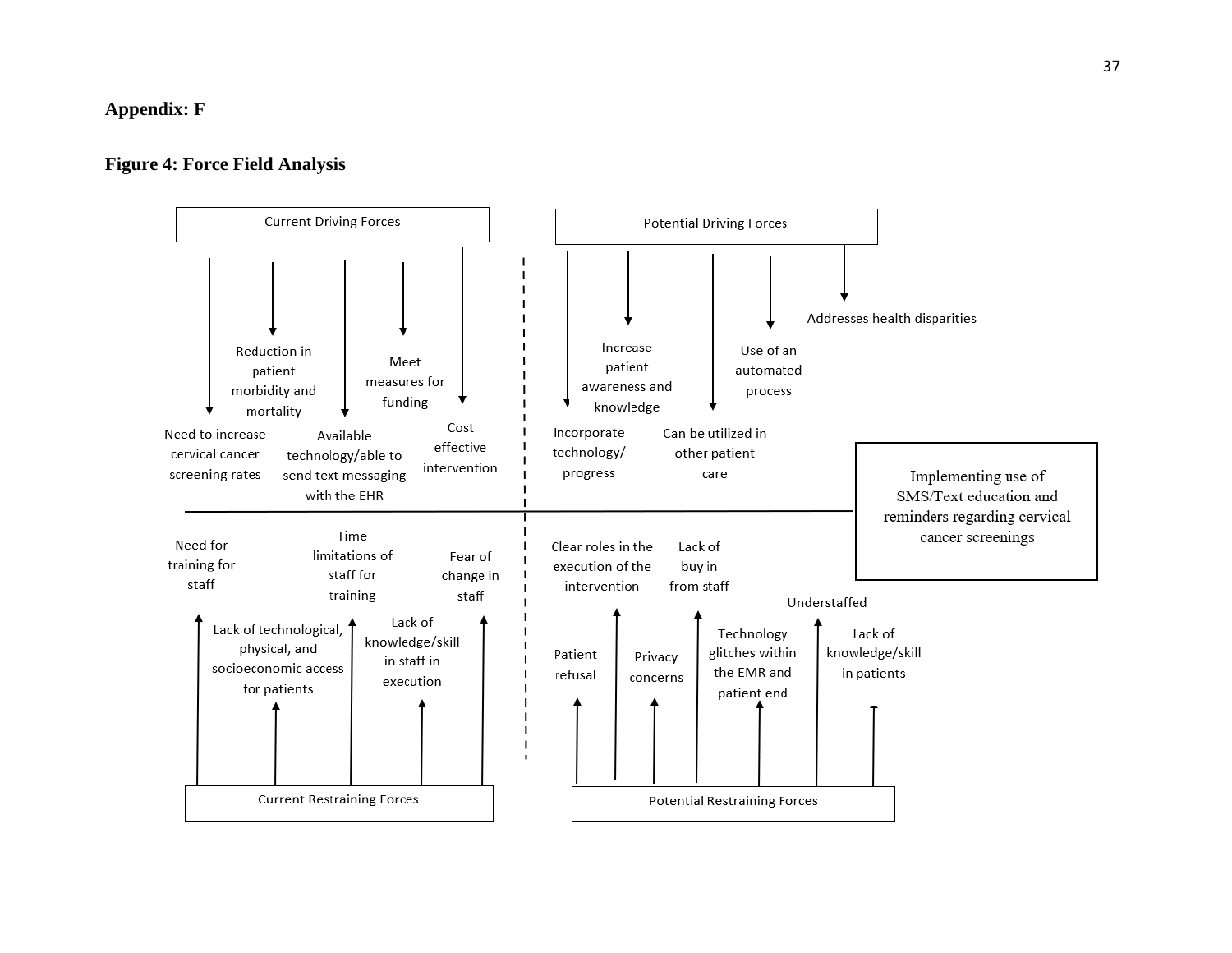### **Appendix: G**

## **Figure 5: Logic Model**

**Purpose-** The purpose of this project is to improve cervical cancer screening rates among underserved women using short messaging system (SMS)/text messaging education and reminders in order to improve patient care outcomes and measures.

**Problem** - The cervical cancer screening (CCS) screening rates among the underserved women with health disparities at the rural Federally Qualified Health Center (FQHC) in which this quality improvement (QI) project will be implemented has a low screening rate of approximately 25% among its' existing eligable patients.



#### **Assumptions**

- •Cervical cancer screening rates are lower among underserved women, augmenting health and healthcare disparities among this population.
- •Federally Qualified Health Centers (FQHCs) provide healthcare to underserved populations
- •Implementating use of short messaging system (SMS)/text messaging education and reminders on cervical cancer screenings will increase screening rates within the organization.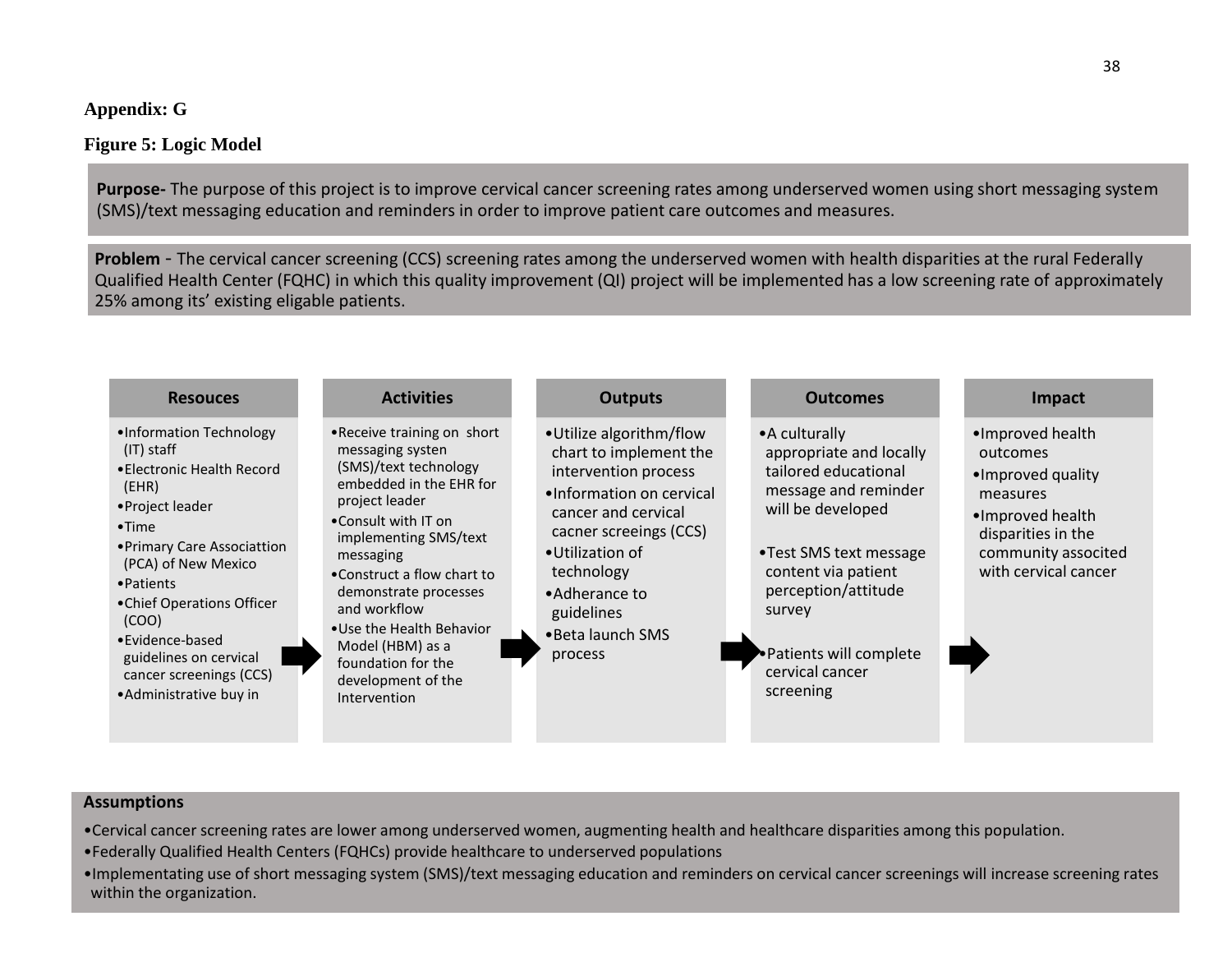## **Appendix: H**

**Figure 6: Clinical Quality Improvement Checklist**

|                                                                          | <b>Project Leader: Adriana Gonzales</b>                                                                                                                                                                                                                                                                                                                  |              |    |
|--------------------------------------------------------------------------|----------------------------------------------------------------------------------------------------------------------------------------------------------------------------------------------------------------------------------------------------------------------------------------------------------------------------------------------------------|--------------|----|
| increase the percentage of cervical cancer screening                     | Project Title: Implementation of Short Messaging System/Text education and reminders to                                                                                                                                                                                                                                                                  |              |    |
|                                                                          | Institution where the project will be conducted: Las Clinicas del Norte                                                                                                                                                                                                                                                                                  |              |    |
| projects.                                                                | Instructions: Answer YES or NO to each of the following statements about Q.I.                                                                                                                                                                                                                                                                            | <b>YES</b>   | NO |
| data for research purposes.                                              | The specific aim is to improve the process or delivery of care with established/<br>accepted practice standards or to implement change according to mandates of the<br>health facilities' Quality Improvement programs. There is no intention of using the                                                                                               | $\mathbf X$  |    |
| <b>NOT</b> intended to develop or contribute to generalizable knowledge. | The project is <b>NOT</b> designed to answer a research question or test a hypothesis and is                                                                                                                                                                                                                                                             | $\mathbf{X}$ |    |
| clinical decision-making.                                                | The project does <b>NOT</b> follow a research design (e.g., hypothesis testing or group<br>comparison [randomization, control groups, prospective comparison groups, cross-<br>sectional, case control]). The project does <b>NOT</b> follow a protocol that overrides                                                                                   | $\mathbf X$  |    |
|                                                                          | The project involves the implementation of established and tested practice standards<br>(evidence-based practice) and/or systematic monitoring, assessment or evaluation of<br>the organization to ensure that existing quality standards are being met. The project<br>does <b>NOT</b> develop paradigms or untested methods or new untested standards. | $\mathbf{X}$ |    |
| intervention that is beyond current science and experience.              | The project involves the implementation of care practices and interventions that are<br>consensus-based or evidence-based. The project does <b>NOT</b> seek to test an                                                                                                                                                                                   | $\mathbf X$  |    |
| are seen at the facility where the project will be carried out.          | The project has been discussed with the QA/QI department where the project will be<br>conducted and involves staff who are working at or patients/clients/individuals who                                                                                                                                                                                | $\mathbf X$  |    |
| and is not receiving funding for implementation research.                | The project has <b>NO</b> funding from federal agencies or research-focused organizations                                                                                                                                                                                                                                                                | $\mathbf X$  |    |
|                                                                          | The clinical practice unit (hospital, clinic, division, or care group) agrees that this is a<br>Q.I. project that will be implemented to improve the process or delivery of care.                                                                                                                                                                        | $\mathbf X$  |    |
|                                                                          | The project leader/DNP student has discussed and reviewed the checklist with the<br>project Course Faculty. The project leader/DNP student will <b>NOT</b> refer to the project                                                                                                                                                                          | $\mathbf X$  |    |

these questions is NO, the project must be submitted to the IRB for review.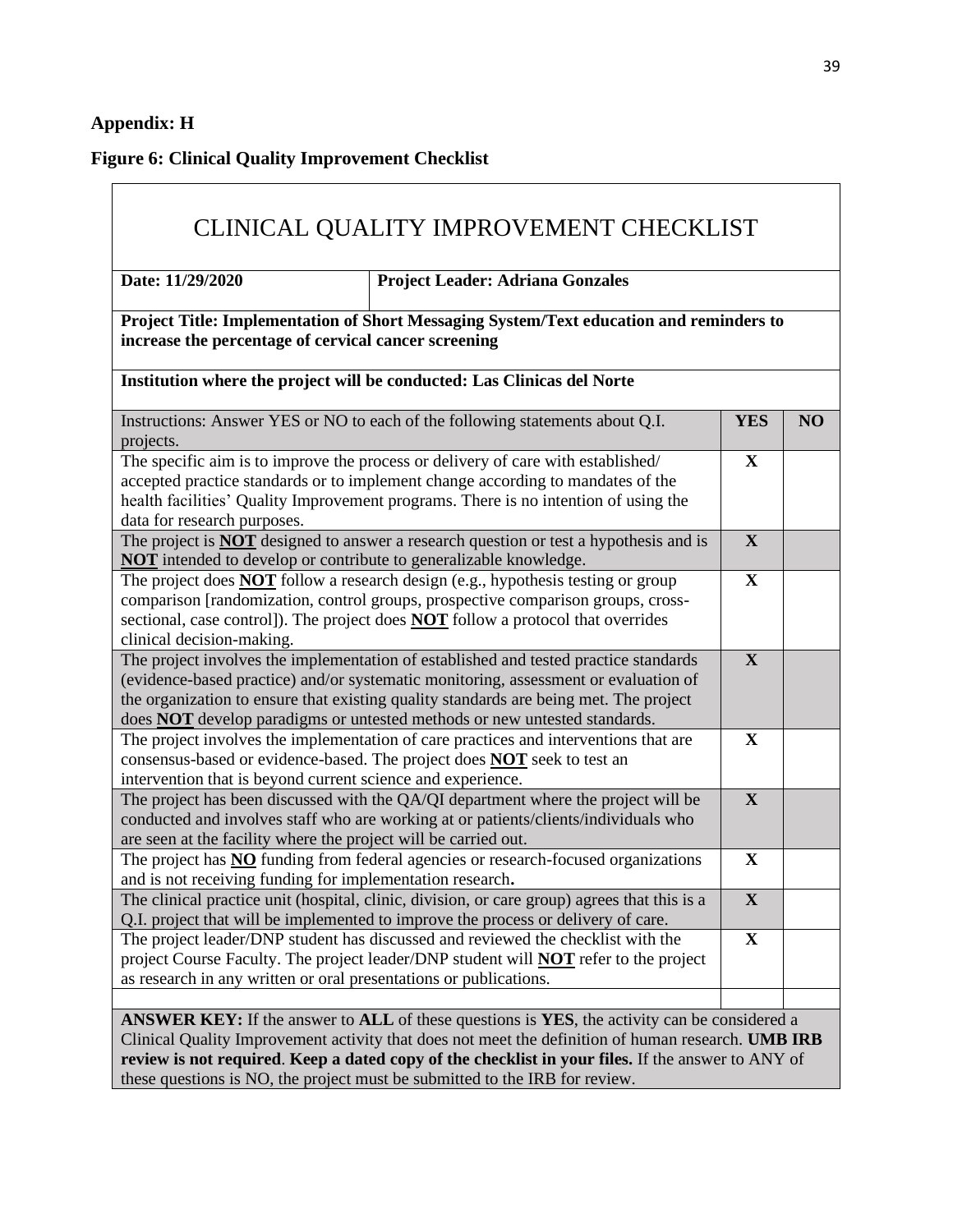## **Appendix: I**

## **Figure 7: Text message in English and Spanish based on Health Belief Model**

|                | <b>Perceived Susceptibility</b>                                                 | <b>Perceived Severity</b>                                     | <b>Perceived Benefits</b>                                                                        | <b>Perceived Barriers</b>                                                                                                      |
|----------------|---------------------------------------------------------------------------------|---------------------------------------------------------------|--------------------------------------------------------------------------------------------------|--------------------------------------------------------------------------------------------------------------------------------|
| <b>English</b> | As a woman you are at<br>risk for getting cervical<br>cancer                    | This can be severe or<br>deadly if not caught<br>early        | It can be prevented if<br>caught early through<br>screening tests                                | We can help you get<br>screened at little or no<br>cost to you even<br>without insurance                                       |
| <b>Spanish</b> | Como mujer, tiene un<br>mayor riesgo de<br>contraer cáncer de<br>cuello uterino | Esto peude ser grave o<br>mortal si no se detecta a<br>tiempo | Puede prevenirse<br>previamente si se<br>detecta a tiempo a<br>traves de pruebas de<br>deteccion | Podemos ayudarlos a<br>hacerse la puerba de<br>deteccion con poco o<br>ningun costo para usted<br>incluso sin seguro<br>medico |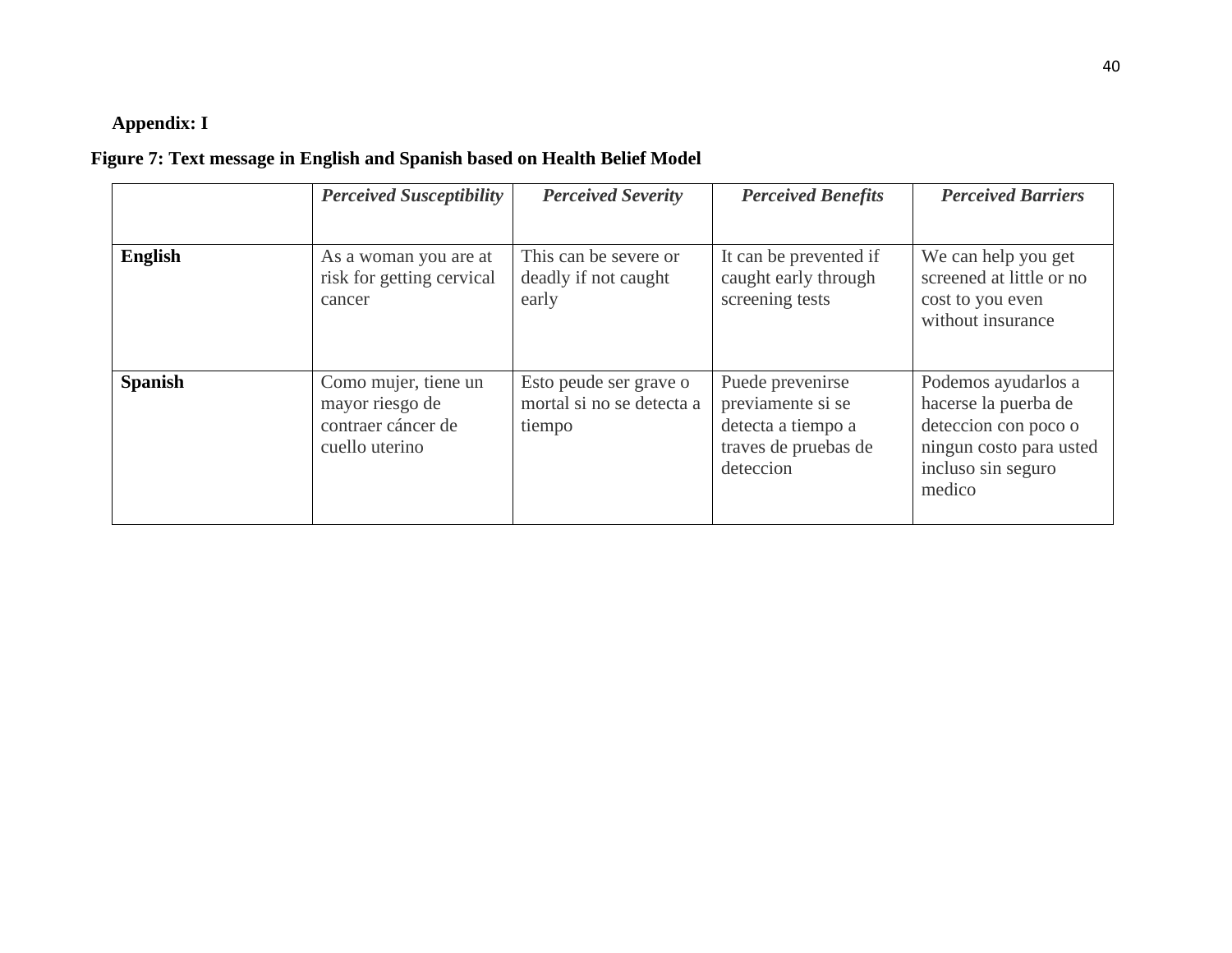#### **References:**

- Aarnio, R., Östensson, E., Olovsson, M., Gustavsson, I., & Gyllensten, U. (2020). Costeffectiveness analysis of repeated self-sampling for HPV testing in primary cervical screening: A randomized study. *BMC Cancer, 20*(1), 1–10. <https://doi.org/10.1186/s12885-020-07085-9>
- Adler, D., Abar, B., Wood, N., & Bonham, A. (2019). An intervention to increase uptake of cervical cancer screening among emergency department patients: Results of a randomized pilot study. *Journal of Emergency Medicine, 57*(6), 836–843. <https://doi.org/10.1016/j.jemermed.2019.07.021>
- Agency for Healthcare Research and Quality. (n.d.). Disparities. U.S. Department of Health & Human Services. https://www.ahrq.gov/topics/disparities.html
- Akinlotan, M., Bolin, J. N., Helduser, J., Ojinnaka, C., Lichorad, A., & McClellan, D. (2017). Cervical cancer screening barriers and risk factor knowledge among uninsured women. *Journal of Community Health, 42*(4), 770–778. https://doi.org/10.1007/s10900-017-0316- 9
- American College of Obstetricians and Gynecologists (2021, April). Updated cervical cancer screening guidelines. [https://www.acog.org/clinical/clinical-guidance/practice](https://www.acog.org/clinical/clinical-guidance/practice-)advisory/articles/2021/04/updated-cervical-cancer-screening-guidelines
- Byrd, T. L., Wilson, K. M., Smith, J. L., Coronado, G., Vernon, S. W., Fernandez-Esquer, M. E., Thompson, B., Ortiz, M., Lairson, D., & Fernandez, M. E. (2013). AMIGAS: A multicity, multicomponent cervical cancer prevention trial among Mexican American women. *Cancer, 119*(7), 1365–1372.<https://doi.org/10.1002/cncr.27926>

Cadet, T. J., Burke, S. L., Stewart, K., Howard, T., & Schonberg, M. (2017). Cultural and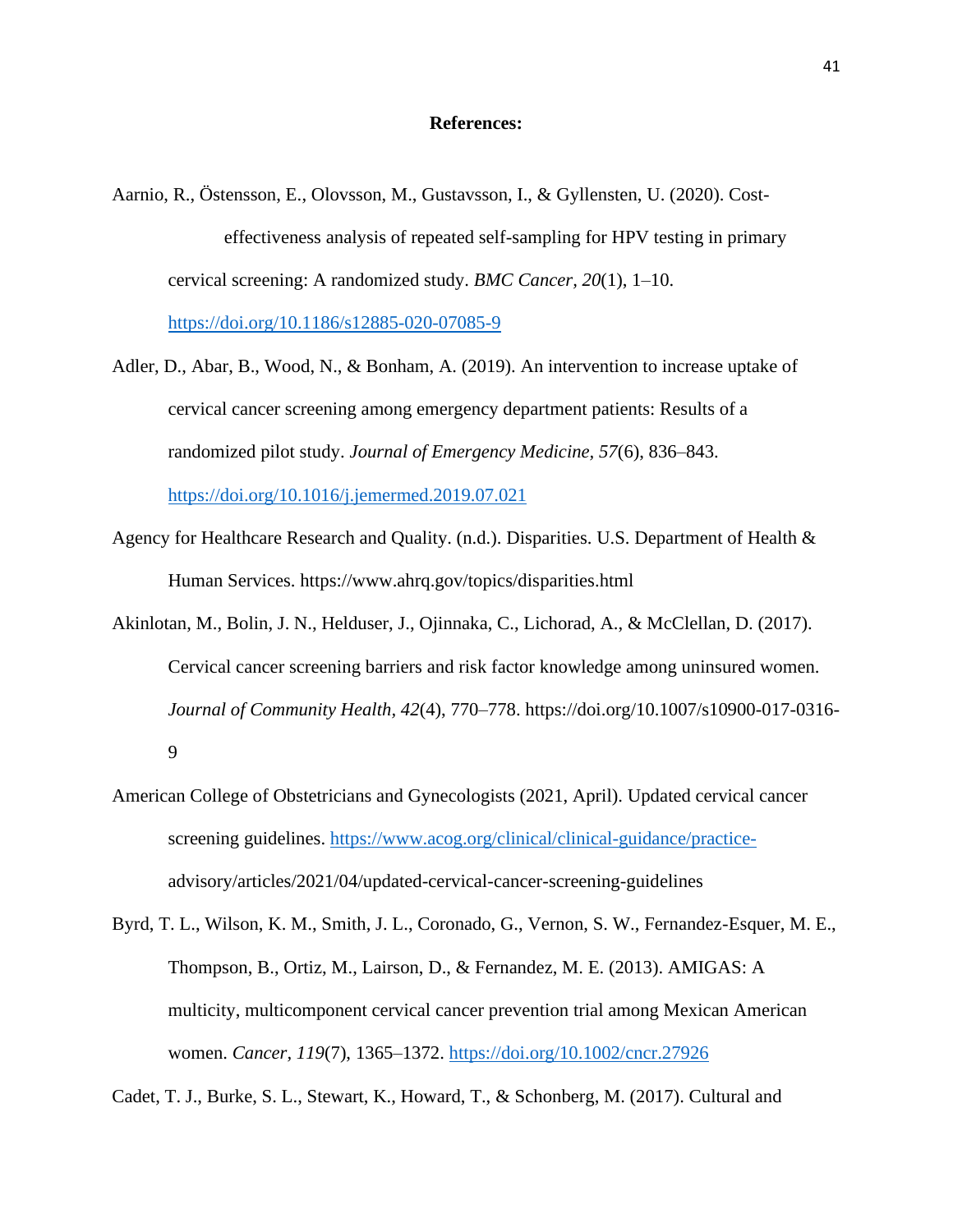emotional determinants of cervical cancer screening among older Hispanic women.

*Health Care for Women International, 38*(12), 1289–1312.

<https://doi.org/10.1080/07399332.2017.1364740>

- Carrasquillo, O., Seay, J., Amofah, A., Pierre, L., Alonzo, Y., McCann, S., Gonzalez, M., Trevil, D., Koru-Sengul, T., & Kobetz, E. (2018). HPV Self-Sampling for Cervical Cancer Screening Among Ethnic Minority Women in South Florida: a Randomized Trial. Journal of General Internal Medicine, 33(7), 1077-1083. [https://doi.org/10.1007/s11606-](https://doi.org/10.1007/s11606-018-4404-z) [018-4404-z](https://doi.org/10.1007/s11606-018-4404-z)
- Center for Research in Implementation Science and Prevention at the University of Colorado. (2018). *Text Messaging Implementation Guide for Healthcare Researchers.*  [https://www.careinnovations.org/wp-content/uploads/2017/11/Text\\_Messaging\\_in\\_](https://www.careinnovations.org/wp-content/uploads/2017/11/Text_Messaging_in_) Healthcare\_Research\_Toolkit\_2.pdf
- Chen, N. N. T., Moran, M. B., Frank, L. B., Ball-Rokeach, S. J., & Murphy, S. T. (2018). Understanding Cervical Cancer Screening among Latinas through the Lens of Structure, Culture, Psychology and Communication. *Journal of Health Communication, 23*(7), 661– 669.<https://doi.org/10.1080/10810730.2018.1500661>
- Consumer Assessment of Healthcare Providers and Systems (CAHPS). (2017). Translating CAHPS surveys. [https://www.ahrq.gov/sites/default/files/wysiwyg/cahps/surveys](https://www.ahrq.gov/sites/default/files/wysiwyg/cahps/surveys-)guidance/helpful-resources/translating/translating-cahps-surveys.pdf

Crombie, I. K., Irvine, L., Williams, B., Sniehotta, F. F., Petrie, D.J., Jones, C., Norrie, J., Evans, J., Emslie, C., Rice, P. M., Slane, P. W., Humphris, G., Ricketts, I. W., Melson, A. J., Donnan, P. T., McKenzie, A., Huang L., & Achison, M. (2018). Text message intervention to reduce frequency of binge drinking among disadvantaged men: The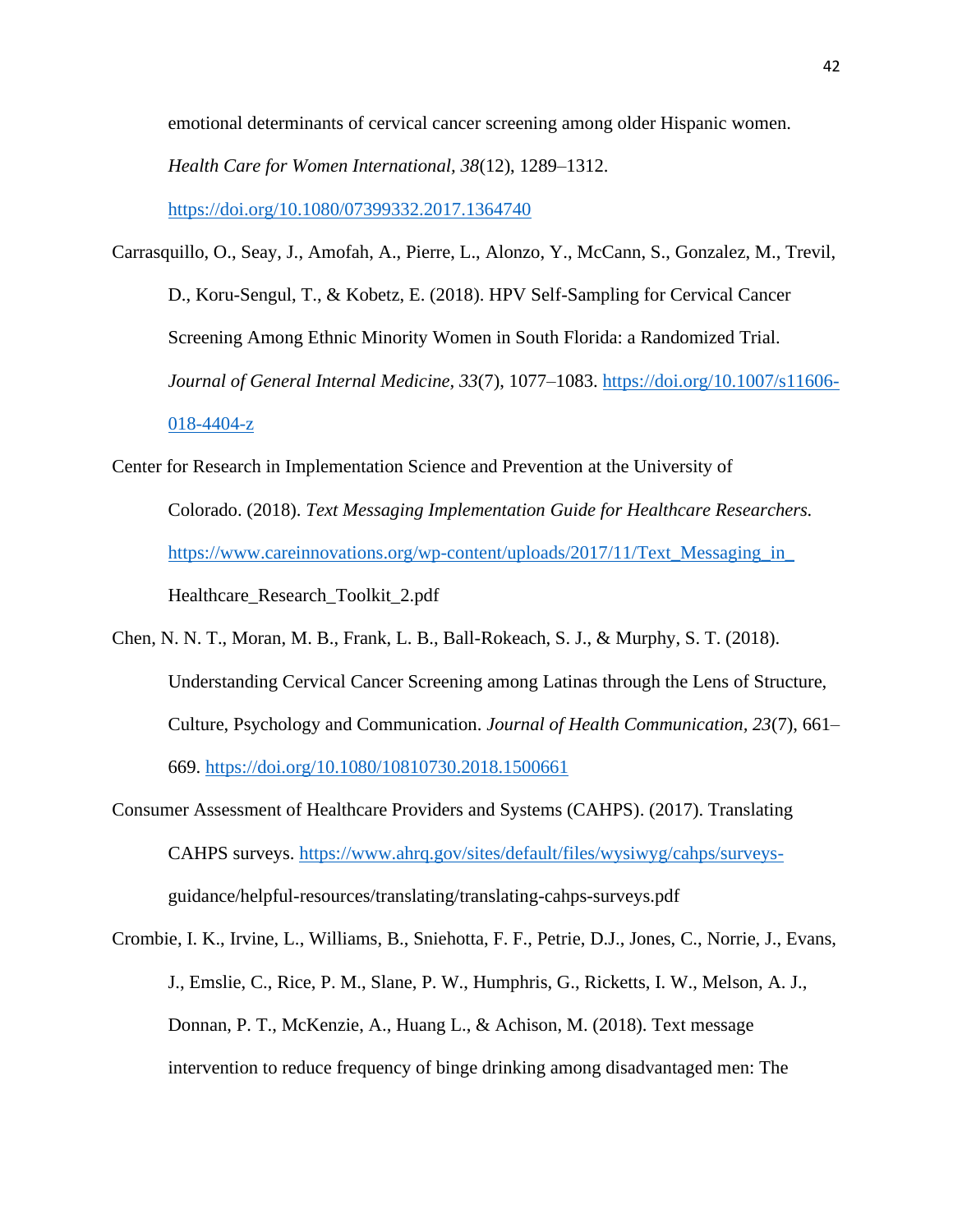TRAM RCT. *Public Health Research 6*(6), 1-190. DOI: 10.3310/phr06060

- Firmino-Machado, J., Varela, S., Mendes, R., Moreira, A., Lunet, N., Carmo, A., Cancela, A., Firmino, A., Ramos, A., Teixeira, A., Vieira, A., Badim, B., Tojal, C., Junqueira, C., Pinheiro, C., Peneda, E., Monte, H., Vieira, H. M., Proença, I., & Santos, V. (2019). A 3 step intervention to improve adherence to cervical cancer screening: The SCAN randomized controlled trial. *Preventive Medicine, 123*(6), 250–261. https://doi.org/10.1016/j.ypmed.2019.03.025
- Firmino-Machado, J., Varela, S., Mendes, R., Moreira, A., Lunet, N., Carmo, A., Cancela, A., Firmino, A., Ramos, A., Teixeira, A., Vieira, A., Badim, B., Tojal, C., Junqueira, C., Pinheiro, C., Peneda, E., Monte, H., Vieira, H. M., Proença, I., & Santos, V. (2018). Stepwise strategy to improve cervical cancer screening adherence (SCAN-Cervical Cancer) – Automated text messages, phone calls and reminders: Population based randomized controlled trial. *Preventive Medicine, 114*(9), 123–133. https://doi.org/10.1016/j.ypmed.2018.06.
- Ganta, V., Moonie, S., Patel, D., Hunt, A. T., Richardson, J., Di John, D., & Ezeanolue, E. E. (2017). Timely reminder interventions to improve annual Papanicolaou (Pap) smear rates among HIV-infected women in an outpatient center of southern Nevada: A short report. *AIDS Care - Psychological and Socio-Medical Aspects of AIDS/HIV, 29*(9), 1099–1101. <https://doi.org/10.1080/09540121.2017.1322677>
- Glanz, K., Burke, L.E., & Rimer, B.K. (2018). Health Behavior Theories. In J.B. Butts & K.L. Rich (Eds.), *Philosophies and theories for advanced nursing practice* (pp. 241 – 265). Jones and Bartlett.

Hall, A. K., Cole-Lewis, H., & Bernhardt, J. M. (2015). Mobile text messaging for health: A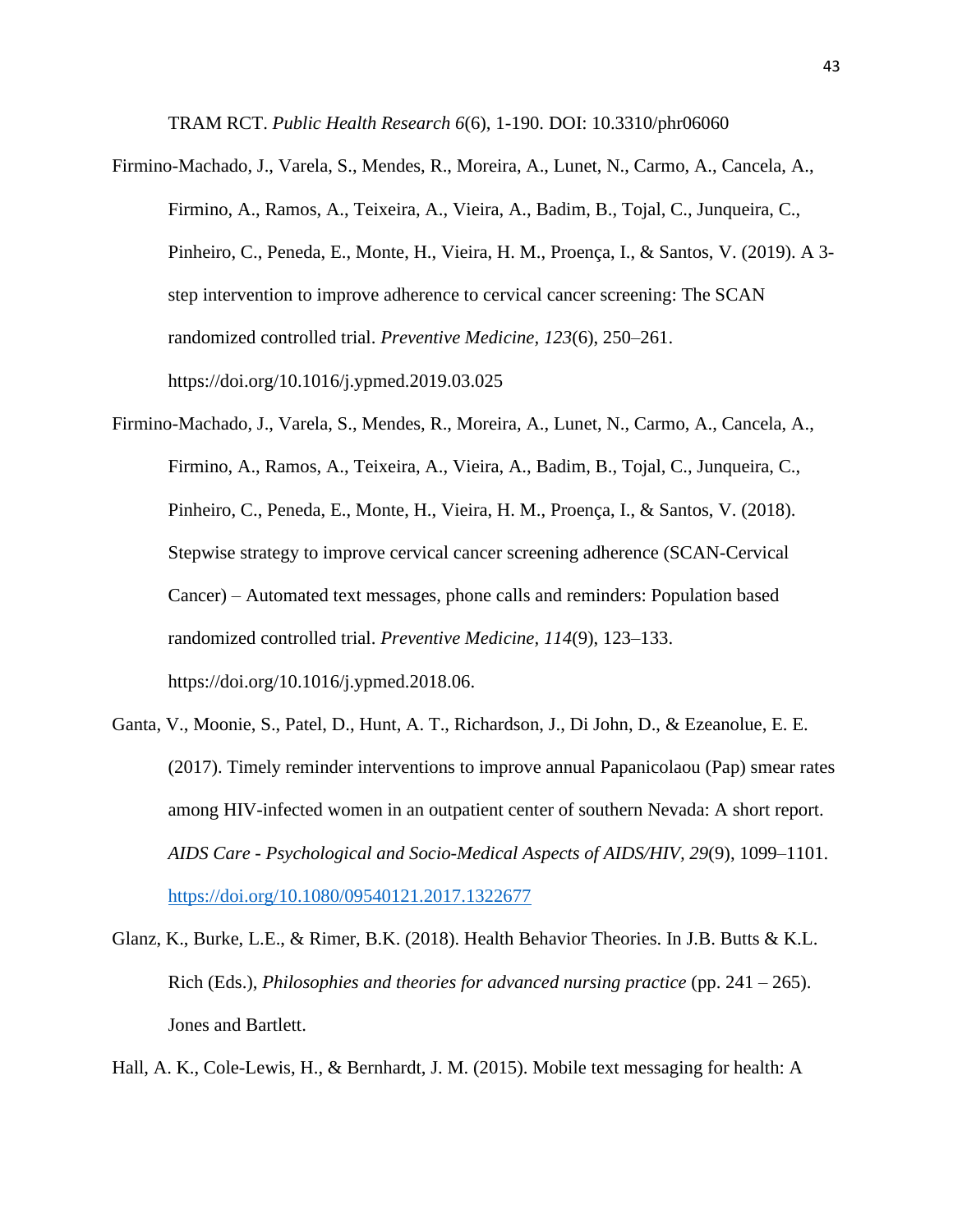systematic review of reviews. Annual Review of Public Health, 36, 393–415.

https://doi.org/10.1146/annurev-publhealth-031914-122855

- Health Resource Service Administration. (n.d.-a). *2018 National Health Center Program lookalike data*.<https://bphc.hrsa.gov/uds/lookalikes.aspx?state=national>
- Health Resource Service Administration. (n.d.-b). *MUA Find*.<https://data.hrsa.gov/tools/shortage> -area /mua-find
- Health Resource Service Administration. (n.d.-c). *Community Health Quality Recognition (CHQR) Overview.* [https://bphc.hrsa.gov/qualityimprovement/community-health-quality](https://bphc.hrsa.gov/qualityimprovement/community-health-quality-)recognition
- Johnson, N. L., Head, K. J., Scott, S. F., & Zimet, G. D. (2020). Persistent disparities in cervical cancer screening uptake: Knowledge and sociodemographic determinants of Papanicolaou and human papillomavirus testing among women in the United States. *Public health reports, 135*(4), 483–491. https://doi.org/10.1177/0033354920925094
- Kurani, S. S., McCoy, R. G., Lampman, M. A., Doubeni, C. A., Finney Rutten, L. J., Inselman, J. W., et al. (2020). Association of neighborhood measures of social determinants of health with breast, cervical, and colorectal cancer screening rates in the U.S. Midwest. *JAMA Network Open*, *3*(3), e200618. https://doi.org/10.1001/jamanetworkopen.2020.0618
- Laing, S., & Johnston, S. (2021). Estimated impact of COVID-19 on preventive care service delivery: An observational cohort study*. BMC Health Services Research, 21*(1), 1107. https://doi.org/10.1186/s12913-021-07131-7
- LaMotre, W.W. (2019, September 9th). *The Health Belief Model.* Boston University School of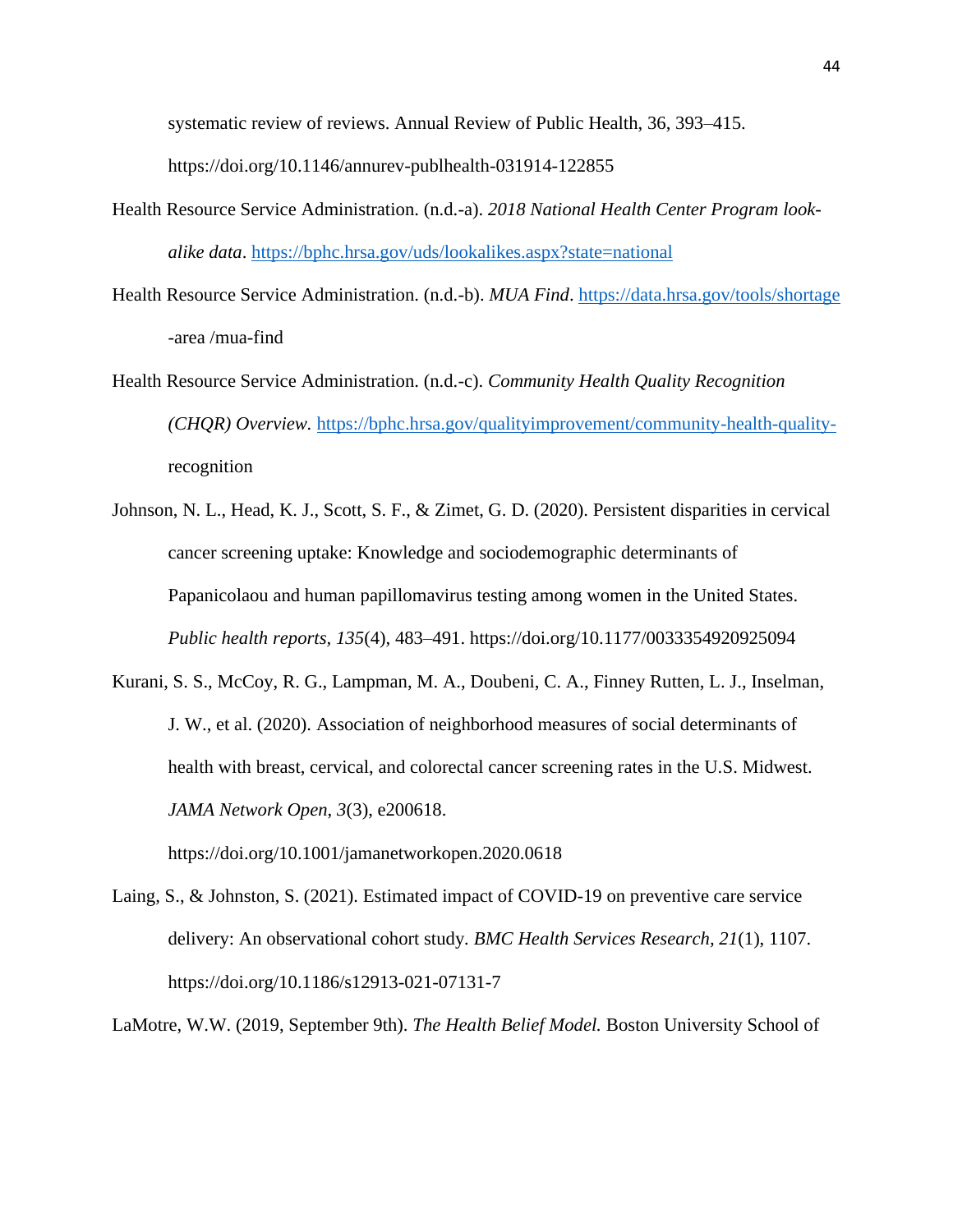Public Health. [http://sphweb.bumc.bu.edu/otlt/MPH-](http://sphweb.bumc.bu.edu/otlt/MPH-Modules/SB/BehavioralChangeTheories/BehavioralChangeTheories2.html)

[Modules/SB/BehavioralChangeTheories/BehavioralChangeTheories2.html](http://sphweb.bumc.bu.edu/otlt/MPH-Modules/SB/BehavioralChangeTheories/BehavioralChangeTheories2.html)

- Langley, G.J., Moen, R.D., Nolan, K.M., Nolan, T.W., Norman, C.L., Provost, L.P. (2009). *The improvement guide.* Jossey-Bass Books.
- Lee, H. Y., Koopmeiners, J. S., Rhee, T. G., Raveis, V. H., & Ahluwalia, J. S. (2014). Mobile phone text messaging intervention for cervical cancer screening: Changes in knowledge and behavior pre-post intervention. *Journal of Medical Internet Research, 16*(8), e196. <https://doi.org/10.2196/jmir.3576>
- MacLaughlin, K.L., Jacobson, R.M., Breitkopf, C.R., Wilson, P.M., Jacobson, D.J., Fan, C., St. Sauver, J. L., &. Finney Rutten, L.G. (2019). Trends over time in pap and pap-HPV cotesting for cervical cancer screening. *Journal of Women's Health, 28*(2), 244-249. <https://doi.org/10.1089/jwh.2018.7380>
- McDonough, A. M., Vargas, M., Nguyen-Rodriguez, S., Garcia, M., Galvez, G., & Rios-Ellis, B. (2016). Mujer Sana, Familia Fuerte: The effects of a culturally-relevant, communitybased, Promotores program to increase cervical cancer screening among Latinas. *Journal of Health Care for the Poor and Underserved, 27*(2), 568–579. [https://doi.org/](https://doi.org/%2010.1353/hpu.2016.0094)  [10.1353/hpu.2016.0094](https://doi.org/%2010.1353/hpu.2016.0094)
- National Cancer Institute. (2020). *Cervical Cancer Screening*. Retrieved from https://progressreport.cancer.gov/detection/cervical\_cancer

Office of Disease Prevention and Health Promotion. (n.d.). *Increase the proportion of females*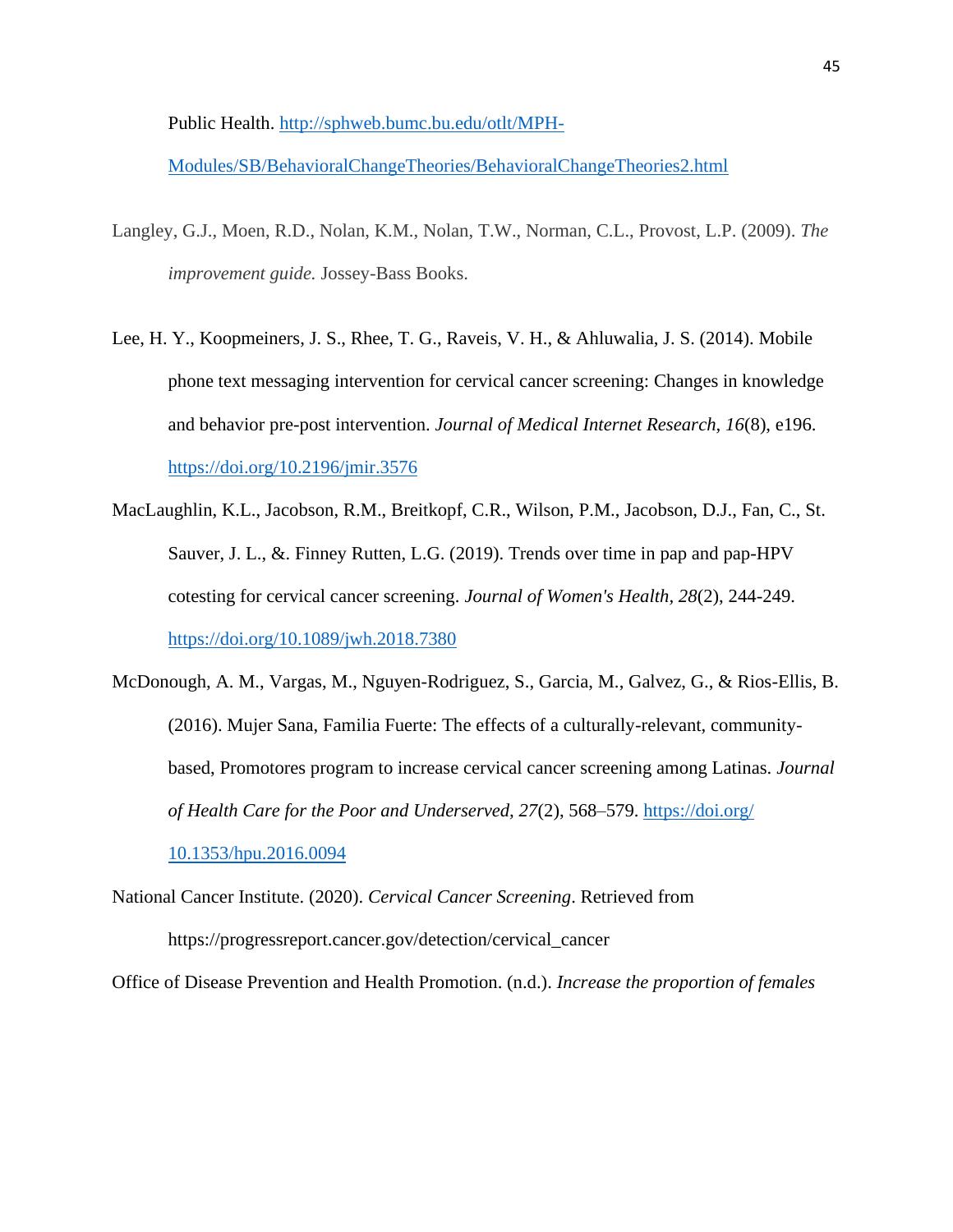*who get screened for cervical cancer — C‑09.* U.S. Department of Health and Human Services. https://health.gov/healthypeople/objectives-and-data/browseobjectives/cancer/increase-proportion-females-who-get-screened-cervical-cancer-c-09

- Pedersen, K., Burger, E. A., Campbell, S., Nygård, M., Aas, E., & Lönnberg, S. (2017). Advancing the evaluation of cervical cancer screening: Development and application of a longitudinal adherence metric. *European Journal of Public Health, 27*(6), 1089–1094. <https://doi.org/10.1093/eurpub/ckx073>
- Perla, R. J., Provost, L. P., & Murray, S. K. (2013). Sampling considerations for health care improvement. *Quality Management in Health Care, 22*(1), 36-46.<http://app.ihi.org/> Events /Attachments/Event-2680/Document-4664/Sampling\_Considerations\_for\_ Health\_Care.pdf
- Polit, D. F., & Beck, C. T. (2018). *Essentials of nursing research: Appraising evidence for nursing research* (9<sup>th</sup> ed.). Wolters Kluwer Health.
- Rashid, R. M. A., Mohamed, M., Hamid, Z. A., & Dahlui, M. (2013). Is the phone call the most effective method for recall in cervical cancer screening?: Results from a randomised control trial. *Asian Pacific Journal of Cancer Prevention, 14*(10), 5901–5904. https://doi.org/10.7314/APJCP.2013.14.10.5901
- Rosenberg, J. (2019). Cervical cancer screening rates are "unacceptably low," researchers find. *American Journal of Managed Care*. [https://www.ajmc.com/newsroom/cervical-cancer](https://www.ajmc.com/newsroom/cervical-cancer-screening-rates-unacceptably-low-researchers-find)[screening-rates-unacceptably-low-researchers-find](https://www.ajmc.com/newsroom/cervical-cancer-screening-rates-unacceptably-low-researchers-find)
- Saraiyaa, M., Stebenb, M., Watson, M. & Markowitz, L. (2013). Evolution of cervical cancer screening and prevention in United States and Canada: Implications for public health practitioners and clinicians. *Preventive Medicine*, *57*(5), 426–433.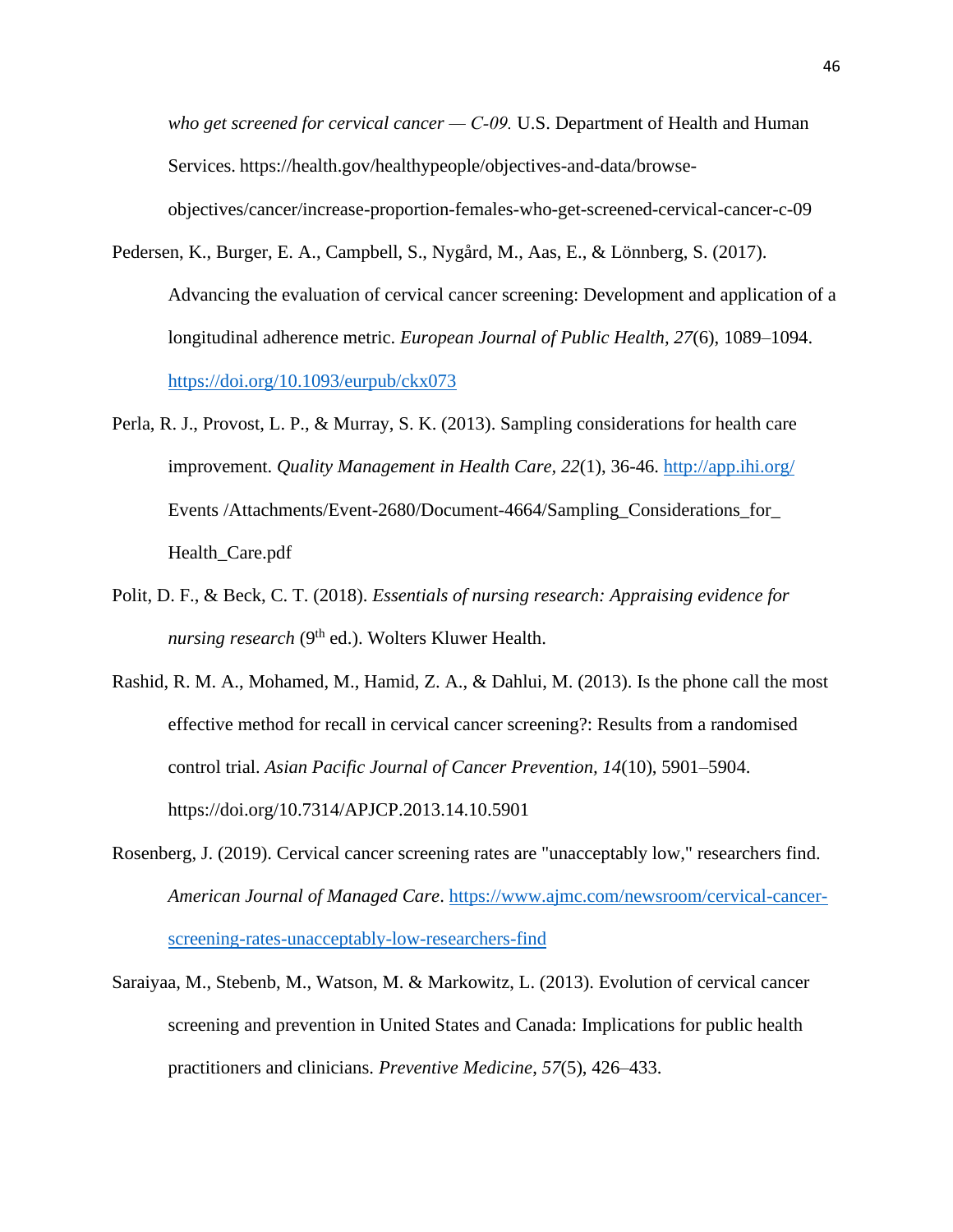<https://doi.org/10.1016/j.ypmed.2013.01.02>

- Shelton, R. C., Gage-Bouchard, E. A., Jandorf, L., Sriphanlop, P., Thelemaque, L. D., & Erwin, D. O. (2016). Examining social capital and its relation to breast and cervical cancer screening among underserved Latinas in the U.S*. Journal of Health Care for the Poor and Underserved, 27*(4), 1794–1811.<https://doi.org/10.1353/hpu.2016.0163>
- Tavasoli, S. M., Pefoyo, A. J. K., Hader, J., Lee, A., & Kupets, R. (2016). Impact of invitation and reminder letters on cervical cancer screening participation rates in an organized screening program. *Preventive Medicine, 88*, 230–236.

<https://doi.org/10.1016/j.ypmed.2016.04.019>

- Thompson, B., Carosso, E. A., Jhingan, E., Wang, L., Holte, S. E., Byrd, T. L., Benavides, M. C., Lopez, C., Martinez-Gutierrez, J., Ibarra, G., Gonzalez, V. J., Gonzalez, N. E., & Duggan, C. R. (2017). Results of a randomized controlled trial to increase cervical cancer screening among rural Latinas. *Cancer, 123*(4), 666–674. <https://doi.org/10.1002/cncr.30399>
- United States Census Bureau. (2020). *About Hispanic origin*. [https://www.census.gov](https://www.census.gov/) /topics/population/hispanic-origin/about.html
- United States Census Bureau. (n.d.-a). *Quick facts: Rio Arriba County, New Mexico* <https://www.census.gov/quickfacts/fact/table/rioarribacountynewmexico/PST045219>

United States Census Bureau. (n.d.-b). *Quick facts: United States.*

<https://www.census.gov/quickfacts/fact/table/US/PST045219>

U.S. Department of Health and Human Services Office of Minority Health. (2020). *Cancer and Hispanic Americans*. Retrieved from<https://minorityhealth.hhs.gov/omh>

/browse.aspx?lvl=4&lvlid=61